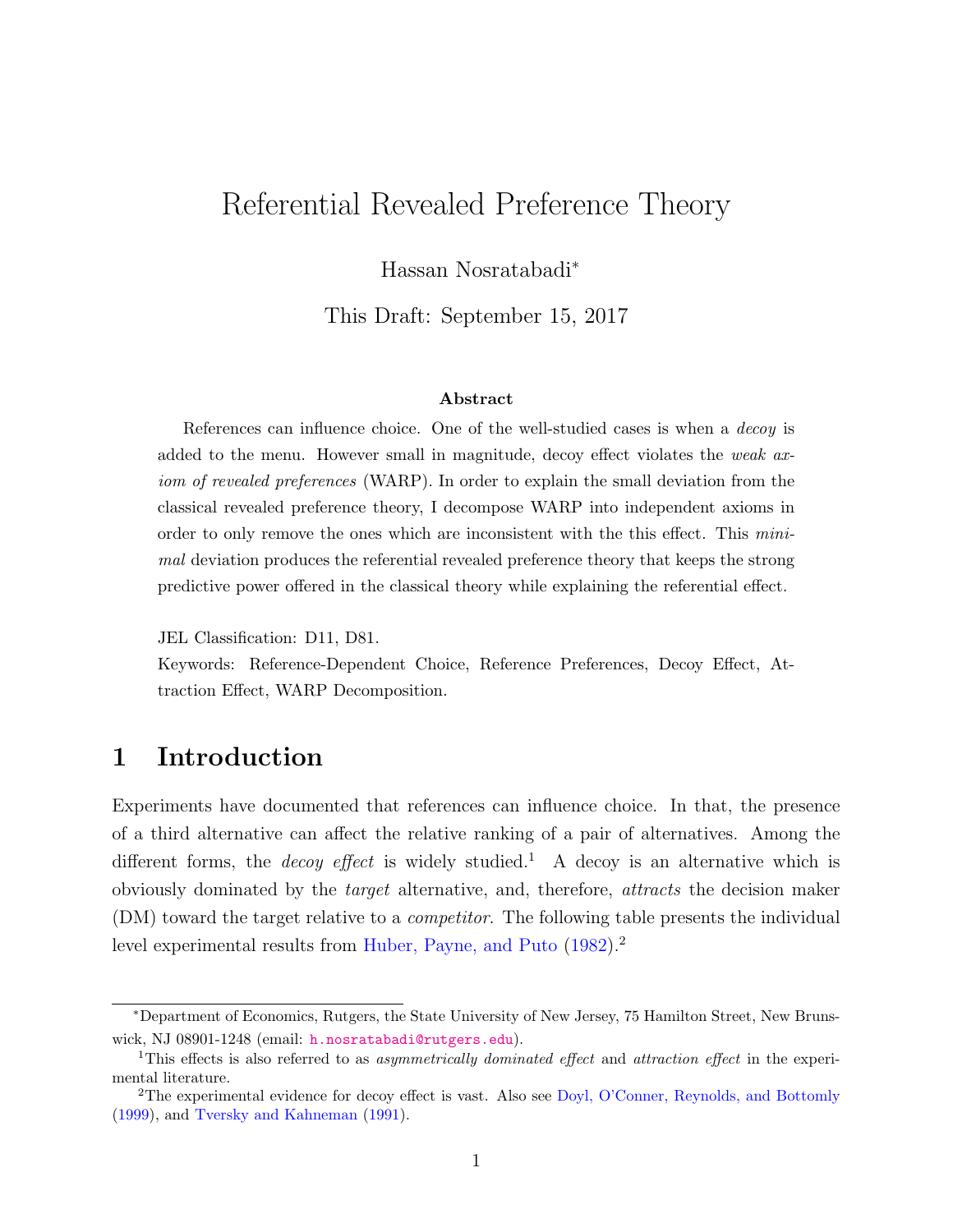<span id="page-1-0"></span>

|               | $\mathcal{L}_{\text{HOLO}}$ and a requirement of $\mathcal{L}_{\text{C}}$ |              |            |            |  |
|---------------|---------------------------------------------------------------------------|--------------|------------|------------|--|
| Pairwise      | Target                                                                    | Competitor   | Decoy      | Total      |  |
| <b>Choice</b> |                                                                           |              |            |            |  |
| Target        | $242(44\%)$                                                               | 40 $(7\%)^a$ | $8(1\%)$   | 290(53%)   |  |
| Competitor    | 69 $(12\%)^b$                                                             | 190 $(34\%)$ | $3(1\%)$   | 262(47%)   |  |
| Total         | 311 $(56\%)$                                                              | 230 $(42\%)$ | 11 $(2\%)$ | 552 (100%) |  |

#### Choice After Addition of Decoy

Table 1: Individual Choice Reversal Due to Addition of a Decoy

*Note:* Subjects can only choose one. Out of 109 choice reversals (cells  $a$  and  $b$ ) observed in the experiment 63% were to the target and 37% to the competitor. The difference is statistically significant at  $p \leq 0.05$ . The share of the target increased by 3% after addition to the decoy. Source: [Huber et al.](#page-53-0) [\(1982\)](#page-53-0).

The results of this experiment, arguably, violate the *weak axiom of revealed preference* (WARP). To see this, let us introduce the main components of the classical revealed preference theory. Let  $X$  be the set of all alternatives and  $c$  be a choice correspondence.

Revealed Preference  $(\succsim^*)$ : x is revealed to be at least as good as y if there exists  $S \subseteq X$  such that  $x, y \in S$  and  $x \in c(S)$ .

**WARP:** c satisfies WARP if and only if for all  $A, B \subseteq X$  and all  $x, y \in A \cap B$ ,  $x \in c(A)$ and  $y \in c(B)$  imply  $x \in c(B)$ .

Under  $\succeq^*$ , a switch from the competitor to the target (or vice versa) in the presence of a decoy is an indication of indifference between the two. Note that a single such observation is not necessarily a violation of WARP as the indifferent DM randomizes between the two alternatives in the two menus. However, if such randomization is being used, the difference between the distribution of the choice over the target and the competitor should not be statistically significant within a plausible number of subjects. The increase in the share of the target due to adding the decoy, therefore, suggests that some DMs are not randomizing in both menus. One can hypothesize that the decoy is influencing the choice by breaking the indifference.<sup>3</sup> In that, some subjects are indifferent between the target and the competitor when faced a choice between only the two, but inclined toward the target in the presence

<sup>&</sup>lt;sup>3</sup>Using the notion of  $\succsim^*$ , this phenomenon can not be referred to as *preference reversal*. Also the behavioral literature on this suggest that x is indeed preferred to y and the choice of y in the menu xyr is caused by a failure of paying complete attention to the most preference alternatives. For the theories on this interpretation see [Masatlioglu, Nakajima, and Ozbay](#page-54-1) [\(2012\)](#page-54-1) and [Ok, Ortovela, and Riella](#page-54-2) [\(2015\)](#page-54-2). Finally, it seems equally valid to assume that the DM prefers x over  $y$  in the menu  $xy$  and becomes indifferent when the decoy is presented in the menu. This later interpretation is not in line with the experimental arguments of the decoy effect and, therefore, is not discussed in this paper.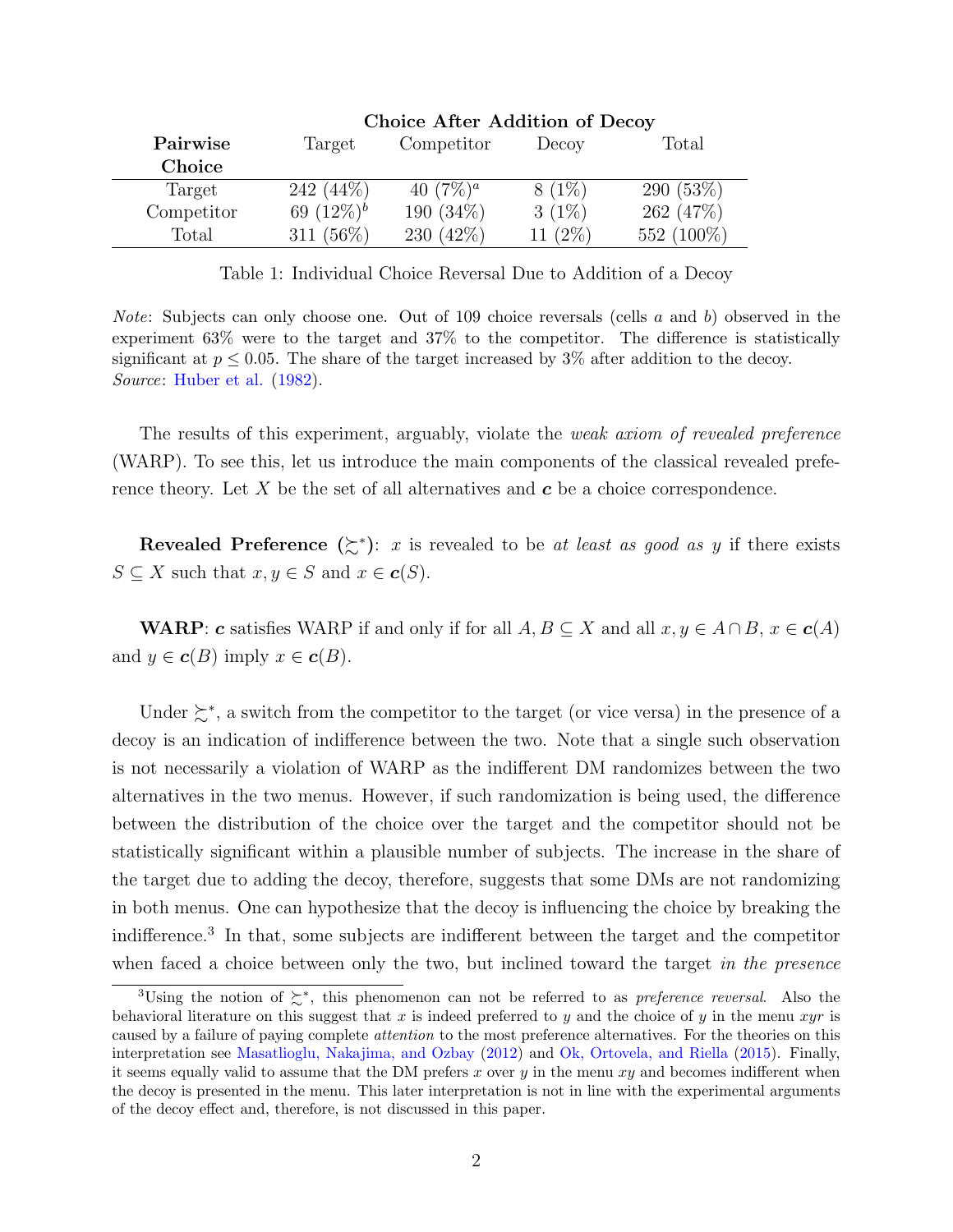of the decoy. Under this hypothesis, the behavior of such DMs reveals preferences of the following form:

target  $\sim^p$  competitor  $\succ^p$  decoy,

$$
target \succ^{decoy} \text{ competitor},
$$

<span id="page-2-0"></span>where  $\gtrsim^p$  and  $\gtrsim^{\text{decoy}}$  represent *revealed pairwise preference* and *revealed reference relation*, respectively. A choice correspondence of the form presented in Figure [1](#page-2-0) is consistent with such interpretation (circles represent choice):

Figure 1: Attraction Effect

$$
{\mathcal{F}}\{\mathcal{F}, y, r_x\}
$$
  

$$
{\mathcal{F}}\{\mathcal{F}, \mathcal{F}\}, \{\mathcal{F}, r_x\}, \{\mathcal{F}, r_x\}
$$

where  $x, y$ , and  $r_x$  are the target, competitor, and the decoy, respectively. This choice correspondence violates WARP; however, in a weak sense:<sup>4</sup> r is only refining  $\succeq^p$ , not reversing it. Since the violation is small in magnitude, and in order to keep the predictive power offered via WARP to the extent possible, I provide an axiomatic approach to decision making which *minimally* distances itself from WARP, only to explain behaviors of the type in this Figure [1.](#page-2-0) A natural way to address this minimal deviation is to decompose WARP into independent subrationalities in order to only remove the inconsistent parts. Keeping this motivation in mind, Figure [2](#page-3-0) shows the same behavior of interest in a larger choice problem. What WARP rationalities are being violated here? Obviously, the choice still satisfies pairwise transitivity (PT), so the cause of this behavioral anomaly can not be associated with PT. Next we look at the way choice is formed in the triplets which is referred to as referential level in figure. First, consider the blue part which is a typical case of decoy effect.  $x$ , indeed, is one of the best alternative considering pairwise revealed preference. Therefore, there is a rational force that works its way from the referential level down to the pairwise level. To formalized this *top-down rationality* (TDR), we say an alternative a is *dominated* by b if, when considering the choice on one level lower, there is a submenu where b is chosen *over a (b is chosen and a is not), and in no submenu a is chosen over b.* Then TDR requires the choice in a set to be undominated by any other alternatives. This is true for  $x$  in the

<sup>4</sup>This weak violation is also confirmed by the experimental results. Obviously, and from the decision theoretical standpoint, evidence within the subjects are the ones we need to concentrate on. As shown in Table [1](#page-1-0) the increase of the share of the target in [Huber et al.](#page-53-0) [\(1982\)](#page-53-0) is 3%. Between subjects increases are also small. In [Huber et al.](#page-53-0) [\(1982\)](#page-53-0) the distortion of WARP due to decoy effect between subjects ranges from 2% to 16% with the average of 9.2% across different treatments. [Doyl et al.](#page-53-1) [\(1999\)](#page-53-1)'s result on decoy effect also shows a range between 17% and 23%. For phantom decoys the reported effect in this paper is 16%.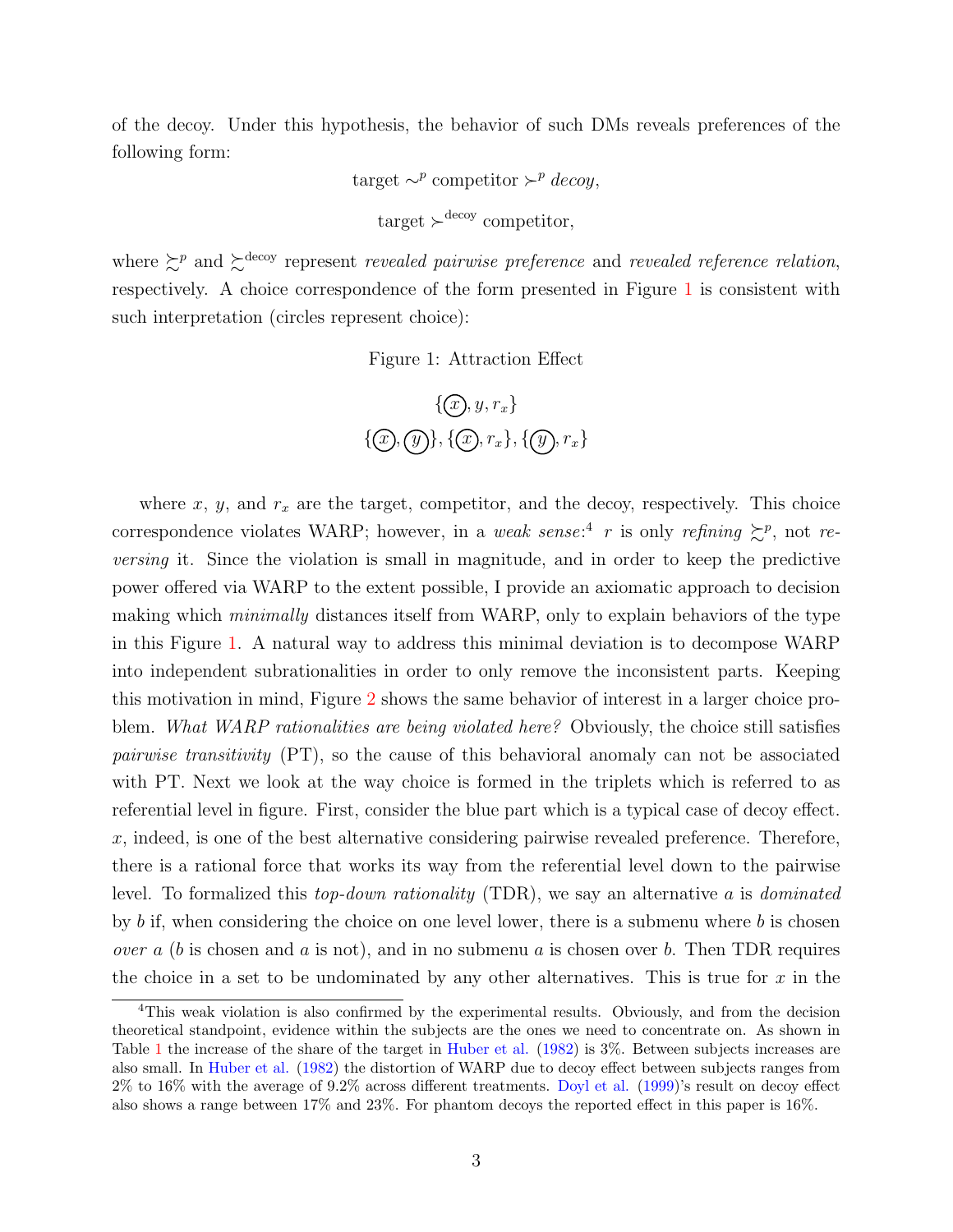<span id="page-3-0"></span>blue part of Figure [2.](#page-3-0) x is not dominated in the menu  $xyz$  by either y or r, therefore this behavior is in line with TDR.



Figure 2: Referential DM - The Case of Decoy Effect

What other rationality is forced upon the WARP-minded DM? In order to answer this let us look at the version of example in Figure [2](#page-3-0) that is consistent with the classical theory. This is shown in Figure [3.](#page-3-1) PT and TDR are still satisfied in this example. WARP, in addition, forces a rationality which works its way from the pairwise level up to the referential level. Using the notion of dominance, this bottom-up rationality requires the undominated alternatives to survive in the larger menu. The blue part in Figure [3,](#page-3-1) for example, shows that y is, indeed, not dominated by either x or r and therefore should be in the choice of the menu xyr. This bottom-up force does not exist in the case of decoy effect: y does not survive in the menu xyr in the presence of decoy effect. Therefore, BUR between the pairwise and referential level is eliminated in Figure [2.](#page-3-0)

<span id="page-3-1"></span>

Figure 3: Classical DM - WARP Decomposition

PT carries a *horizontal* sense of rationality. On the other hand, TDR and BUR, working in opposite direction, capture a vertical sense of rationality. Intuitively, as a result, one might conjecture that they are independent. This, indeed, is be true. Furthermore, Theorem [1](#page-12-0)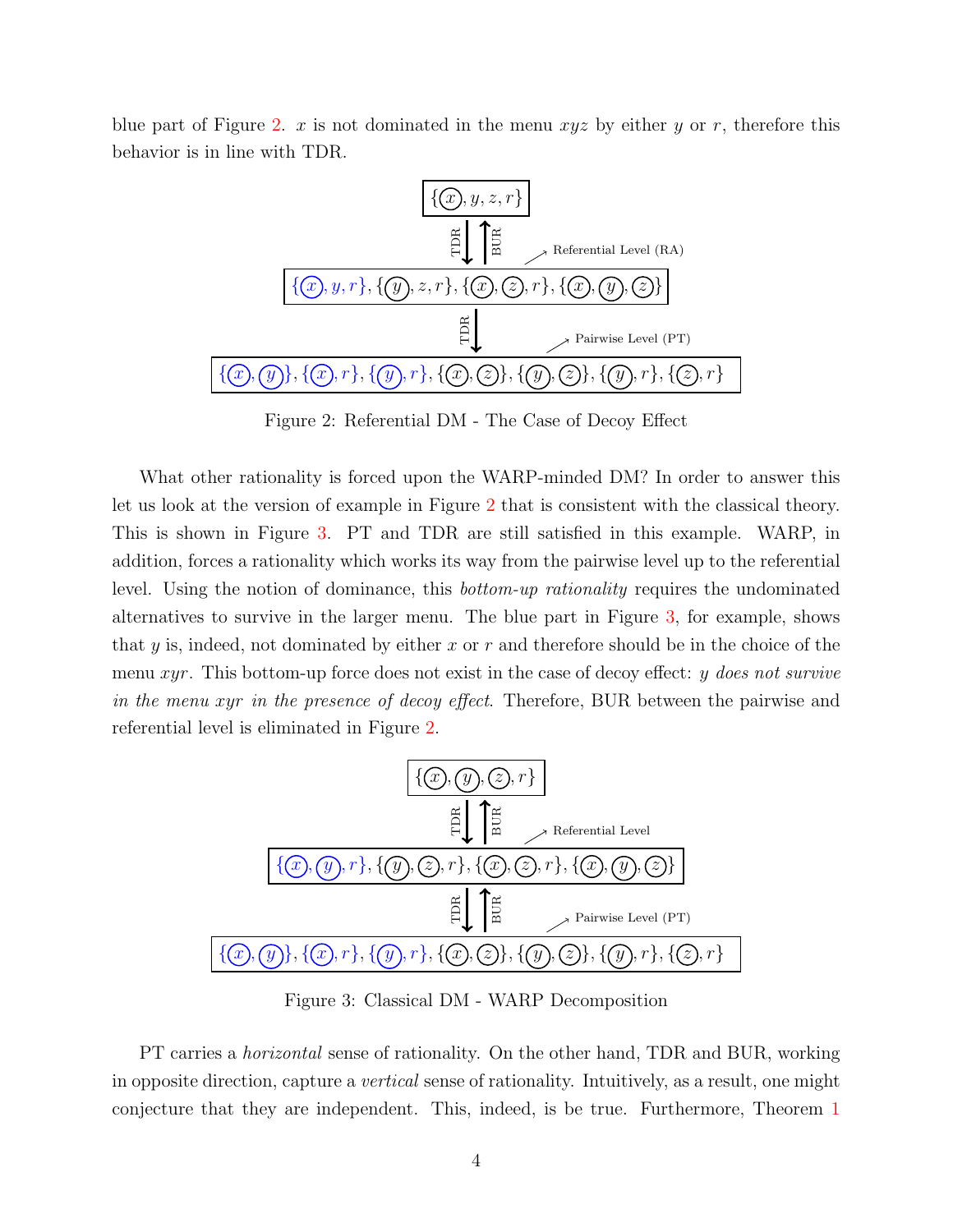shows that WARP is decomposable to these three independent rationalities.<sup>5</sup>

WARP decomposition helps to achieve the ambition of introducing a minimal deviation from the classical theory. That is we can extend the classical theory to include references if and only if we relax BUR on the referential level. Proposition [1](#page-13-0) formalizes this result. The notion of *referential decision maker* is, naturally, defined as a DM who only violates the bottom-up rationality in a triplet via a reference point, and embodies the classical decision maker who fully submits WARP. As shown in Figure [2,](#page-3-0) referential revealed preference theory extends the classical theory to the case where the choice behavior of the DM is explicitly pinned down by her action over doubletons and triplets. This is because TDR and BUR are assumed to hold on levels above the referential level. In particular, and from the observations over doubletons and tripletons, the DM reveals a pairwise preference,  $\succeq^p$ , references, and reference relations. References are revealed wherever indifference is broken. A reference relation,  $\Sigma^r$ , is also revealed by observing the relative ranking r induces on the referential level. In Figure [2,](#page-3-0) adopting to the reference point, r, the pairwise indifference,  $x \sim^p y$ , evolves to  $x \succ^r y$ . Theorem [2](#page-19-0) shows that each reference relation is acyclic (abbreviated by RA in Figure [2\)](#page-3-0), and therefore, attains a maximum. The main result of the paper, stated in Theorem [3,](#page-19-1) provides a full characterization of the choice of the referential DM. This result states that the choice in any arbitrary set consists of those element(s) that posses the maximum number of reference(s) declaring them as the most preferred alternative. Let me explore the implication of the main result in our example in Figure [2.](#page-3-0) The DM has the pairwise preference relation:

$$
x \sim^p y \sim^p z \succ^p r.
$$

Reference point  $r$ , however, revealed the following preference:

$$
x \succ^r y, \ y \succ^r z, \ x \sim^r z.
$$

It is revealed that  $x \succ^r y$ , and  $y \succ^r z$ . However, r fails to break the indifference between x and z; that is  $x \sim^r z$ . Even though  $\succ^r$  is not a transitive reference preference, it does not produce any cycles, and therefore attains its maximum, x. This matches choice in the menu xyzr since y, z, and r are all dominated alternatives. (y is dominated by x, z is dominated by  $y$ , and  $r$  is dominated by  $x$ .)

The notion of top-down and bottom-up rationalities is reminiscent in presentation to properties  $\alpha$  and  $\beta$  in [Sen](#page-54-3) [\(1971\)](#page-54-3) decomposition of WARP. Section [7.2](#page-23-0) argues that a referential

 $5$ The decomposition theorem, in fact, makes the nature of the fundamental therm of revealed preferences clear: As long as TDR and BUR are satisfied in all levels the choice in every level completely submits to the level before, and inductively, to the pairwise level.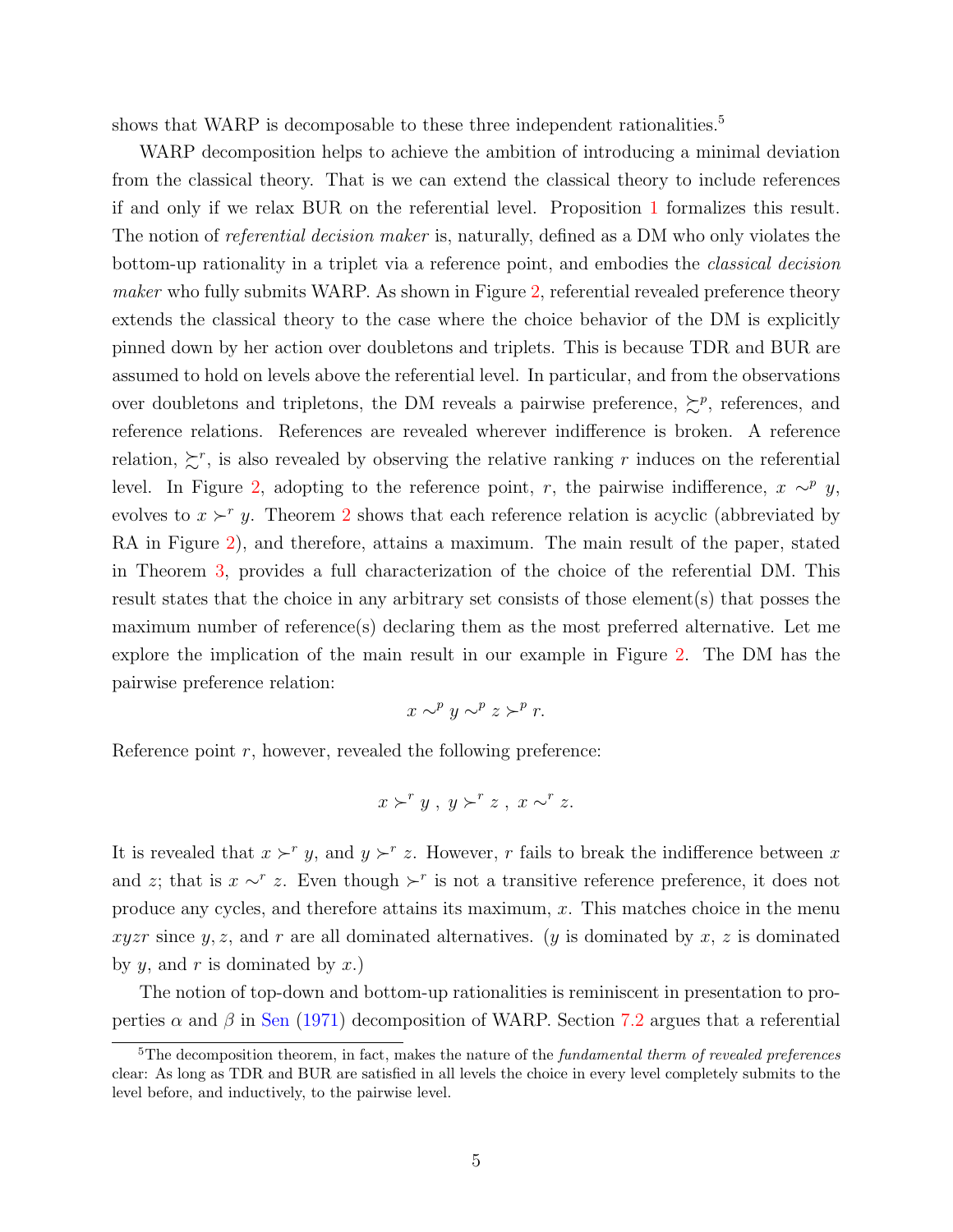DM does not satisfy either properties  $\alpha$  or  $\beta$ , and, therefore, can not be built upon these properties.<sup>6</sup>

One approach to explain behavioral anomalies is to assume that a DM uses two preference in order to makes her choice. This is introduced in [Manzini and Mariotti](#page-54-4) [\(2007\)](#page-54-4) and is referred to as rational short-list method where the DM makes a short list via the first preferences and finalizes her choice via the second preference on that short list. Section [7.1](#page-22-0) that shows that the referential revealed preference theory endogenizes the notion of rational short-list method. In that, the DM has a pairwise preference that is updated via a reference point.

### 1.1 Related Literature

WARP anomalies are not restricted to the mentioned effects and the body of the theoretical literature that addresses them is vast. These works include, but are not limited to, [Shafir,](#page-54-5) [Simonson, and Tversky](#page-54-5) [\(1993\)](#page-54-5), [Tversky and Simonson](#page-54-6) [\(1993\)](#page-54-6), [Masatlioglu and Ok](#page-54-7) [\(2005\)](#page-54-7), [Kalai, Rubinstein, and Spiegler](#page-53-2) [\(2002\)](#page-53-2), [Rubinstein and Salant](#page-54-8) [\(2006\)](#page-54-8), [Manzini and Mariotti](#page-54-4) [\(2007\)](#page-54-4), [Salant and Rubinstein](#page-54-9) [\(2008\)](#page-54-9), [Kamenica](#page-53-3) [\(2008\)](#page-53-3), [Lombardi](#page-54-10) [\(2009\)](#page-54-10), [de Clippel and](#page-53-4) [Eliaz](#page-53-4) [\(2012\)](#page-53-4), [Masatlioglu et al.](#page-54-1) [\(2012\)](#page-54-1), [Bordalo, Gennaioli, and Shleifer](#page-53-5) [\(2013\)](#page-53-5), [Cherepanov,](#page-53-6) [Feddersen, and Sandroni](#page-53-6) [\(2013\)](#page-53-6), [Apesteguia and Ballester](#page-53-7) [\(2013\)](#page-53-7), [Ok et al.](#page-54-2) [\(2015\)](#page-54-2), [Lleras,](#page-53-8) [Masatlioglu, Nakajima, and Ozbay](#page-53-8) [\(2017\)](#page-53-8), and [Gerasimou](#page-53-9) [\(2016\)](#page-53-9). My approach is distinguished from the existing literature via decomposition theorem that enables a minimal deviation from WARP. Therefore, just like the classical theory, choice is completely characterized in the referential revealed preference theory. In what follows I explore the relation of my results to those in the literature that carry the closest relations.

[Manzini and Mariotti](#page-54-4) [\(2007\)](#page-54-4) (and in a similar manner [Apesteguia and Ballester](#page-53-7) [\(2013\)](#page-53-7)) takes an interesting approach where a DM's choice behavior is rationalized using a sequential procedure with two preferences. These authors concentrate on cyclical choice, however, and, therefore, only consider choice functions. Nonetheless, the application of their model to choice correspondence can also explain the anomalies of the nature of menu effect. In this regard, I show that, interestingly, the methodology of sequential thinking is endogenously derived from my approach. The two preferences  $P_1$  and  $P_2$  in these author's work can essentially be considered as  $\succeq^p$  and  $\succeq^r$  for any reference r.

The notion of multiple rationales in [Kalai et al.](#page-53-2) [\(2002\)](#page-53-2) is closely connected to the reference-dependent model in [Tversky and Kahneman](#page-54-0) [\(1991\)](#page-54-0). These rationales can be thought of as reference preference revealed in my model. However, this work is an effort

<sup>&</sup>lt;sup>6</sup>In a separate note I explore the way these properties relate to TDR and BUR. See [Nosratabadi](#page-54-11) [\(2017\)](#page-54-11).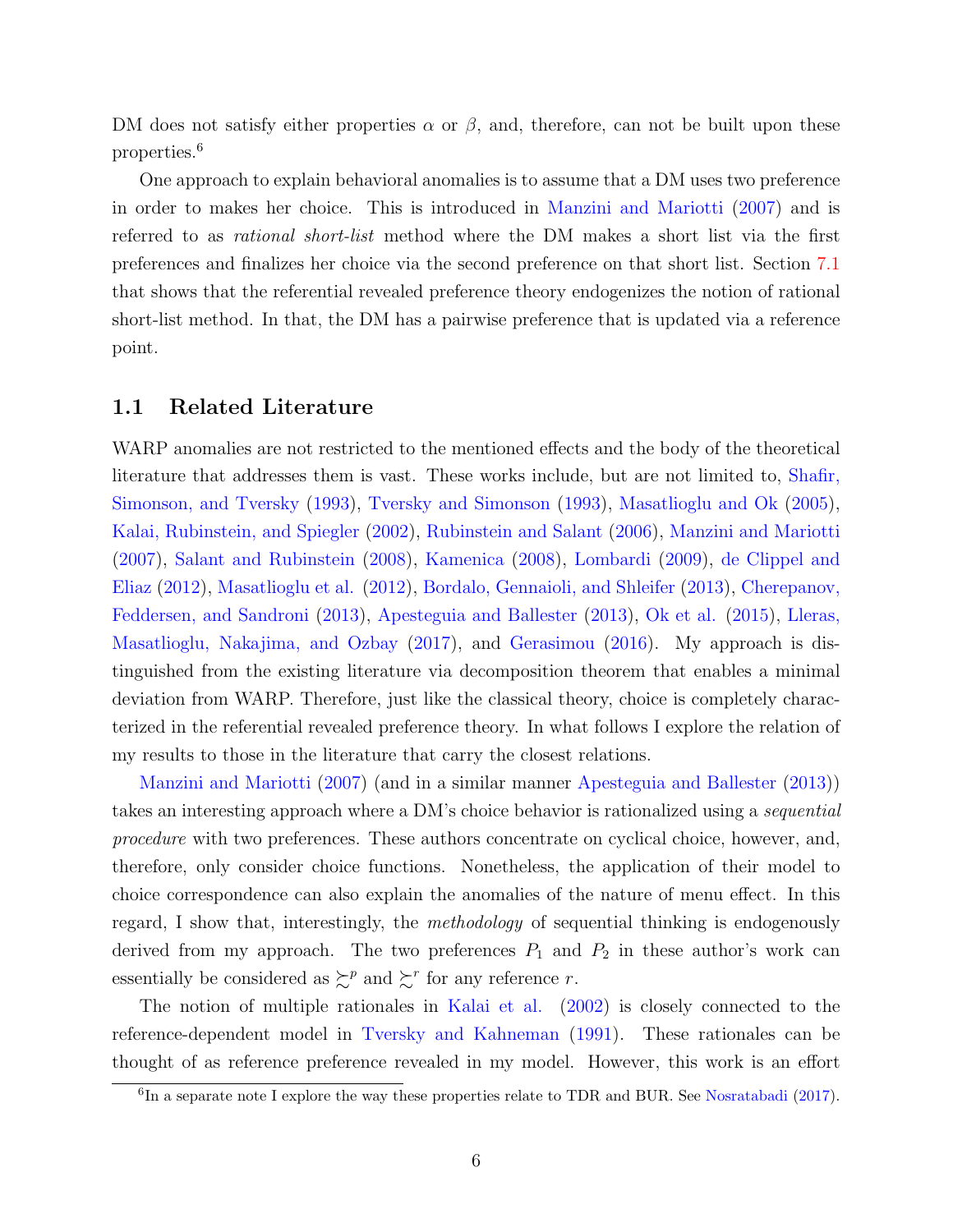to endogenize these reference preferences as opposed to their focus which is to find a minimal number of exogenously given rationales with which the choice behavior is rationalized. Similarly in [Cherepanov et al.](#page-53-6) [\(2013\)](#page-53-6) the concept of rationales are exogenously given. However, referential revealed preference theory produces results which are consistent with theirs. To see this once again, we can interpret the rationales as reference preferences in my model. Following their motivating example, assume that a decision maker who is choosing from the alternatives  $\{x, y, z\}$  has the two following rationales (reference preferences):  $x \succ^{r_1} y \succ^{r_1} z$ and  $z \succ^{r_2} y \succ^{r_2} x$ . As my model predicts y can not be the choice in the menu xyz as it is not a maximum element under any of the reference preferences. This matches the prediction in [Cherepanov et al.](#page-53-6)  $(2013)$  as choosing y is not rationalizable with respect to any of the rationales regardless of the structure of DM's innate preference.<sup>7</sup>

A different approach is to introduce the behavioral notion of constrained consideration. [Masatlioglu et al.](#page-54-1) [\(2012\)](#page-54-1) (and similarly [Lleras et al.](#page-53-8) [\(2017\)](#page-53-8)) is a predominant paper in this category.<sup>8</sup> The main idea of the approach introduced in these papers is to add behavioral postulates to the analysis of choice. This is translated to an attention filter in [Masatlioglu](#page-54-1) [et al.](#page-54-1) [\(2012\)](#page-54-1) (or the more general notion of consideration mapping in [Lleras et al.](#page-53-8) [\(2017\)](#page-53-8)) that limits the consideration set of the DM. The approach taken in  $\overline{Ok}$  et al. [\(2015\)](#page-54-2) is akin to that of the aforementioned paper. In these authors' work the consideration constraint is imposed via a reference map and an attraction correspondence that operates on the reference mapping. These features can be incorporated in my design if one thinks of a reference as the source of inattention and the set of maximum elements induced by it as the consideration set under that reference point. The idea of endogenous formation of references through weakening WARP is originated in [Ok et al.](#page-54-2) [\(2015\)](#page-54-2). Following their motivation and extending their results reference preferences are also endogenously derived in this work. Some predictions of the theory developed here, however, are different from these works. In particular, it is natural in my model that a DM who admits a pairwise preference relation (complete and transitive) is not unaware of her most preferred alternatives; that is, she is never inattentive towards a dominant alternative in favor of a dominated one.<sup>9</sup>

The structure of this paper is as follows: Section [2](#page-7-0) provides notations and basic definitions to be used in this paper. Section [3](#page-11-0) builds the axiomatic foundations for the decomposition theorem, which is stated in Section [4.](#page-12-1) In Section [5,](#page-12-2) I introduce the notions of classical and

<sup>7</sup>The concept of innate preference in [Cherepanov et al.](#page-53-6) [\(2013\)](#page-53-6) is a fixed preference which is only used if it matches a rationale, however, I distance myself from such concept and allow for breaking down indifference via references. This difference has not relevance in terms of theoretical ramifications of these two theories.

<sup>&</sup>lt;sup>8</sup>In addition to attraction effect, [Masatlioglu et al.](#page-54-1) [\(2012\)](#page-54-1) is also concerned with cyclical choice and choosing pairwisely unchosen. [Lleras et al.](#page-53-8) [\(2017\)](#page-53-8) is concentrated on choice overload phenomenon.

<sup>&</sup>lt;sup>9</sup>For a detailed discussion on this see Section [5.3.](#page-15-0)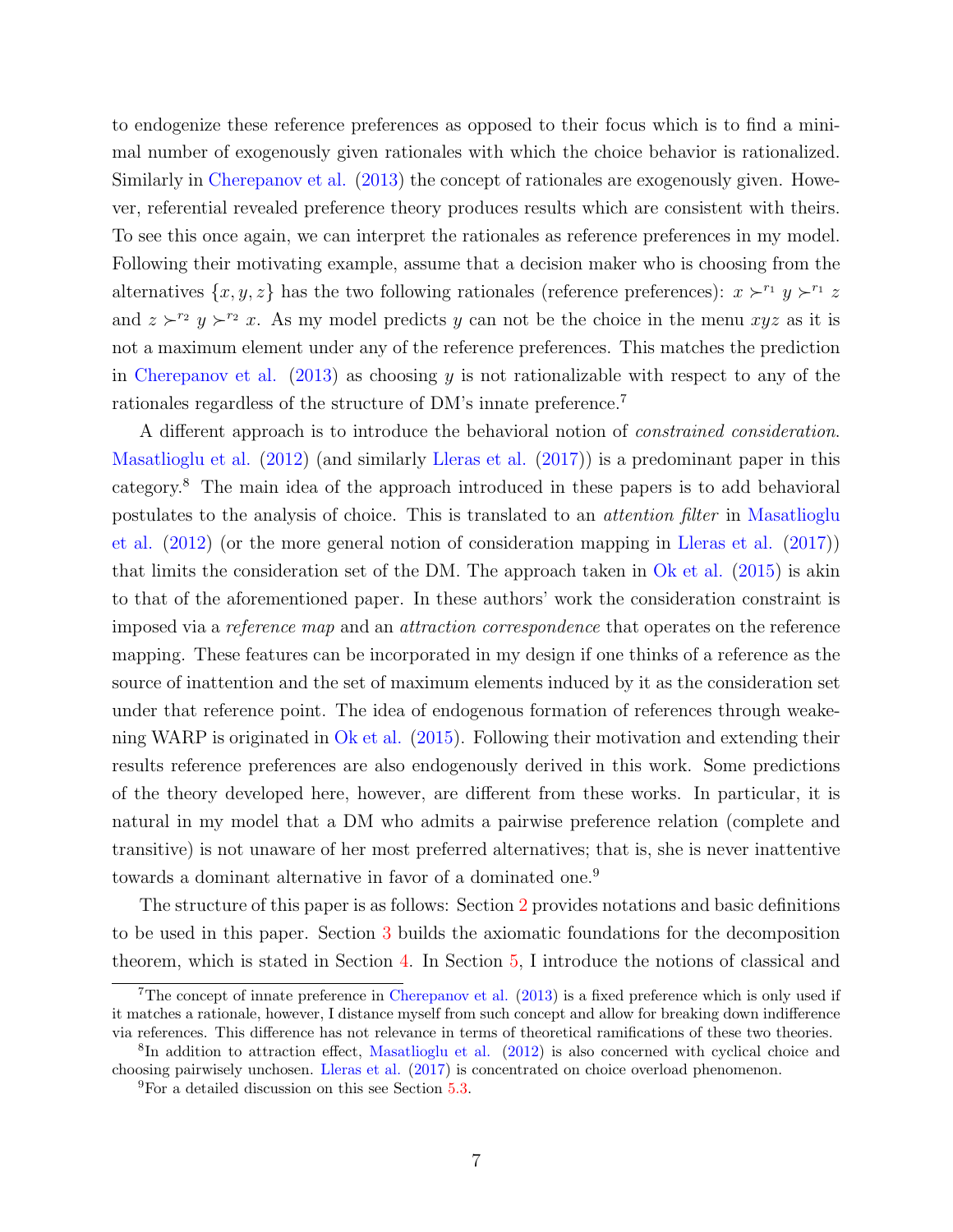referential DMs and explore some basic properties of the latter. The main results of the paper are presented in Section [6.](#page-18-0) Section [7](#page-22-1) discusses main implications of the referential revealed preference theory. Finally, Section [8](#page-27-0) provides a conclusion.

## <span id="page-7-0"></span>2 Preliminaries

Let X be a finite set.  $X$  is the set of all "relevant" alternatives for the DM. Therefore, it contains not only the concrete options available to the DM, but also, for example, alternatives that she has chosen before, or phantom alternatives that are not available to choose but presented to her (e.g., items that are out of stock, or shows that are sold out). In terms of the nature of the elements, X might be alternatives available for grocery shopping, different colleges to attend, various policies to be followed by the policy maker, etc. Let  $2^X$  be the power set of X. Also let

$$
\mathcal{P}^k(X) := \{ A \subseteq X : |A| = k \};
$$

that is the set of all subsets of X with cardinality equal to  $k$ , and

$$
\mathcal{P}^{\geq k}(X) := \{ A \subseteq X : |A| \geq k \};
$$

that is the set of all subsets of X with cardinality of at least  $k$ . In order to simplify the domain of the discussion on choice I only consider the sets that have at least two elements, as the choice over the empty set and the singletons are trivially interpreted. In order to simplify notation then I use  $\mathfrak{X} := \mathcal{P}^{\geq 2}(X)$ . A *choice correspondence* on X is a function  $c: \mathfrak{X} \to 2^X$  such that for all  $A \in \mathfrak{X}$  we have  $c(A) \subseteq A$ .  $c$  is called a non-empty valued choice correspondence if  $c(A) \neq \emptyset$  for all  $A \in \mathfrak{X}$ . We make the common notational abuses:

$$
c{x,y,z} := c({x,y,z})
$$
 and  $c{x,y} := c({x,y}),$ 

for all  $x, y, z \in X$ .

Let  $S \subseteq X$ . Unless otherwise stated, whenever used throughout this paper let  $S \in \mathfrak{X}^{\geq 3}$ ; that is let  $S$  have at least three elements. Similar to  $X$ , for  $S$  let

$$
\mathcal{P}^k(S) := \{ A \subseteq S : |A| = k \} \quad \text{and} \quad \mathcal{P}^{\geq k}(S) := \{ A \subseteq S : |A| \geq k \}.
$$

For  $x \in S$  let  $S - x := S \setminus \{x\}$ ; that is the set which is derived by removing x from S.

A binary relation R on X is a subset of  $X \times X$ . Let R be the asymmetric relation derived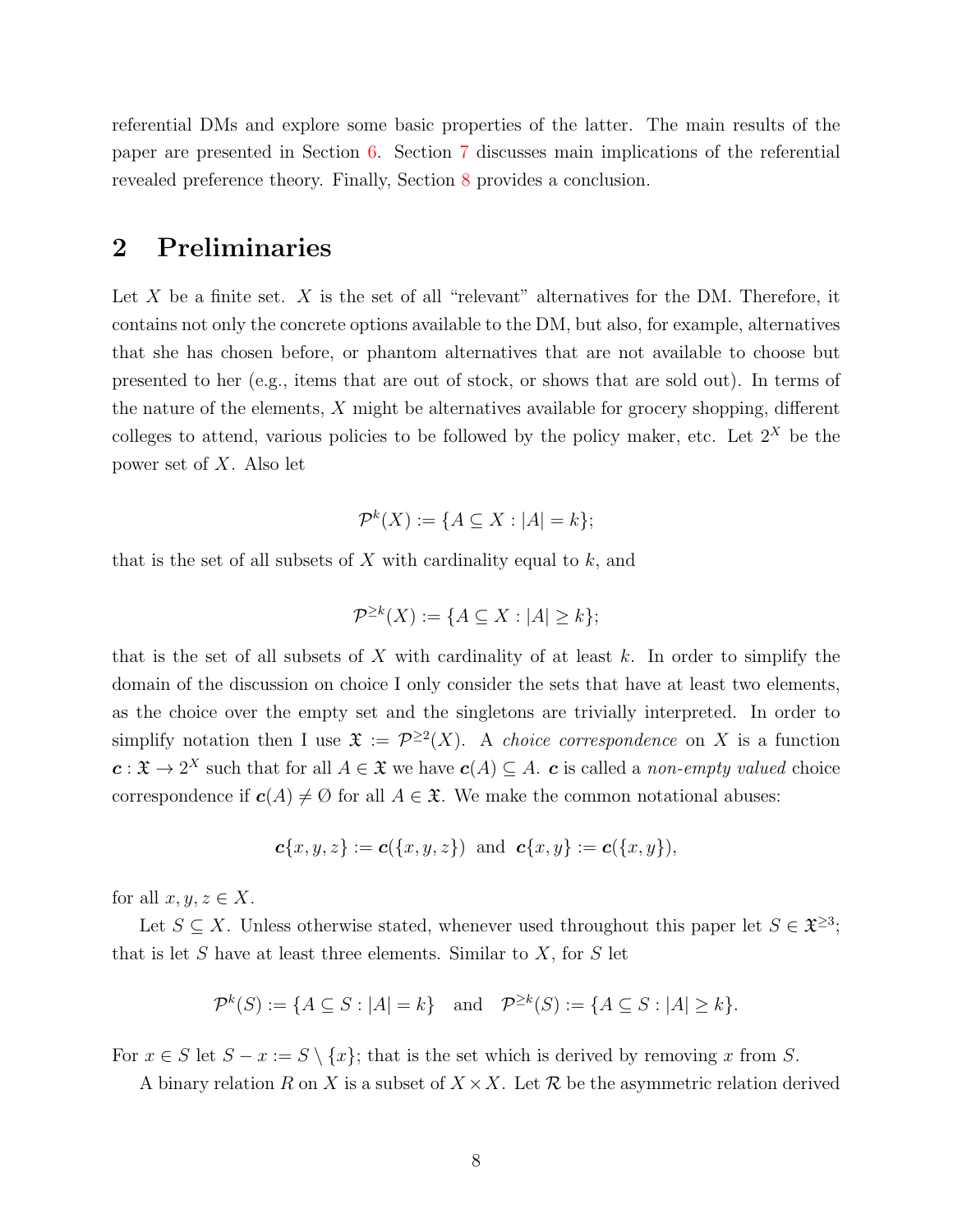from  $R$ ; that is

$$
x\mathcal{R}y \iff x\mathcal{R}y
$$
 and  $\neg(y\mathcal{R}x)$ .

A cycle of order k in R is a set  $\{x_1, x_2, \ldots, x_k\}$  with  $x_i \in X$  such that

$$
x_1\mathcal{R}\,x_2\mathcal{R}\,\ldots\,\mathcal{R}\,x_k\mathcal{R}\,x_1.
$$

R is said to be *acyclic* if it does not posses any cycle of any order. A *preference* relation on  $X$  is a binary relation which is transitive and complete. For a binary relation  $R$  on  $X$ , and  $S \subseteq X$ , x is called a *maximum* element of R on S if

$$
xRy: \forall y \in S.
$$

Let

$$
\operatorname*{argmax}_{S} R := \{ x \in S : x \text{ is a maximum for } R \text{ on } S \};
$$

x is called a maximal element of R on S if there does note exist  $y \in A$  such that  $y\mathcal{R}x$ , where  $\mathcal R$  is the asymmetric relation derived from  $R$ .

A cover for  $S \subseteq X$  is a family of sets,  $\{A_i\}_{i=1}^n$  such that  $A_i \subseteq S$  for all i and

$$
S = \bigcup_{i=1}^{n} A_i.
$$

For a choice correspondence **c** define the relation  $\sum^p$  on X by

$$
x \succsim^p y \iff x \in \mathbf{c}\{x, y\}.
$$

Let  $\succ^p$  and ∼<sup>p</sup> be asymmetric and symmetric parts of  $\succsim^p$ . Note that  $\succsim^p$  matches the notion of revealed preference in the sense of [Samuelson](#page-54-12) [\(1938\)](#page-54-12). We call  $\geq^p$  the *pairwise revealed* preference throughout this paper. We next define the key notion of references.

**Definition 1.** (References) For a choice correspondence c and  $S \subseteq X$  we say r is a revealed *reference*<sup>10</sup> in S if there exits two distinct elements  $x, y \in S$ , both different from r such that

$$
\boldsymbol{c}\{x,y,r\}\subset \boldsymbol{c}\{x,y\}^{.11}.
$$

<sup>&</sup>lt;sup>10</sup>The term is originally introduced in [Ok et al.](#page-54-2)  $(2015)$ . For the sake of parsimony in writing, I will drop the term "revealed" for the rest of this paper.

<sup>&</sup>lt;sup>11</sup>I am borrowing the definition of references from  $\overline{Ok}$  et al. [\(2015\)](#page-54-2).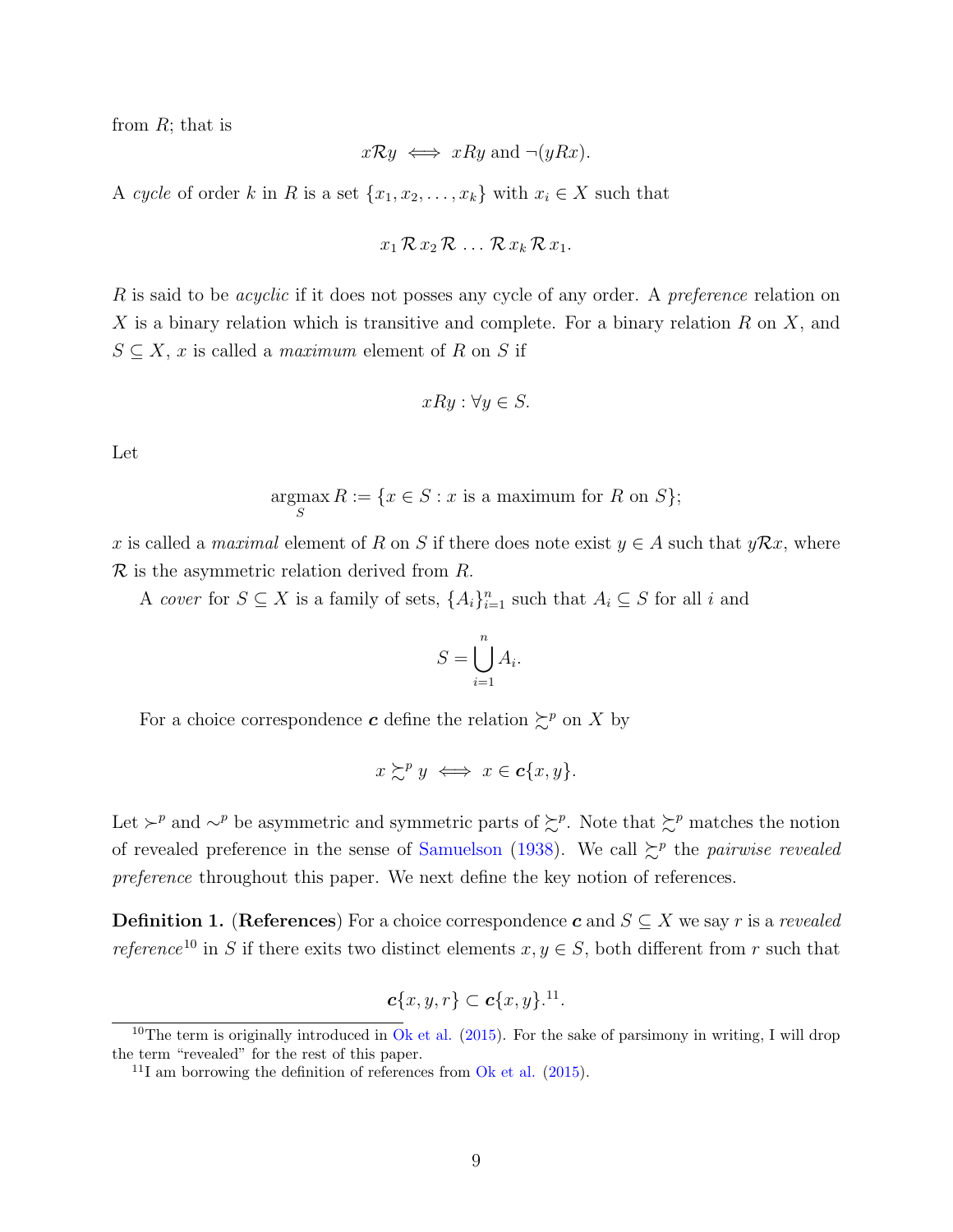Note that references are not chosen in sets where they operate; that is  $r \notin c\{x, y, r\}$  in the previous definition. Let

$$
\mathfrak{R}(S) = \{ r \in S : r \text{ is a reference in } S \};
$$

that is the set of references in S.

Assume that a decision maker rationalizes her choice in a menu by her relative choice in submenus. Recall from the intuitive introductory argument that, wherever operational, reference are not elements of choice themselves and only relevant by breaking the indifference.<sup>12</sup> Therefore assume that submenus are derived by removing references from the original menu, one at a time, to the extent that referential effect is preserved; This creates a family of first-order diminished subsets that constitutes a cover for the original set. To see this in a formal setting, let

$$
R_1(S) = \{S - x : x \in \mathfrak{R}(S)\}, \text{ and, } R_2(S) = \{S - x : x \in S \setminus \mathfrak{R}(S)\}.
$$

 $R_1$  is the family of first-order diminished subsets of  $S$  derived from removing references, one at a time, from  $S$ .  $R_2$ , in a similar fashion, is the family derived from removing non-reference elements. Next let

$$
\mathfrak{B}(S) = \begin{cases} R_1(S) & S \text{ has at least two references} \\ R_2(S) & \text{Otherwise} \end{cases}
$$

To explore the nature of  $\mathfrak{B}(S)$  and why it forms a cover for S let us consider the following cases:

- (i) If  $\Re(S) = \emptyset$  then there is no reference in S and therefore  $\Re(S) = R_2(S)$ . To show that  $\mathfrak{B}(S)$  is a cover take  $x \in S$ . Since  $|S| \geq 3$  there exists  $y \in S$  different from x and  $S - y \in \mathfrak{B}(S)$ . Obviously  $x \in \mathbf{c}(S - y)$ .
- (ii) If  $\Re(S) = \{r\}$  then  $\mathfrak{B}(S) = R_2(S)$  and all elements of  $\mathfrak{B}(S)$  are derived by taking an element different than r out of S; that is r is in all elements of  $\mathfrak{B}(S)$ . To show that  $\mathfrak{B}(S)$  is a cover take  $x \in S$ . If  $x = r$  then  $x \in A$  for all  $A \in \mathfrak{B}(S)$  and therefore  $\mathfrak{B}(S)$  is a cover for S. So assume  $x \neq r$ . Since  $|S| \geq 3$  it follows that there exists a non-reference element  $y \in S$  and  $S - y \in \mathfrak{B}(S)$ . Obviously  $x \in S - y$ .

 $12$ This is naturally derived from my model. See Corollary [15](#page-37-0) in Appendix.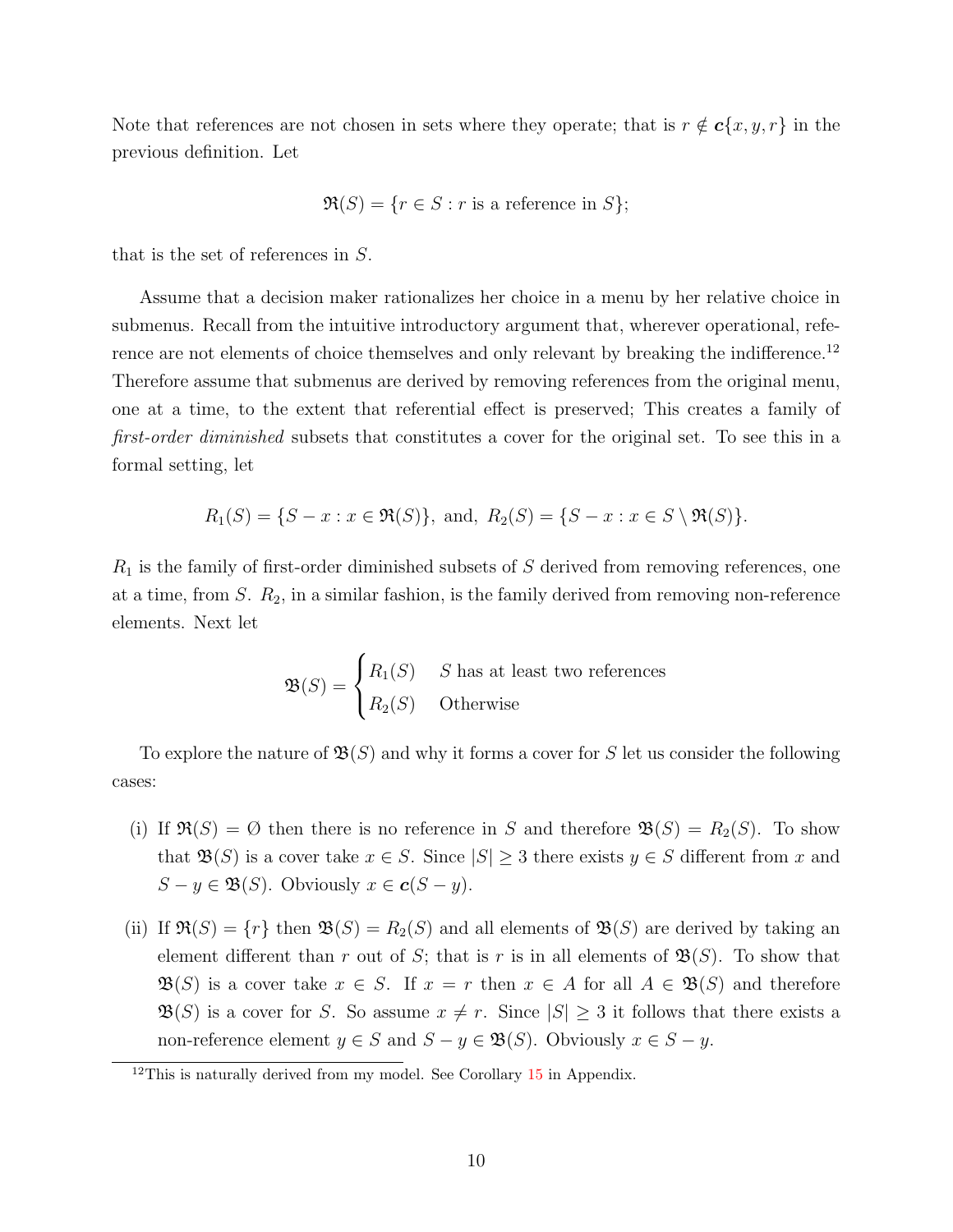(iii) If  $|\Re(S)| \geq 2$  then  $\mathfrak{B}(S) = R_1(S)$ . That is all elements of  $\mathfrak{B}(S)$  are of the form  $S - r$ for some reference r in S. To show that  $\mathfrak{B}(S)$  is a cover for S take  $x \in S$ . If  $x \in \mathfrak{R}(S)$ take a reference r different from x and note that  $S - r \in \mathfrak{B}(S)$ . Obviously  $x \in S - r$ . So assume x is not a reference in S. Take a reference r in S. It follows that  $x \in S - r$ .

As the argument above shows, the covers are built by removing the references from a menu, one at a time. If such procedure leads to blockage of the referential effect (that is when there is only one reference in the menu) the process is performed by removing non-referential elements. Obviously in the case of no references the cover contains all first-order diminished subsets.<sup>13</sup>

**Definition 2.** (Beating) Let  $S \subseteq X$ . For  $x, y \in S$  we say x beats y in S whenever  $x \in c(S)$ and  $y \notin c(S)$ .

Conceptually, "beating" captures the idea of *context-based* choice. For example assume that a DM who is indifferent between  $x, y$  choses x under the reference  $r_1$ . Then x beats y in the context  $\{x, y, r_1\}$ . On the other hand, and under the reference  $r_2$ , the DM might choose y in which case y beats x in the context of  $\{x, y, r_2\}$ . Therefore it is natural to assume that the DM is still not able to break the indifference between  $x, y$  if presented to both  $r_1$ and  $r_2$ . Building on beating, I next a develop a stronger notion which is a criteria for the DM to judge the relative importance of two alternatives. We refer to this latter notion as dominance.

**Definition 3.** (Dominance) Let  $S \subseteq X$ . We say x dominates y in S and we write

$$
x \underset{S}{\blacktriangleright} y,
$$

if there exists  $\bar{A} \in \mathfrak{B}(S)$  such that x beats y in  $\bar{A}$ , and there does not exist  $A \in \mathfrak{B}(S)$  such that y beats  $x$  in  $A$ .

Note that dominance defines an asymmetric relation on  $S<sup>14</sup>$  Domination is a key notion in WARP decomposition which is developed in Section [4.](#page-12-1) It delivers a criteria for a DM to eliminate an alternative. To clarify, if y is dominated by x, then it is never the case that DM choses y over  $x$  in all considered submenus. However, there is a submenu in her consideration where she choses x over y. Therefore DM can not rationalize choosing y using her relative choices on submenus as the criteria.

<sup>&</sup>lt;sup>13</sup>The rationalizability motivation proposed here is particularly close to that of "divide and conquer" in [Plott](#page-54-13) [\(1973\)](#page-54-13). However, here, covers are not arbitrary and are specified via references.

<sup>&</sup>lt;sup>14</sup>To see this assume that  $x \underset{S}{\blacktriangleright} y$ . Then for all  $A \in \mathfrak{B}(S)$  we have y does not beat x in A. This means  $y \nlessgtr x.$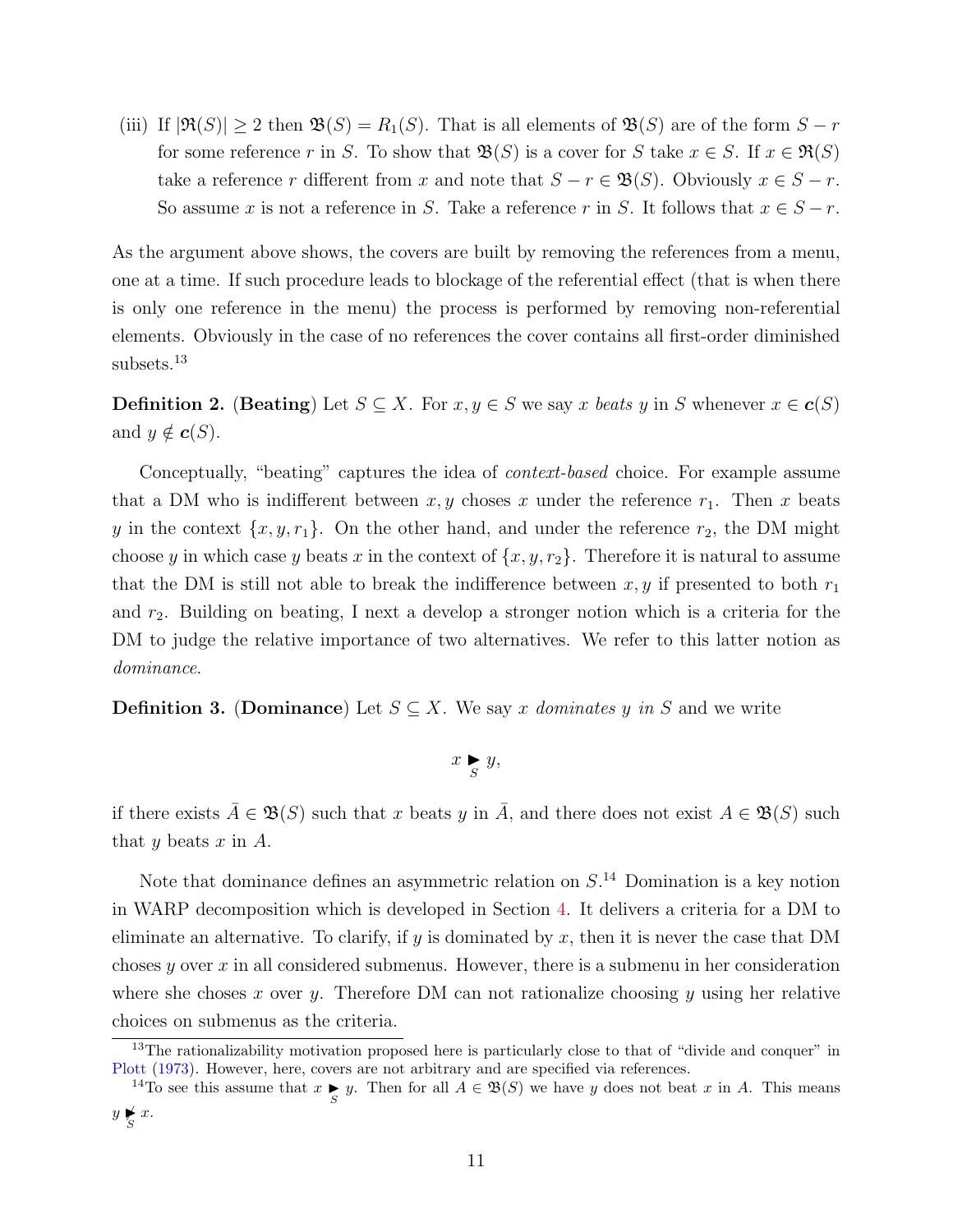# <span id="page-11-0"></span>3 Choice Axioms

I start this section with a formal statement of WARP.

Axiom 0. (Weak Axiom of Revealed Preferences - WARP): We say a choice correspondence **c** satisfies WARP if for  $S_1, S_2 \subseteq X$  such that  $x, y \in S_1 \cap S_2$  we have

 $x \in \mathbf{c}(S_1)$  and  $y \in \mathbf{c}(S_2)$  implies  $x \in \mathbf{c}(S_2)$ .

Axiom 1. (Top-Down Rationality - TDR) We say S satisfies TDR if

 $x \in c(S) \implies x$  is a maximal element of  $\sum_{S}$ .

We say a choice correspondence **c** satisfies TDR on S if all  $A \in \mathcal{P}^{\geq 3}(S)$  satisfy TDR. If  $S = X$ , then we simply say c satisfies TDR.

Axiom 2. (Bottom-Up Rationality - BUR) We say S satisfies BUR if

x is a maximal element of  $\underset{S}{\blacktriangleright} \Longrightarrow x \in \mathbf{c}(S)$ .

We say a choice correspondence **c** satisfies BUR on S if all  $A \in \mathcal{P}^{\geq 3}(S)$  satisfy BUR. If  $S = X$ , then we simply say c satisfies BUR.

Following the introductory discussion, TDR and BUR capture the notion of independence of irrelevant alternatives forced upon the DM via WARP. TDR requires the choice of the DM to be rationlizable with her choice on the submenus, where rationalizability is enforced via the notion of dominance. BUR, conversely, requires the rationlizable choice from the perspective of submenus, to survive in the larger menu.

The final ingredient of WARP decomposition is pairwise transitivity which is addressed in the following axiom.

**Axiom 3.** (Pairwise Transitivity - PT) We say a choice correspondence c satisfies PT on S if for all  $x, y, z \in S$ 

$$
x \succcurlyeq^p y
$$
 and  $y \succcurlyeq^p z$  implies  $x \succcurlyeq^p z$ .

If  $S = X$ , then we simply say c satisfies PT.

Note that PT implies transitivity of both  $\succ^p$  and  $\sim^p$ . To conclude this section note that from the structure of my axioms it follows that if  $c$  satisfies TDR (resp. BUR, PT), then it satisfies TDR (resp. BUR, PT) on all  $S \subseteq X$ ; that is these rationales are induced from larger menus to smaller ones.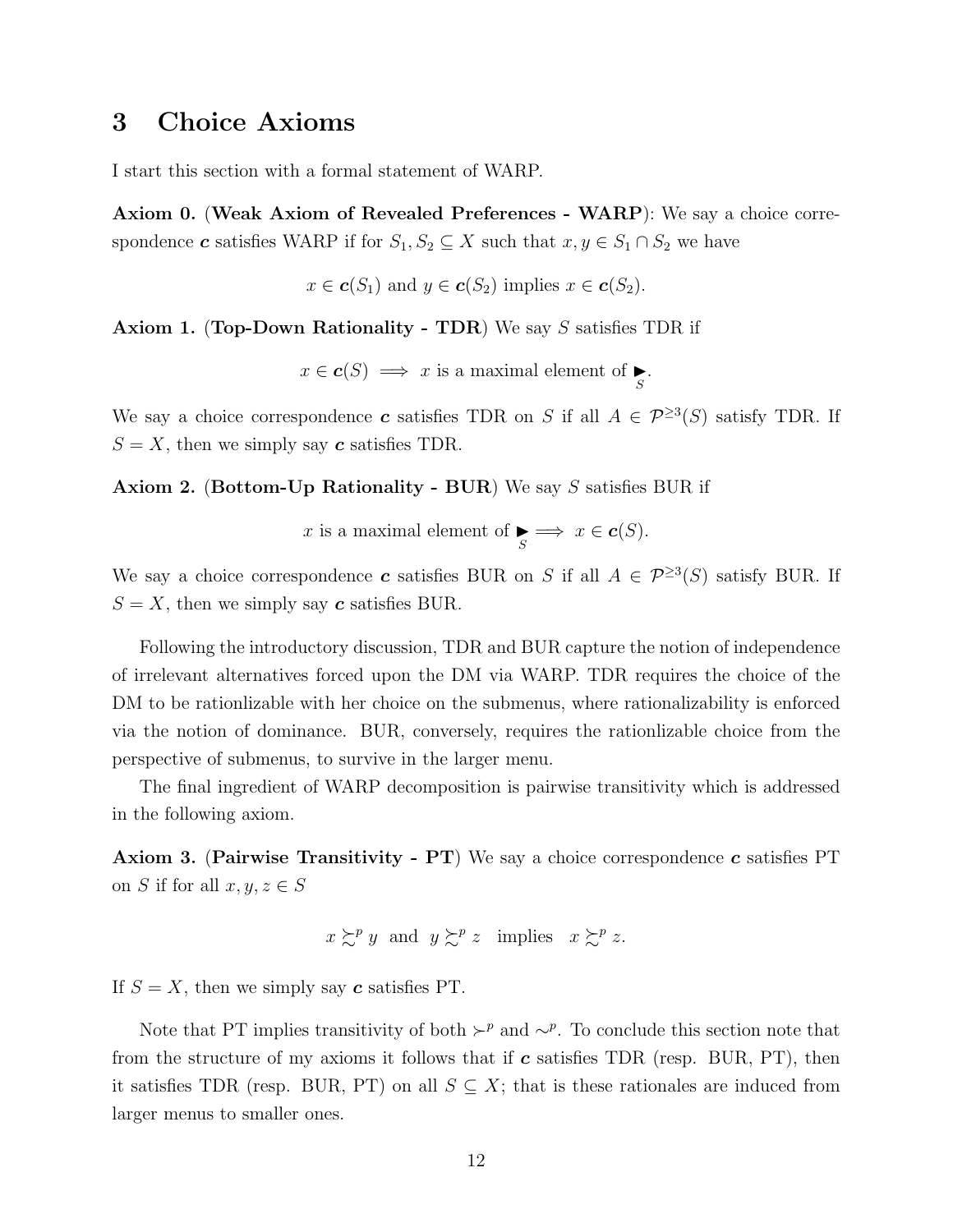# <span id="page-12-1"></span>4 Decomposition Theorem

Recall from the motivation that what distinguishes the axiomatic approach in this paper from those in the existing literature, is to extract axioms from WARP. This main innovation is achievable through the following theorem.

<span id="page-12-0"></span>**Theorem 1.** (Decomposition Theorem) Let  $c$  be a choice correspondence. Then the following are equivalent:

- $(i)$  **c** is non-empty valued and satisfies WARP
- (ii)  $\mathbf{c}\{x, y\} \neq \emptyset$  for all  $x, y \in X$  and  $\mathbf{c}$  satisfies TDR, BUR, and PT.

The proof of Theorem [1](#page-12-0) is presented in Section [9.1.1.](#page-28-0) Also, for independence of the axioms see Section [9.2.](#page-51-0)

# <span id="page-12-2"></span>5 Classical and Referential Decision Makers

For the remainder of this paper assume  $c$  is a non-empty valued choice correspondence. Let  $S \subseteq X$ . For the sake of parsimony I use the following notation:  $\mathcal{I}^p(S) =: \underset{S}{\text{argmax}} \succsim^p \mathcal{I}^p(S)$ is, therefore, the set of best alternatives in S from the perspective of the pairwise revealed preference. S is called *fully indecisive* if  $S \subseteq \mathcal{I}^p(S)$ .

**Definition 4.** (Classical DM: CDM) A choice correspondence c is called a  $CDM$  on S if it satisfies TDR, BUR, and PT on S. If  $S = X$ , then we simply say c is a CDM.

Note that by decomposition theorem a CDM completely admits to WARP. Therefore the fundamental theorem of revealed preferences implies that the choice for CDM is completely pinned down by her transitive choice over doubletons. In the formal sense, if  $c$  is a CDM on S then

$$
\boldsymbol{c}(S)=\mathcal{I}^p(S);
$$

that is a CDM's choice is not dependent on context. Obviously such contextlessness is violated in phenomena like attraction effect. In order to capture these contextual effects I next introduce the notion of *referential* DM.

## 5.1 Referential Decision Maker

As discussed in the introduction, the main source of the behavioral anomalies of concern in this paper is the BUR on tripletons where a reference operates. This next proposition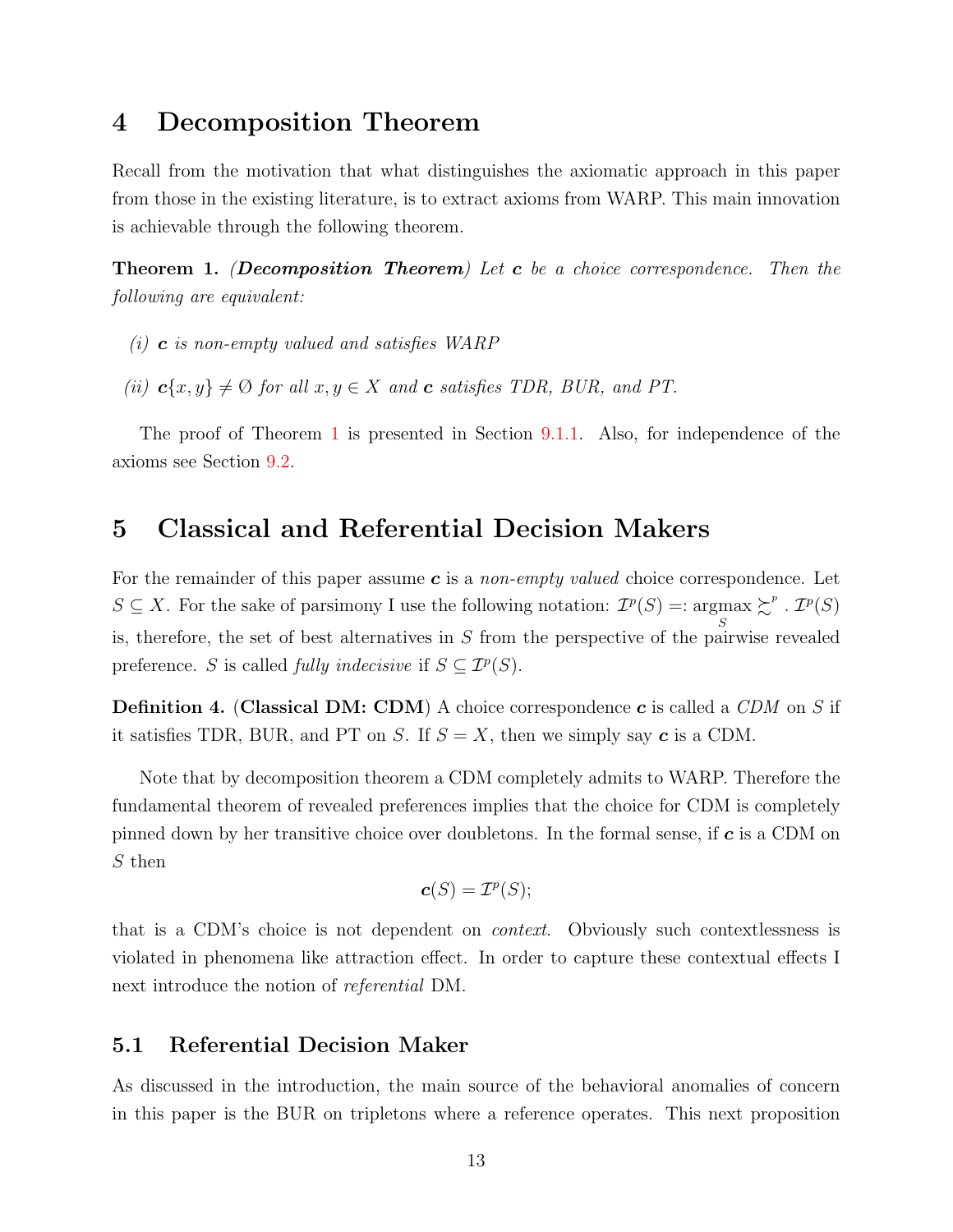formalizes a manner with which a minimal deviation from WARP (that is proportionate to the extent WARP is violated in data) can give rise to the referential effects of concern in this paper.

<span id="page-13-0"></span>**Proposition 1.** Let **c** be a a choice correspondence which satisfies TDR and PT and  $S \subseteq X$ . Also let  $\mathfrak{A} = \{A \in \mathcal{P}^3(S) \text{ such that } A \text{ is not fully indecisive } \}.$  Let **c** satisfy BUR on  $\mathcal{P}^{\geq 3}(X) \setminus \mathfrak{A}$ . Then

c satisfies BUR on all  $A \in \mathfrak{A} \iff \mathfrak{R}(S) = \emptyset$ .

The proofs of Proposition [1](#page-13-0) is presented in Section [9.1.2.](#page-32-0) Note that  $c$  in this proposition has all the rationalities of a CDM except, possibly, BUR on referential tripletons. Proposition [1,](#page-13-0) therefore, simply states that the emergence of references in my model is equivalent to removing BUR on referential tripletons. Such relaxation, as a result, guarantees the proportionate deviation from WARP. Motivated by this proposition I next define referential DM.<sup>15</sup>

#### Definition 5. (Referential DM: RDM) Let

 $\mathfrak{A} = \{ A \in \mathcal{P}^3(S) \text{ such that } A \text{ is not fully indecisive } \}.$ 

A choice correspondence  $\boldsymbol{c}$  is called a RDM on S if

- (i)  $c$  satisfies TDR and PT on  $S$
- (ii) **c** satisfies BUR for all  $A \in \mathcal{P}^{\geq 3}(S) \setminus \mathfrak{A}$ .

If  $S = X$ , then we simply say c is a RDM.<sup>16,17</sup>

<sup>16</sup>Note that references are defined by breaking indifference. Therefore, if  $c$  is a choice function (that in the absence of indifference), then there are no references in X and Proposition [1](#page-13-0) implies that a RDM is a CDM; that is the classical and referential revealed preference theories coincide in the absence of pariwise indifference.

<sup>17</sup>The notion of *path independence* in [Plott](#page-54-13) [\(1973\)](#page-54-13) is related to CDM and RDM. We say a choice correspondence c satisifies path independence if for all  $S \subseteq X$  and two finite covers of S,  $v_1$  and  $v_2$ , we have

$$
c\Big(\bigcup_{v\in v_1}c(v)\Big)=c\Big(\bigcup_{v\in v_2}c(v)\Big).
$$

To explore this relation first note that a CDM admits to WARP and therefore satisfies path independence. On the other hand, path independence does not imply WARP. To see this, consider the following example which is introduced in [Plott](#page-54-13) [\(1973\)](#page-54-13). Let  $c\{x, y, r\} = \{x, y\}$ ,  $c\{x, y\} = \{x, y\}$ ,  $c\{x, r\} = \{x, r\}$ , and  $c\{y, r\} = \{y, r\}$ . This choice structure satisfies path independence (see [Plott](#page-54-13) [\(1973\)](#page-54-13) for the proof), but it obviously violates

<sup>&</sup>lt;sup>15</sup>Relaxing BUR on fully indecisive tripletons, in fact, captures another behavioral anomaly referred to as compromise effect in the literature. This effect pertains to references that act on the element from the same indifference curve. However consistent with my framework, explaining this effect is beyond the scope of this work.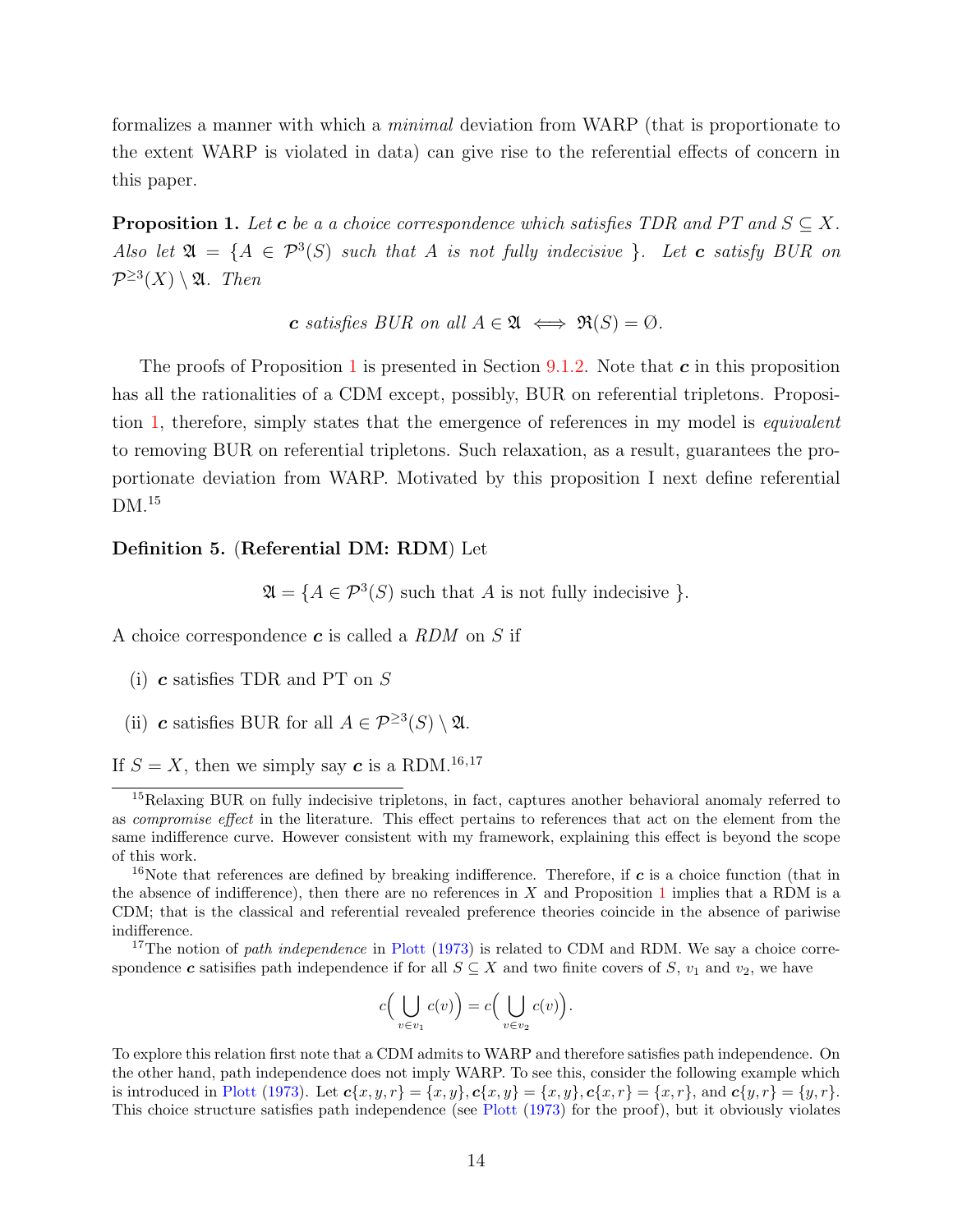Note that it is obvious from the definitions that if  $c$  is a RDM (resp. CDM) then  $c$  is a RDM (resp. CDM) on all  $S \subseteq X$ . Next I explore some basic, yet critical, properties of a RDM. Recall from my motivational examples that references lie on indifference curves below the ones where they operate. One of the benefits of my approach via decomposition theorem is that such phenomenon is naturally derived from my setup. This next proposition, for which the proof is presented in Section [9.1.3,](#page-33-0) formalizes this observation.

<span id="page-14-1"></span>**Proposition 2.** Let **c** be a RDM. Also let  $r \in \mathfrak{R}(S)$  and  $x, y \in S$  such that

$$
\boldsymbol{c}\{x,y,r\}\subset \boldsymbol{c}\{x,y\}.
$$

Then  $x \sim^p y \succ^p r$ .

Having defined both notions of CDM and RDM, an important question arises: How is the choice behavior of RDM related to that of CDM? As discussed before CDM's choice is independent of context and summarized by  $c(S) = \mathcal{I}^p(S)$ . For RDM, on the other hand, such contextlessness is violated. Nonetheless, RDM still satisfies TDR. This leads to a natural conjecture: RDM's choice must still be rationalizable by  $\gtrsim^p$ . This is in fact true and formalized in the next proposition.

<span id="page-14-0"></span>**Proposition 3.** Let **c** be a RDM and  $S \subseteq X$ . Then

$$
\boldsymbol{c}(S) \subseteq \mathcal{I}^p(S).
$$

The proofs of Proposition [3](#page-14-0) is presented in Section [9.1.3.](#page-33-0) The intuition is quite simple. As long as DM is "capable" to reveal her rational preference in all pairs of alternatives, that is if  $\sum^{p}$  is a complete and transitive relation, then she is completely "aware" of all available options and the manner in which she ranks them. Therefore, there is no reason to ignore dominant alternatives in favor of dominated ones.<sup>18</sup>

WARP. There is no logical relation between RDM and a path independent choice structure however. To see this consider the following choice correspondence:  $c\{x, y, r\} = \{x\}, c\{x, y\} = \{x, y\}, c\{x, r\} = \{x\}$ and  $c\{y, r\} = \{y\}$ . This is typical case of attraction effect and therefore consistent with RDM. However this choice correspondence does not satisfy path independence. To see this consider the two following covers:  $v_1 = \{\{x, y, r\}\}\$ and  $v_2 = \{\{x, r\}, \{y, r\}\}\$ . Then  $c(\bigcup_{v \in v_1} v) = c\{x, y, r\} = \{x\}$  and  $c(\bigcup_{v \in v_2} v) = c\{x, y, r\}$  $c(c\{x,r\} \cup c\{y,r\}) = c\{x,y\} = \{x,y\}.$  To see that path independence does not imply RDM consider, again, the example from [Plott](#page-54-13) [\(1973\)](#page-54-13). Since  $x \sim^p y \sim^p r$  we conclude that  $\{x, y, r\}$  is fully indecisive. If c was a RDM then we would have  $c\{x, y, r\} = \{x, y, r\}$  which is not possible.

<sup>&</sup>lt;sup>18</sup>This intuitive result, indeed, is key to the distinction between predictions of my rational approach and the existing behavioral treatments in the literature. I elaborate on this point in Section [5.3.](#page-15-0)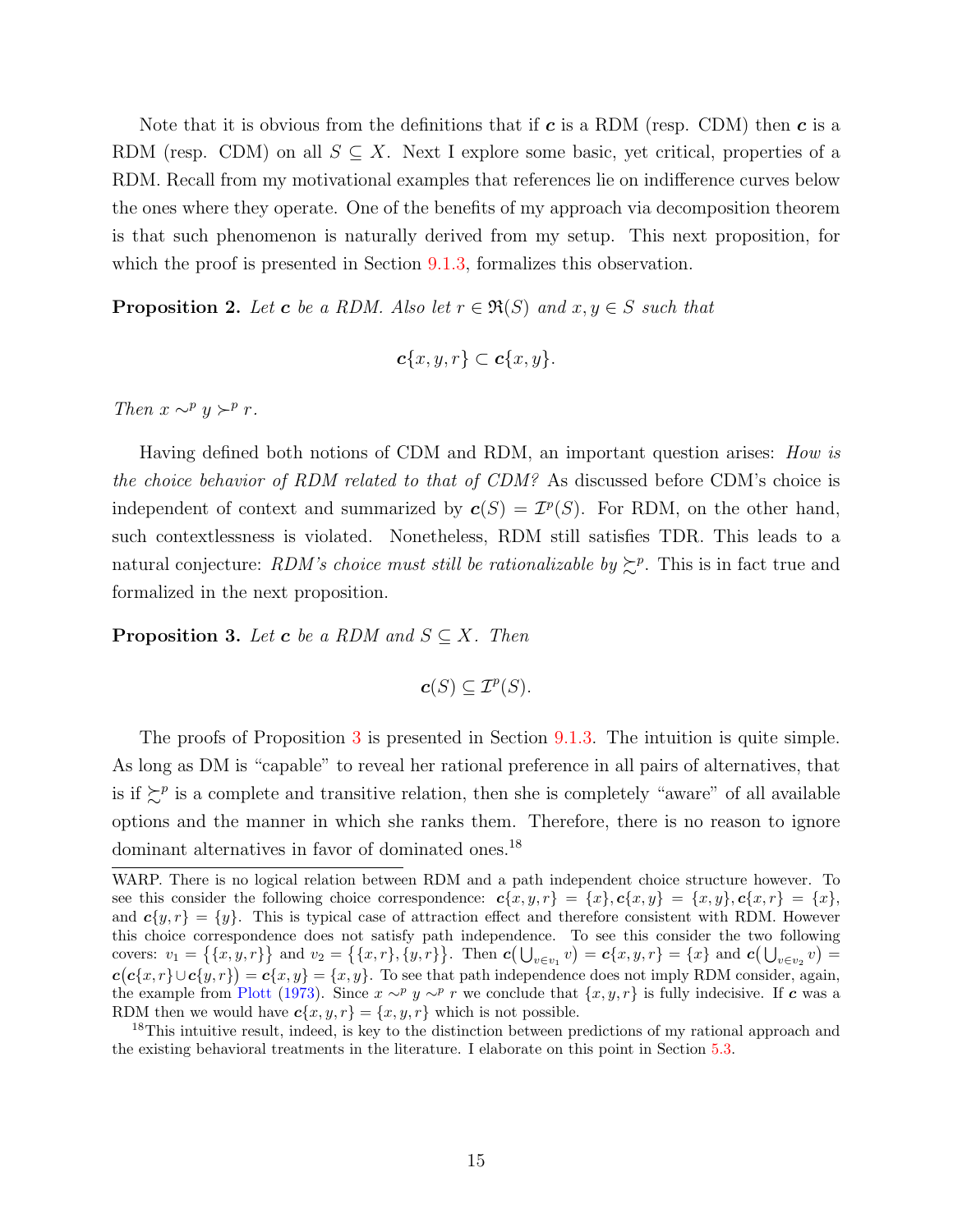## 5.2 Reference Relations

After observing the pairwise revealed preference  $(\succsim^p)$  from doubletons, the next step is to observe where indifferences are broken as a result of adding a third alternative. This revelation of references is then followed by observation in regards to the manner references rank other elements, in particular those in a highest indifference curve, giving birth to revealed reference relations. <sup>19</sup> This notion is introduced in the following definition.

**Definition 6.** (Reference Relation) Let  $S \subseteq X$  and  $r \in \mathfrak{R}(S)$ . For two distinct element  $x, y \in S$ , both different from r, define

$$
x \succsim^{r} y \iff x \in \mathbf{c} \{x, y, r\}.
$$

Also let  $\succ^r$  and  $\sim^r$  be the asymmetric and symmetric parts of  $\succsim^r$ .

This next proposition explores the nature of the reference relations.

<span id="page-15-1"></span>**Proposition 4.** Let **c** be a RDM,  $S \subseteq X$ , and  $r \in \Re(S)$ . Then

- (i)  $x \succsim^r y \implies x \succsim^p y$ .
- (ii)  $\mathcal{L}^r$  defines a complete binary relation on  $\mathcal{I}^p(S)$ .

The proof of Proposition [4](#page-15-1) is presented in Section  $9.1.4$ . Proposition [4.](#page-15-1)1 speaks to the evolution of the pairwise revealed preference by adapting to a reference point  $r$ . To see this let us look at an example that shows the reverse direction may not hold. Let  $S = \{x, y, r\}$ such that  $c\{x, y\} = \{x, y\}$ ,  $c\{x, r\} = \{x\}$ ,  $c\{y, r\} = \{y\}$ , and  $c\{x, y, r\} = \{x\}$ . This is typical case of attraction effect (or statues quo bias). c is a RDM on S, and  $y \succeq^p x$ , but  $x \succ^r y$ . Proposition [4.](#page-15-1)ii, on the other hand, guarantees one of the two essential characteristics of reference relations: *completeness*<sup>20</sup> As I show in Section [6](#page-18-0) reference relations are also  $acyclic$ , completing their characterization.<sup>21</sup>

## <span id="page-15-0"></span>5.3 Maximal References

**Definition 7.** We say  $r \in S$  is a *maximal* reference if there exists  $x, y \in \mathcal{I}^p(S)$  such that

$$
\boldsymbol{c}\{x,y,r\}\subset \boldsymbol{c}\{x,y.\}
$$

<sup>&</sup>lt;sup>19</sup>As in the case of references, I drop the word "revealed" from the rest of this paper.

<sup>&</sup>lt;sup>20</sup>As discussed before for any arbitrary sets S, a RDM's behavior satisfies  $c(S) \subseteq \mathcal{I}^p$ <sup>20</sup>As discussed before for any arbitrary sets S, a RDM's behavior satisfies  $c(S) \subseteq \mathcal{I}^p(S)$  and, therefore,  $\mathcal{I}^p(S)$  is the domain of relevance for  $\succsim^r$ . This intuition is in fact true; that is argmax  $\sum^r = \text{argmax}$  $\mathcal{I}^p(S)$  $\succsim^r$ . For

the proof of this latter statement see footnote [33](#page-39-0) in the Appendix.

<sup>&</sup>lt;sup>21</sup> $\succeq$ <sup>r</sup> are assumed to be transitive in [Tversky and Kahneman](#page-54-0) [\(1991\)](#page-54-0). However, for the purpose of maximization the weaker notion of acyclicity of references is sufficient.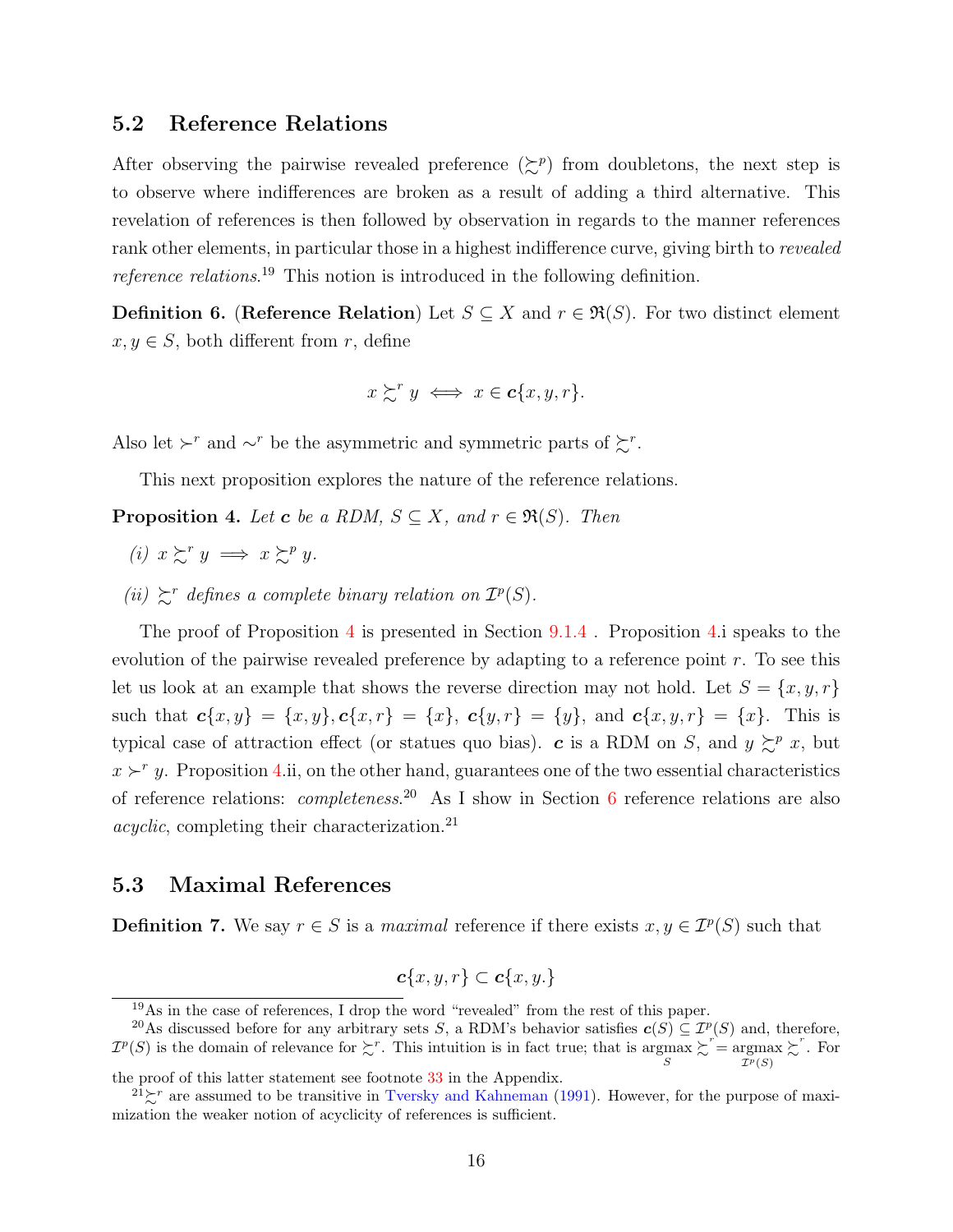We also use the following notation:

 $\mathfrak{R}_M(S) := \{r \in S \text{ such that } r \text{ is a maximal reference in } S\}.$ 

**Definition 8.** For a maximal reference r and  $x \in S$  we say r refers x in S (or equivalently,  $r$  is a x-maximal reference) if

$$
x \in \underset{\mathcal{I}^p(S)}{\operatorname{argmax}} \succsim^r.
$$

We also use the the notation:

$$
\mathfrak{R}_M^x(S) := \{ r \in \mathfrak{R}_M(S) : r \text{ is a } x \text{-maximal reference} \}.
$$

We call  $\mathfrak{R}_{M}^{x}(S)$  the maximal reference set of x in S.

Note that

$$
\mathfrak{R}(S)\supseteq \mathfrak{R}_{{}_M}(S)=\bigcup_{x\in \mathcal{I}^p(S)} \mathfrak{R}_{{}_M}^x(S).
$$

The difference between the maximal and non-maximal references is illustrated in Figure [4.](#page-17-0) In this figure, brackets represent indifference classes (indifference curves) and the most preferred class,  $\mathcal{I}^p(S)$ , is the one of the left containing  $x_1, x_2$ , and  $x_3$ . Recall from the motivational examples (and also from Proposition [2\)](#page-14-1) that references are from lower indifference curves and therefore all referential effects (presented by both dashed and solid arrows) are from a class on the right to one on the left.  $x_7$  is a reference that breaks down the indifference between  $x_4$  and  $x_5$  in favor of  $x_4$ , however, it does not affect the indifference between the elements of the most preferred class and therefore not a maximal reference (these are shown by dashed arrows).  $x_6$ , and  $x_4$ , on the other hand, are maximal references since they affect the indifference in  $\mathcal{I}^p(S)$  (these are shown by solid arrows). In particular,  $\{x_2\} = \underset{\mathcal{I}^p(S)}{\text{argmax}}$  $\succsim^{x_{6}},$ and  ${x_1, x_3}$  = argmax<br>  $\frac{T^p(S)}{T^p(S)}$  $\sum^{x_4}$ . As shown in this figure, references can operate in more than one class. For example,  $x_6$  breaks the indifference in both first and second class. Also note that even though  $x_5$  is dominated from the preceptive of pairwise comparison, it is not a reference since there is no observation of indifference break-down for this element. Finally, and obviously from my setup, elements of  $\mathcal{I}^p(S)$  do not induce referential effects. Note that the notion of referring is only defined for maximal references. In Figure [4,](#page-17-0)  $x_6$  refers to  $x_2$ and  $x_4$  refers to  $x_1$ , and  $x_3$ .

A natural question arises here: why is the notion of referring only defined for maximal references? This is purposeful, and indeed, speaks to the key difference that distinguishes the rational treatment in referential revealed preference theory from the behavioral approaches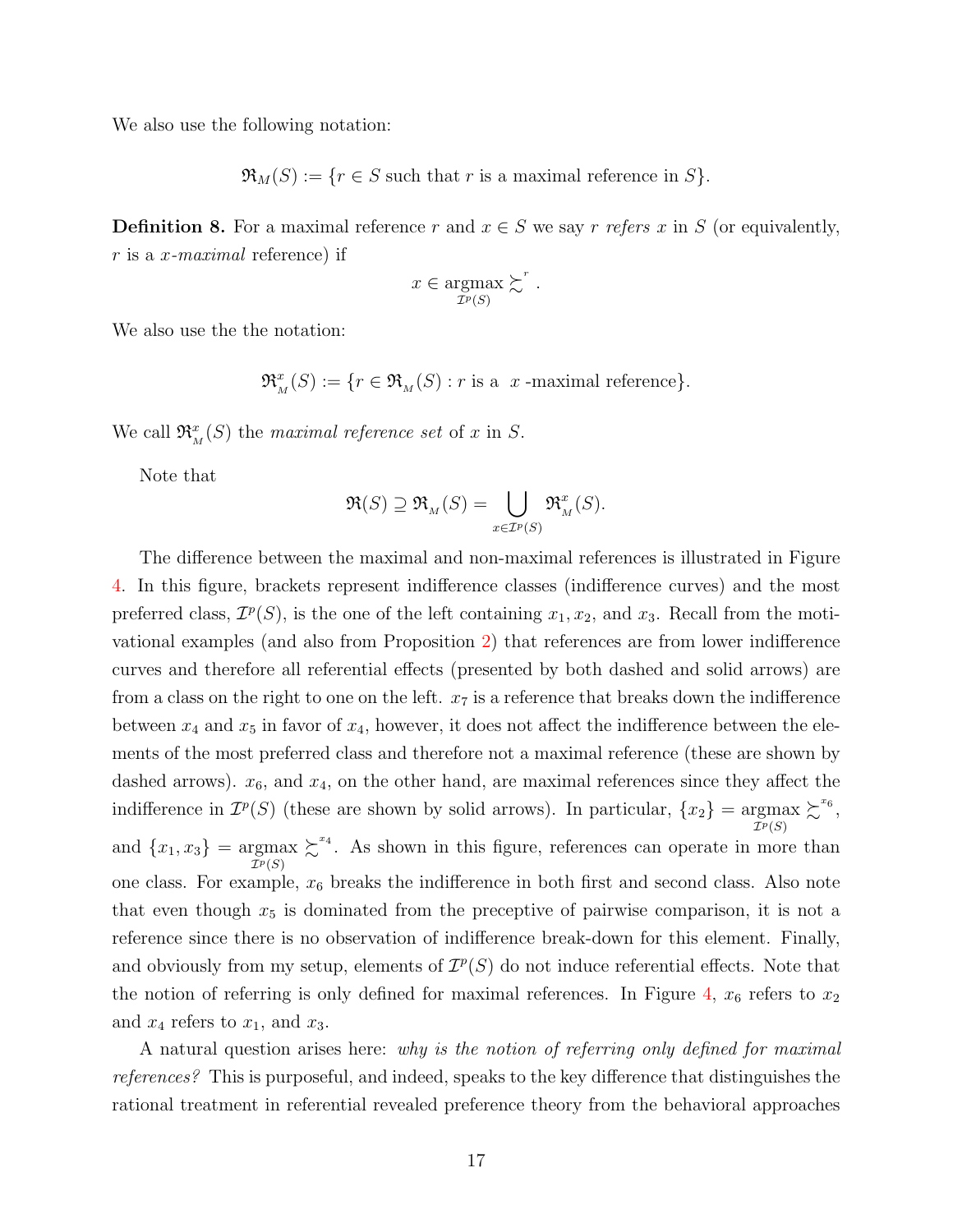<span id="page-17-0"></span>

Non-Maximal Reference(s):  $x_7$ Maximal References:  $x_4, x_6$ 

Figure 4: Maximal and Non-Maximal References

taken in the existing literature.<sup>22</sup> As I show in Section [6](#page-18-0) (Theorem [3\)](#page-19-1) the maximal references are the sole determinants of the RDM's behavior that goes beyond WARP. Indeed, recall from Proposition [3](#page-14-0) that RDM's behavior satisfies  $c(S) \subseteq \mathcal{I}^p(S)$ . As a result only those references that effect the relative ranking of elements of  $\mathcal{I}^p(S)$  play a role in the characterization of choice.

Let me consider an example. Assume that a DM is choosing from a menu in a restaurant. The menu consists of five options: i. beef ribs with a side of lentil soup, ii. pork ribs with side that does not contain lentil, nor beans, iii. a vegetarian dish (veg1) containing both lentil and beans, iv. a vegetarian dish (veg2) that does not contain lentil, nor beans, and v. vegan dish that contains beans. Assume that price is of no concern for the DM. DM is an absolute meat lover who, even though does not mind vegetarian dishes, will not choose them over meat options. Assume the following pairwise preference:

[beef ribs 
$$
\sim^p
$$
 *ports*  $r$   $\sim^p$  [ $\text{veg1}$   $\sim^p$   $\text{veg 2}$ ]  $\succ^p$  [ $\text{vegan}$ ].

DM associates the variety of lentil and beans in the menu as a sign of chef's specialty and therefore veg1 and vegan dish acts as references. Now consider the two following scenarios:

Assume, in the first scenario, that the restaurant is out of ribs (both pork and beef). Then veg1 and veg2 are the most favored alternatives from the perspective of pairwise comparison. In this scenario, offering beans, vegan dish acts as a reference that effect the most favored class and therefore a maximal reference under which DM chooses veg1.

In the second scenario, all options in the menu are available. In this case, offering lentil, veg1 also acts as a reference and the following referential effects are observed:

 $22$ See, for example, [Masatlioglu et al.](#page-54-1)  $(2012)$ , [Ok et al.](#page-54-2)  $(2015)$ , and [Lleras et al.](#page-53-8)  $(2017)$ . [Masatlioglu](#page-54-1) [et al.](#page-54-1) [\(2012\)](#page-54-1), [Lleras et al.](#page-53-8) [\(2017\)](#page-53-8) only consider choice functions. Here I consider the implications of their approach on choice correspondence.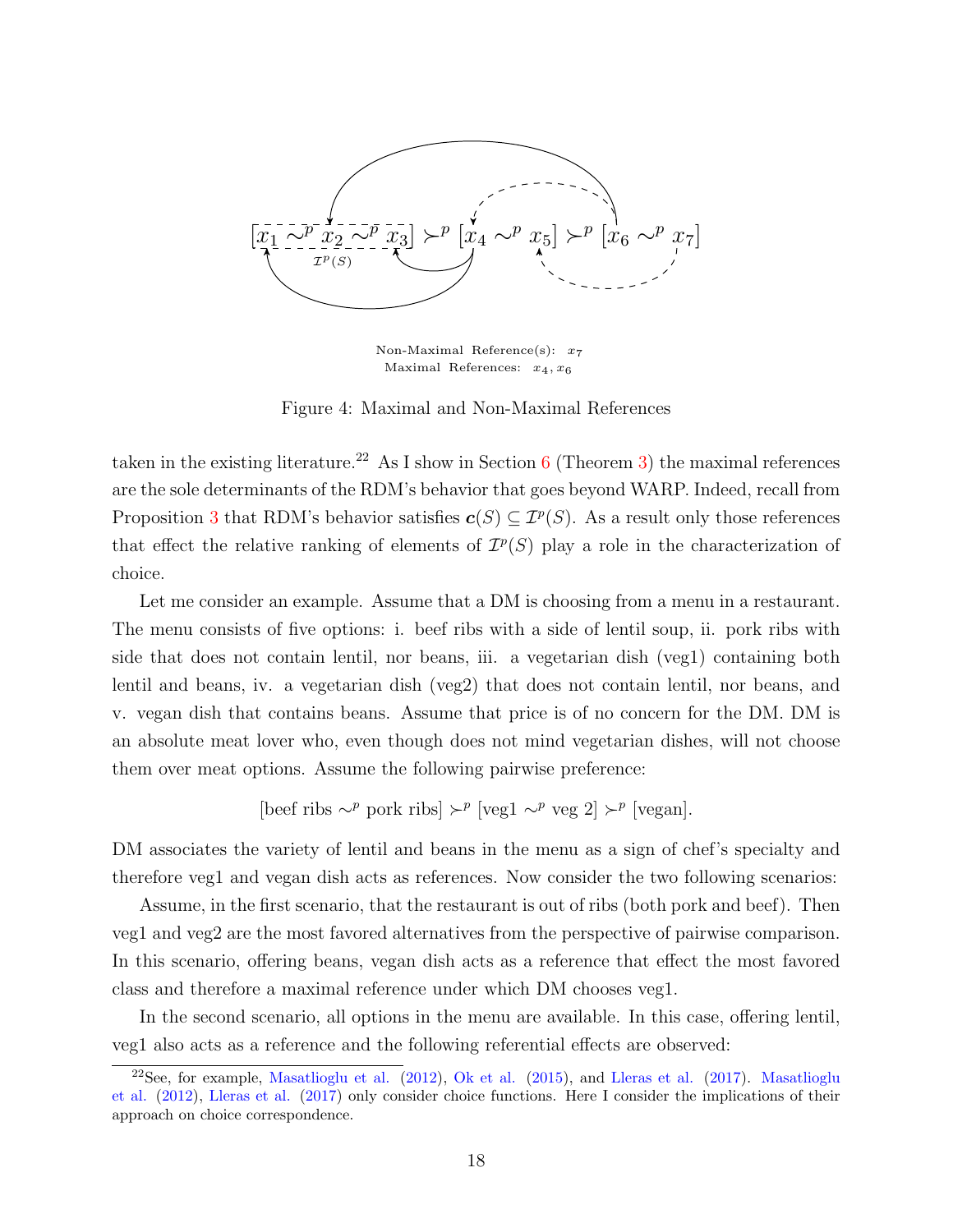

Veg1 is a maximal reference (solid arrow) that favors beef ribs over pork ribs. However vegan dish is not a maximal reference anymore (dashed arrow) as it fails to effect the indifference between the most preferred options. The choice of veg1 in this scenario is consistent if an arbitrary notion of "inattention" (or attraction) is employed. In words, a DM's might use the vegan dish as a reference and become inattentive towards the dominant options of meat, and therefore choose the dominated alternative veg1. However, such prediction is not consistent with the referential revealed preference theory; that is WARP deviations are only caused by maximal references and, therefore, the consistent choice in this scenario is beef ribs. In words, a RDM who admits to a complete and transitive preference relation on the entire set of alternative is not "irrational" in her inattention.<sup>23</sup>

# <span id="page-18-0"></span>6 Main Results

Now I can proceed to the main results of the paper. Recall form Proposition [4.](#page-15-1)ii that  $\zeta^r$ is a complete relation on  $\mathcal{I}^p(S)$ . The first result completes the characterization of reference relations asserting that they are also acyclical.<sup>24</sup>

<sup>&</sup>lt;sup>23</sup>To explore this distinction in more detail, let me employ the jargon of inattention and say veg1 attracts attention to beef ribs, and vegan dish attracts attention to veg1. Then DM chooses to be rational in her inattention by only using those references that affect her most preferred alternatives. The aforementioned interpretation is, in a sense, in line with the talking point of the rational inattention models introduced in [Sims](#page-54-14) [\(2003\)](#page-54-14). These models, however, are indistinguishable from the processing capacity constrain (Shannon entropy) under which the choice is made. This constraint is lacking in the current work, and therefore, to avoid confusion, I keep the jargon of this work akin to that of classical revealed preference theory.

<sup>&</sup>lt;sup>24</sup>Reference acyclicity (RA) also appears in [Ok et al.](#page-54-2) [\(2015\)](#page-54-2). Two things are important to note here. The notion in these authors' paper refers to the manner references operates on each other and, therefore, different from the acyclic "revealed binary relation" induced here. Indeed, the two notions are not logically nested. Second, RA is an axiom in [Ok et al.](#page-54-2) [\(2015\)](#page-54-2) and a result in this paper.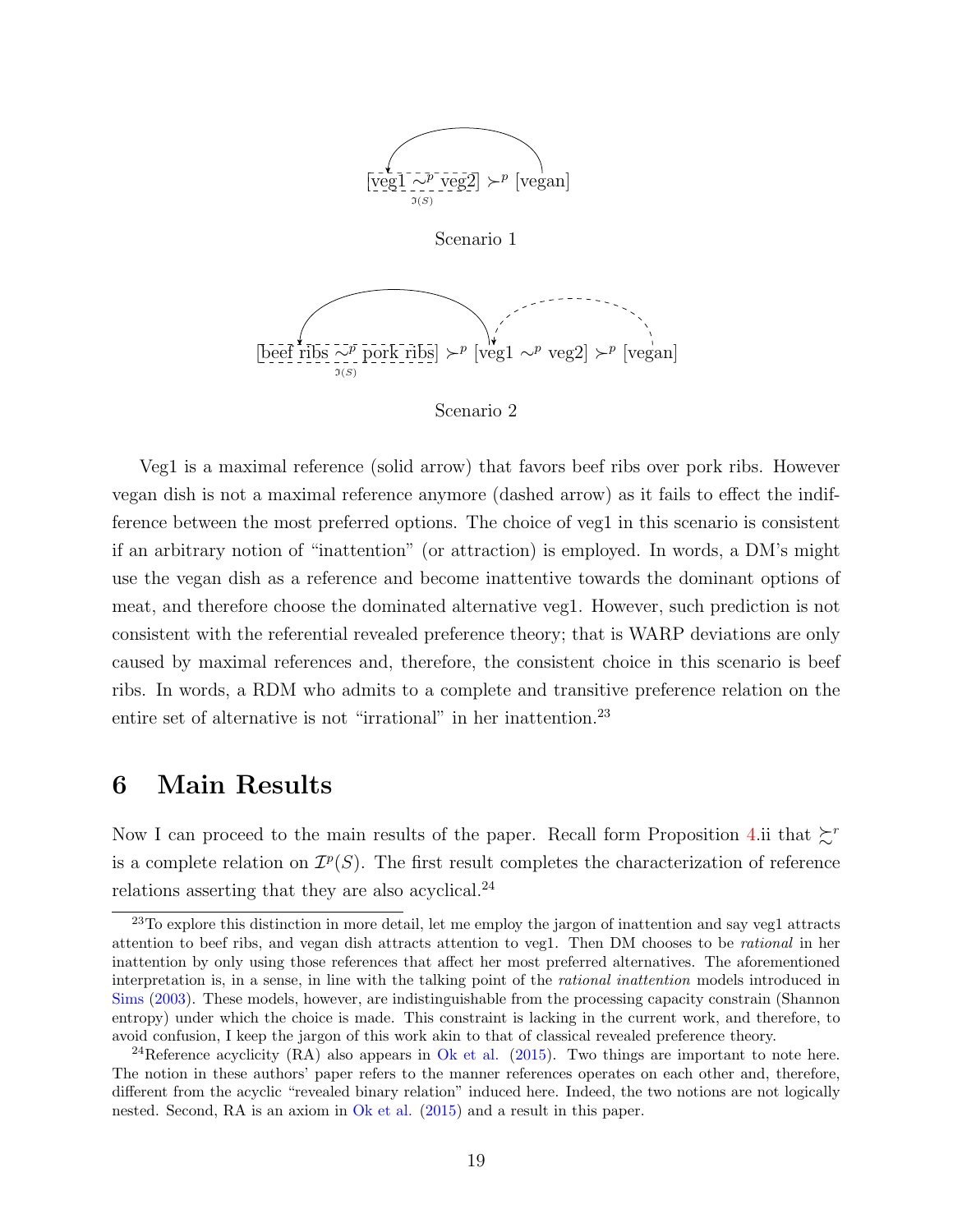<span id="page-19-0"></span>**Theorem 2.** (Acyclicity of Reference Relations) Let c be a RDM and  $r \in \Re(S)$ .  $\succsim^r$ defines an acyclic relation on  $\mathcal{I}^p(S)$ .

The proof of Theorem [2](#page-19-0) is presented in Section [9.1.6.](#page-39-1) The final theorem in this paper is a characterization of choice on an arbitrary set with arbitrary number of references.

<span id="page-19-1"></span>**Theorem 3.** Let **c** be a RDM and  $S \subseteq X$ . Then  $x \in c(S)$  if and only if  $x \in \mathcal{I}^p(S)$  and for all  $t \in \mathcal{I}^p(S)$ , the number of x-maximal references in S is greater than or equal to the number of t-maximal references in S.

Proof. We need to show that

 $x \in c(S) \iff x \in \mathcal{I}^p(S), \text{ and } |\mathfrak{R}_M^x(S)| \geq |\mathfrak{R}_M^t(S)| \text{ for all } t \in \mathcal{I}^p(S).$ 

I start with following lemmas the proof of which, in order to keep the flow of the argument, are presented in Section [9.1.7.](#page-46-0)

<span id="page-19-2"></span>**Lemma 9.** Let **c** be a RDM and  $S \subseteq X$  that possesses at least two references. There exists  $\bar{r} \in \Re(S)$  such that  $x \in \mathbf{c}(S - \bar{r}).$ 

<span id="page-19-3"></span>**Lemma 10.** Let **c** be a RDM and  $S \subseteq X$  that possesses at least two maximal references. For any reference r in S assume

$$
t^* \in \mathbf{c}(S-r) \iff |\mathfrak{R}_M^{t^*}(S-r)| \ge |\mathfrak{R}_M^{t}(S-r)|, \text{ for all } t \in \mathcal{I}^p(S-r).
$$

Also assume that  $x \in c(S)$  and  $x, y \in c(S - \overline{r})$  for a reference  $\overline{r}$  in S. If  $\overline{r}$  refers to y then it refers to x.

We now, start the proof of the theorem by considering two cases.

Case 1:  $\mathfrak{R}_M(S) = \emptyset$ .

Note that in this case all elements in  $\mathcal{I}^p(S)$  posses zero maximal references. Take  $x \in \mathbf{c}(S)$ . From Proposition [3](#page-14-0) we have  $x \in \mathcal{I}^p(S)$ . Also, in S, the number of x-maximal references (zero) is greater than or equal to the number of t-maximal references (zero), for all  $t \in \mathcal{I}^p(S)$  which completes  $\Rightarrow$  direction of the proof. Next assume  $x \in \mathcal{I}^p(S)$  (and note that it is true in case that, in  $S$ , the number of x-maximal references is greater than or equal to the number of t-maximal references, for all  $t \in \mathcal{I}^p(S)$ ). It directly follows from Lemma [16](#page-37-2) that  $x \in \mathbf{c}(S)$ . This completes the proof of  $\Leftarrow$  and, hence, the proof of the statement for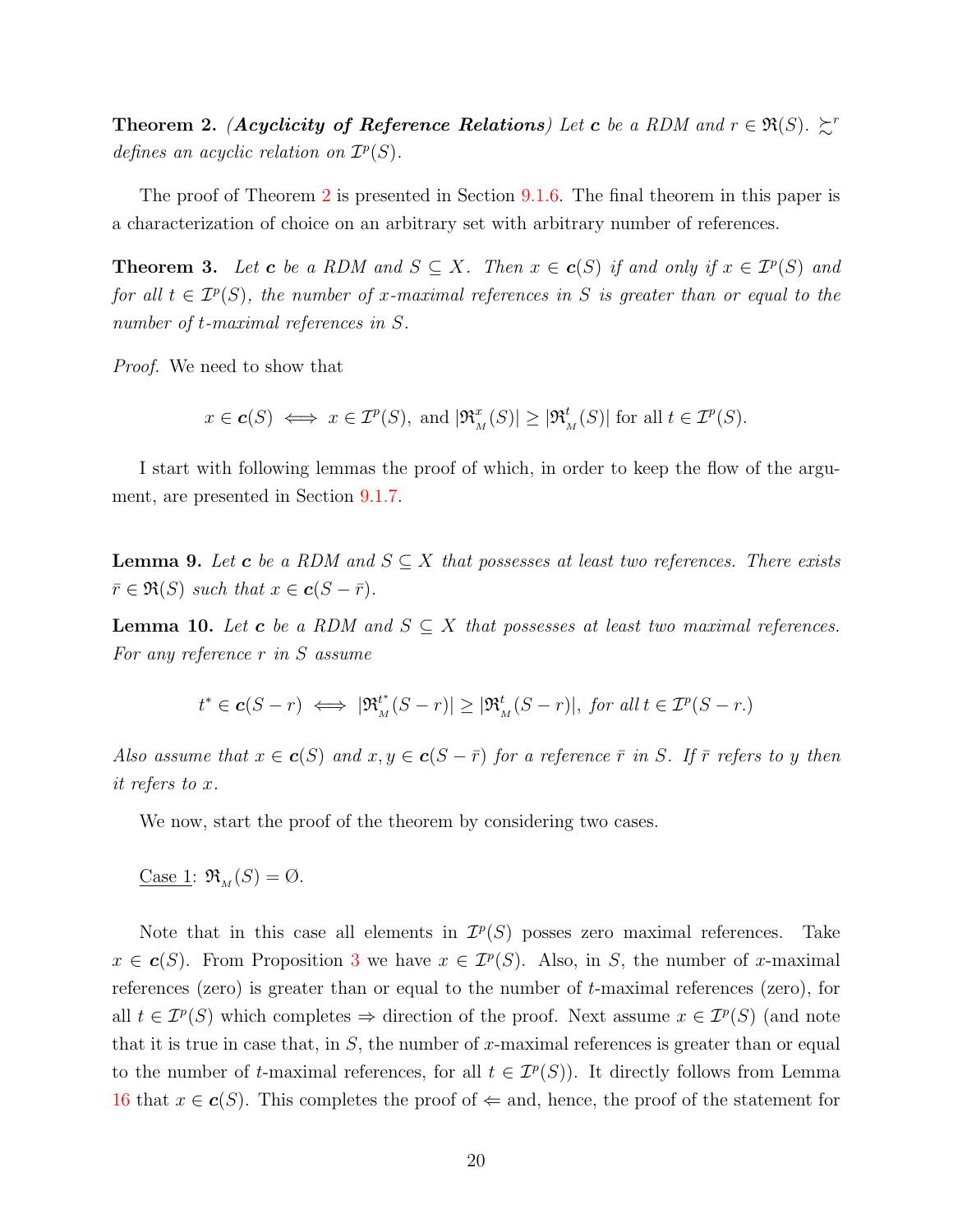Case 1.

Case 2:  $\mathfrak{R}_{M}(S) \neq \emptyset$ 

Assume S at least has one maximal reference. We prove the statement by induction on  $|\mathfrak{R}_{M}(S)|$ . Note that since the set of maximal references in S is non-empty we conclude the set of references in  $S$  is also non-empty.

Induction Base: Let  $\mathfrak{R}_{M}(S) = \{r\}.$ 

 $(\Rightarrow)$ : Let  $x \in c(S)$ . Since r is the unique maximal reference in S Lemma [19](#page-45-0) implies  $x \in \underset{\mathcal{I}^p(S)}{\operatorname{argmax}}$  $\succsim$ <sup>r</sup>. First note  $x \in \mathcal{I}^p(S)$ . Also, r, as the single maximal reference in S, refers to x and the result follows.

(←): Now assume  $x \in \mathcal{I}^p(S)$  and

$$
|\mathfrak{R}_M^x(S)| \ge |\mathfrak{R}_M^t(S)| \text{ for all } t \in \mathcal{I}^p(S).
$$

We must show  $x \in c(S)$ . Note that since r is a maximal reference in S Corollary [20](#page-46-1) implies that argmax  $\mathcal{I}^p(S)$  $\sum^r \neq \emptyset$ . So take  $z \in \underset{\mathcal{I}^p(S)}{\operatorname{argmax}}$  $\sum^r$ . This means r refers to z. Since the number of x-maximal references in  $S$  is greater or equal to the number of z-maximal references, and  $S$  only possesses a single maximal reference,  $r$ , we conclude  $r$  refers to  $x$ . Therefore  $x \in \operatorname{argmax}_{\tau \in C} \Sigma^r$ . Note that c satisfies the conditions in Lemma [19](#page-45-0) and we conclude from  $\Leftarrow$  $\overline{\mathcal{I}^p}(S)$ of that theorem that  $x \in \mathbf{c}(S)$ .

Induction Hypothesis: Assume that the statement is true for  $A \subseteq X$  with  $|\mathfrak{R}_{M}(A)| = k$ and let  $|\Re(S)| = k+1$ . Note that we have  $|\Re(S)| \geq |\Re(M)| \geq 2$  in our induction. Therefore we have  $\mathfrak{B}(S) = R_1(S)$ . That is all elements of  $\mathfrak{B}(S)$  are of the form  $S-r$  for some  $r \in \mathfrak{R}(S)$ .

(⇒): Let  $x \in c(S)$ . Note that Lemma [14](#page-36-0) implies  $x \in \mathcal{I}^p(S)$ . From Lemma [9](#page-19-2) we conclude  $x \in \mathbf{c}(S - \overline{r})$  for some  $\overline{r} \in \mathfrak{R}(S)$ .

Recall that we must show that, in  $S$ , the number of x-maximal references is greater than or equal to the number of t-maximal references, for all  $t \in \mathcal{I}^p(S)$ . Consider the set  $S - \bar{r}$ . Note that  $\mathcal{I}^p(S - \bar{r}) = \mathcal{I}^p(S)$ . Take  $y \in \mathcal{I}^p(S) = \mathcal{I}^p(S - \bar{r}) \subseteq S - \bar{r}$ . We consider two cases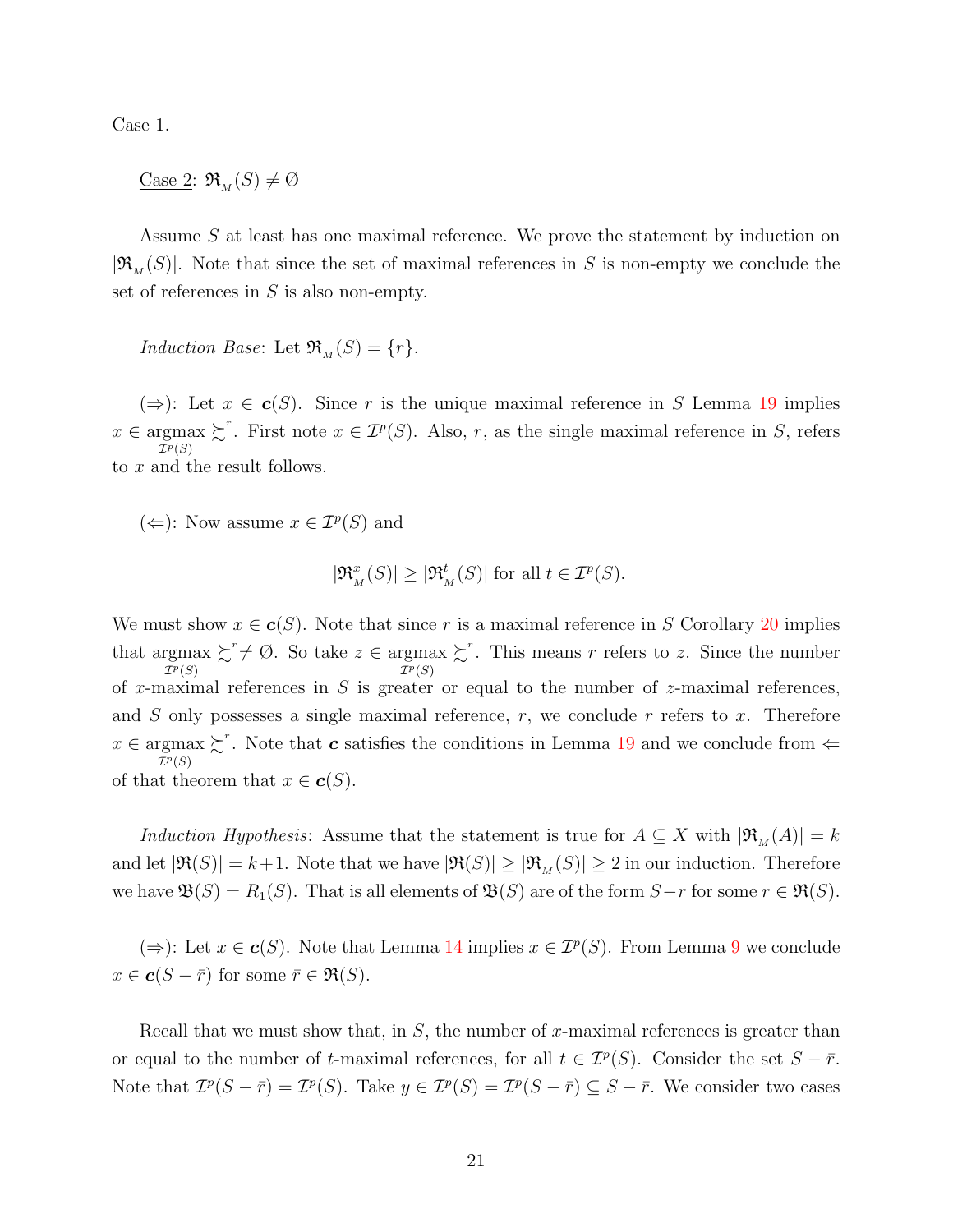here:

Case 1:  $y \notin c(S - \bar{r}).$ 

Since  $x \in c(S - \bar{r})$  and  $y \notin c(S - \bar{r})$  then induction hypothesis implies that

$$
|\mathfrak{R}_{_M}^x(S-\bar{r})|>|\mathfrak{R}_{_M}^y(S-\bar{r})|,
$$

and therefore adding  $\bar{r}$  to the set  $S - \bar{r}$  does not increase the number of y-maximal references over the number of  $x$ -maximal references; that is,

$$
|\mathfrak{R}_{{}_M}^x(S)|\geq |\mathfrak{R}_{{}_M}^y(S)|,
$$

and the proof in this case is complete.

$$
\underline{\text{Case 2}}: y \in \mathbf{c}(S - \bar{r}).
$$

Note that since  $x, y \in \mathbf{c}(S - \bar{r})$  induction hypothesis implies

$$
|\mathfrak{R}_M^x(S - \bar{r})| = |\mathfrak{R}_M^y(S - \bar{r})|.
$$

Note that all the conditions of Lemma 19 are met (considering induction hypothesis) and therefore we conclude if  $\bar{r}$  refers to y then it also refers to x. This means adding  $\bar{r}$  to the set  $S - \bar{r}$  does not increase the number of y-maximal references over the number of x-maximal references; that is,

$$
|\mathfrak{R}_{\scriptscriptstyle M}^x(S)|\geq |\mathfrak{R}_{\scriptscriptstyle M}^y(S)|.
$$

This complete the proof in this case and, in turn, the proof of  $\Rightarrow$  of the theorem.

(←): Take  $x \in \mathcal{I}^p(S)$  and assume that

$$
|\mathfrak{R}_M^x(S) \ge |\mathfrak{R}_M^t(S)|, \text{ for all } t \in \mathcal{I}^p(S). \tag{1}
$$

We must show  $x \in c(S)$ . First note in our induction there are at least two references in S and therefore  $|S| \geq 4^{25}$  and, therefore, S satisfies BUR. s a result in order to show  $x \in c(S)$  we

 $25T_0$  see this note that since r is a maximal reference in S there exists two distinct elements,  $t_1, t_2$  in  $\mathcal{I}^p(S)$ , both different from r. Next since  $|\Re(S)| \geq 2$  there exists  $s \neq r$  in S. Since s is a reference in S it follows from Proposition [6.](#page-33-1) iv that  $s \notin \mathcal{I}^p(S)$ . This in turn means  $t_1, t_2 \succ^p s$  and there for  $t_1, t_2$  are different from s. Therefore we conclude  $t_1, t_2, r, s$  are four distinct elements. This means  $|S| \geq 4$ .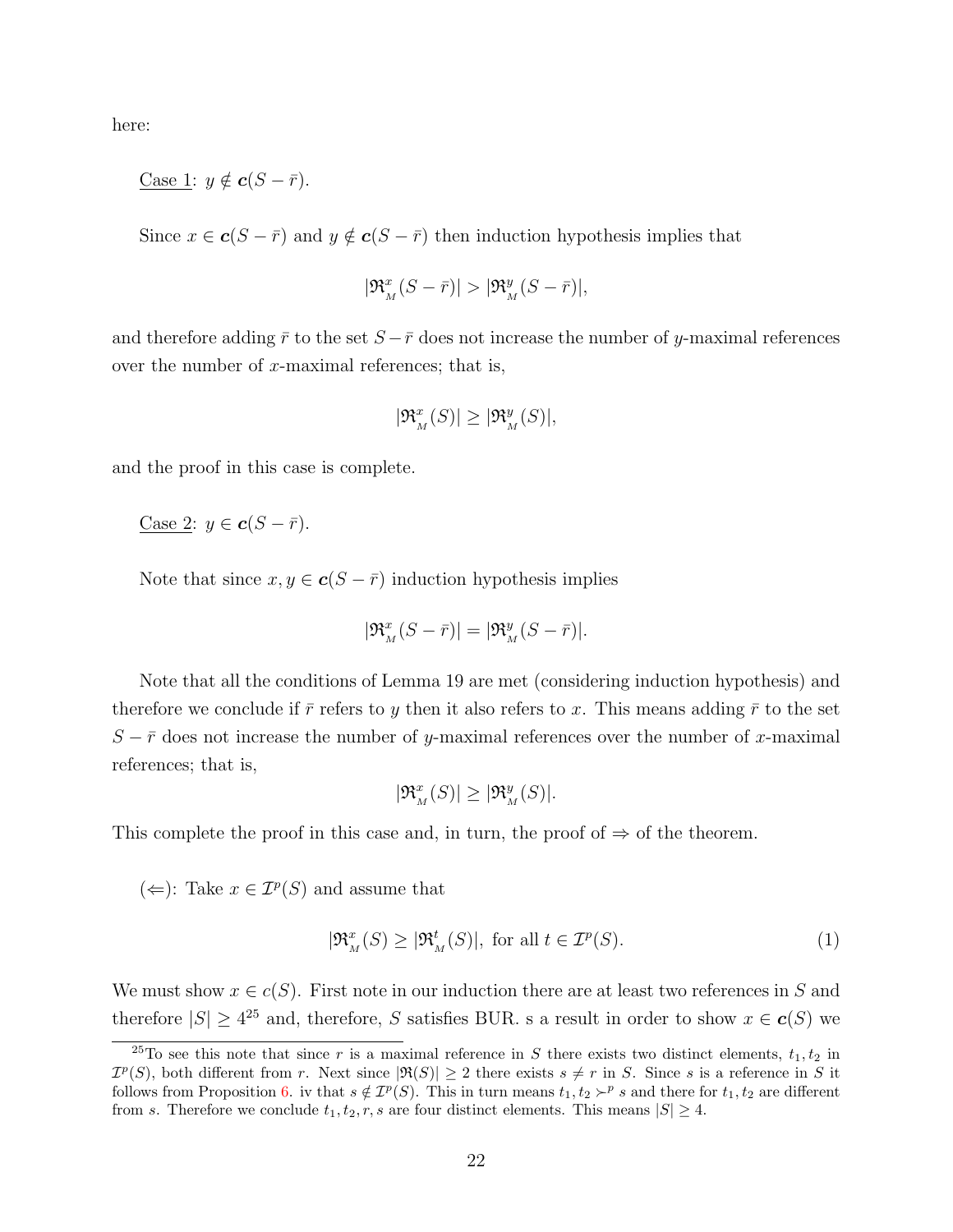prove that there does not exist  $y \in S$  such that  $y \in S$ ; that is we show x is a maximal element of  $\sum_{S}$  on S. To do this first recall that all elements of  $\mathfrak{B}(S)$  are of the form  $S - r$  for some reference r is S. Therefore assume that there exist  $y \in S$  and  $r^* \in \mathfrak{R}(S)$  such that y beats x in  $S - r^*$ . In particular  $y \in \mathbf{c}(S - r^*)$  and therefore by Proposition [3](#page-14-0)  $y \in \mathcal{I}^p(S - r^*) = \mathcal{I}^p(S)$ . Note that since in our induction  $|\mathfrak{R}_{M}(S)| \geq 2$  it follows that there exists a maximal reference in  $S - r^*$ . Therefore induction hypothesis applies to this set and we conclude

$$
|\mathfrak{R}_{{}_M}^y(S-r^*)|>|\mathfrak{R}_{{}_M}^x(S-r^*)|.
$$

First note that this along with (1) implies  $|\mathfrak{R}^x_M(S)| = |\mathfrak{R}^y_M(S)|$ . Second note that since dropping  $r^*$  lowers the number of maximal references of x relative to y it has to be the case that  $r^*$  refers to x and  $r^*$  does not refer to y. Since the number of maximal references that refer to  $x$  in  $S$  is equal to the number of maximal references that refer to  $y$  there must exist a maximal reference  $r^{**}$  such that  $r^{**}$  refers to y, and  $r^{**}$  does not refer to x. To complete the proof of this direction consider the set  $S - r^{**}$ . Since x, y have the equal number of maximal references in S dropping  $r^{**}$  from S should lower the number of y-maximal references below the number of  $x$ -maximal references; that is

$$
|\mathfrak{R}_{{}_M}^x(S-r^{**})|>|\mathfrak{R}_{{}_M}^y(S-r^{**})|
$$

By induction assumption this means x beats y in  $S - r^{**}$ . Therefore x is not dominated by y and BUR implies that  $x \in c(S)$ . This completes this direction of the proof.

# <span id="page-22-1"></span>7 Discussion

.

### <span id="page-22-0"></span>7.1 Interpretation of the Main Results

Some implication of the final theorem are important to note. First, if there are no maximal references in the set  $S$  then the result formulated in Theorem  $3$  is simplified to

$$
\boldsymbol{c}(S)=\mathcal{I}^p(S);
$$

that is, in the absence of maximal references the referential revealed preference theory coincides with the classical revealed preference theory. As we discussed in Section [5.3](#page-15-0) this is a key distinction between the rational treatment in this paper and the behavioral ones in the existing literature.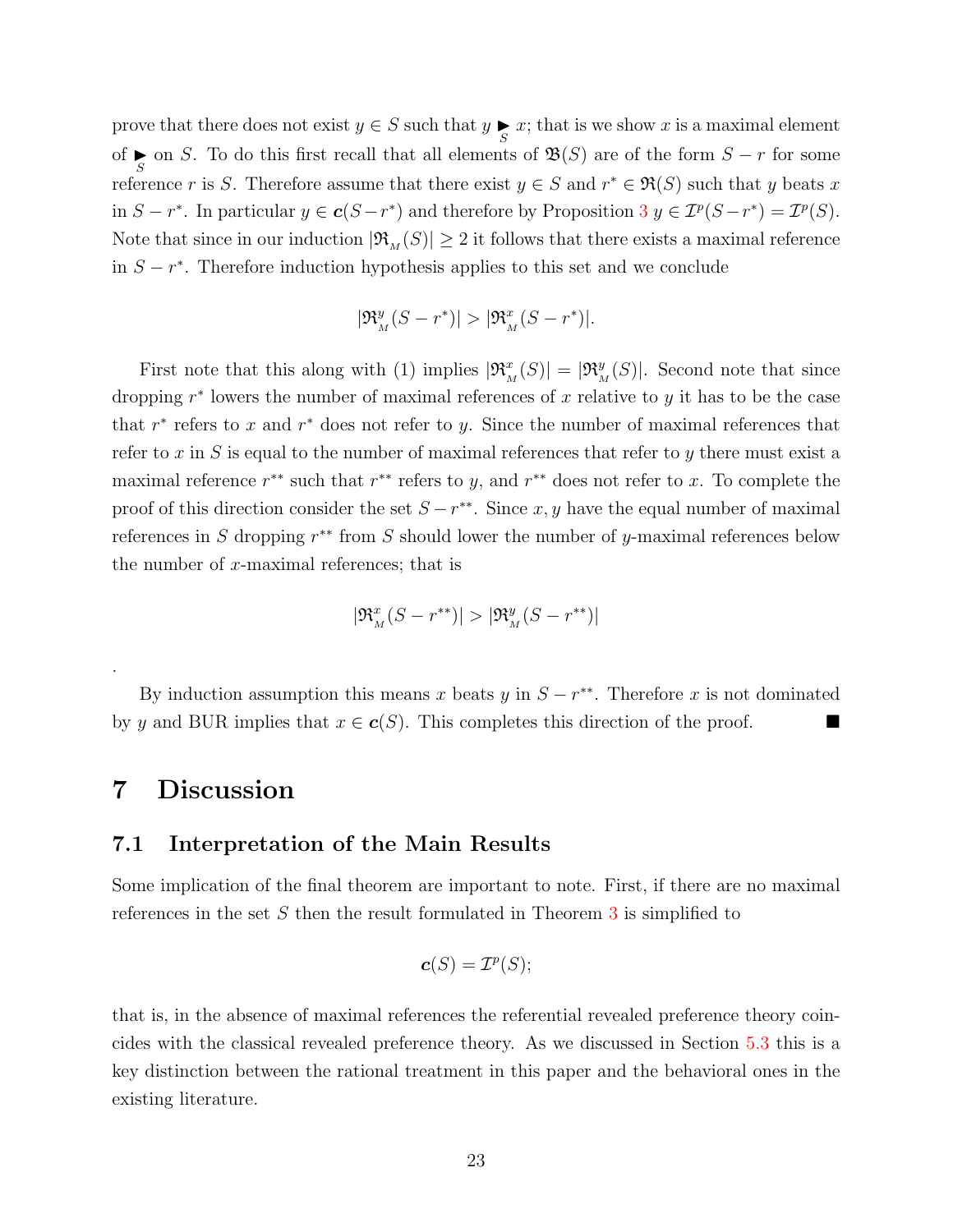Second, assume that r is the unique maximal reference in the set  $S$ . Then from Theorem [3](#page-19-1) the choice is characterized by those elements of  $\mathcal{I}^p(S)$  to which r refers. That is:

$$
\mathbf{c}(S) = \operatorname*{argmax}_{\mathcal{I}^p(S)} \succsim^r = \operatorname*{argmax}_{\operatorname*{argmax}_{S} \succsim^p} \succsim^r.
$$

That is the choice in the set S is rationalized by, first, applying  $\succeq^p$  on S, and second, applying  $\zeta^r$  on the resulting set. This is exactly the *rational shortlist method (RSM)* in [Manzini and Mariotti](#page-54-4) [\(2007\)](#page-54-4) applied to choice correspondence; that is, the methodology of sequential rationalizability arises, endogenously, in the referential revealed preference theory.

Third, it is implied from the result in Theorem [3](#page-19-1) that opposing references nullify the referential effect. To clarify, assume that a DM who is indifferent between two items  $x, y$ when confronted with the menu xy, prefers x over y when a reference  $r_1$  is introduced into the menu, and y over x when an opposing reference  $r_2$  is added. Therefore  $r_1$ , and  $r_2$  are opposing maximal references that refer to  $x$  and  $y$ , respectively, and Theorem [3](#page-19-1) predicts that DM's choice on the menu  $xyzr_1r_2$  should be xy; that is, she acts as if there were no references in the menu. This intuitive prediction is supported by the results in [Teppan and](#page-54-15) [Felfering](#page-54-15) [\(2012\)](#page-54-15).

## <span id="page-23-0"></span>7.2 Sen's Decomposition and RDM

In terms of presentation Sen's Dcomposition [\(Sen](#page-54-3) [\(1971\)](#page-54-3)) is reminiscent to the decomposition provided in this paper. In this section I provide an example to show that the notion of RDM can not be constructed via Sen's Decomposition. In order to do this let me introduced Sen's decomposition:

Sen's Property  $\alpha$ : If  $x \in B \subseteq A$  and  $x \in c(A)$ , then  $x \in c(B)$ . Sen's Property  $\beta$ : If  $x, y \in c(A)$ ,  $A \subseteq B$  and  $y \in c(B)$ , then  $x \in c(B)$ .

[Sen](#page-54-3) [\(1971\)](#page-54-3) proves that WARP is decomposable to properties  $\alpha$  and  $\beta$ . The following example shows that a RDM need not satisfy either of these properties.

Example 1. Consider the following choice correspondence where circles represent choice.

$$
\{\mathcal{D}, \mathcal{D}, r_1, r_2\}
$$
  

$$
\{\mathcal{D}, y, r_1\}, \{x, \mathcal{D}, r_2\}, \{\mathcal{D}, r_1, r_2\}, \{\mathcal{D}, r_1, r_2\}
$$
  

$$
\{\mathcal{D}, \mathcal{D}\}, \{\mathcal{D}, r_1\}, \{\mathcal{D}, r_1\}, \{\mathcal{D}, r_2\}, \{\mathcal{D}, r_2\}, \{\mathcal{C}_1\}, r_2\}
$$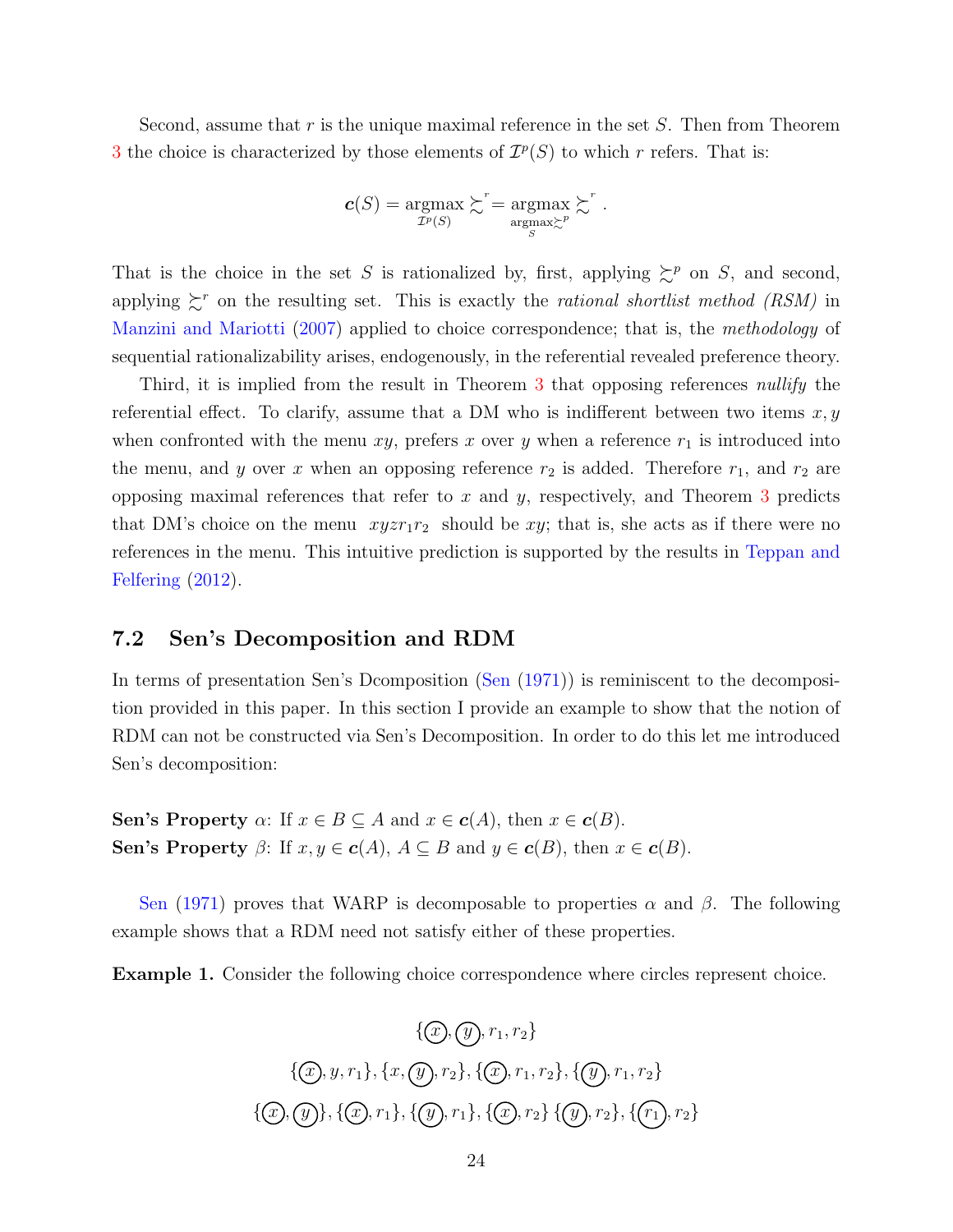This choice correspondence satisfies TDR and PT, and BUR above the referential level, and therefore is a RDM. However, it violates  $\beta$ . The violation of  $\beta$  is obviously a result of referential effect where indifference is getting resolved via a reference. For example,  $y \in$  $c\{x, y, \}$  and  $\{x, y\} \subseteq \{x, y, r_1\}$ , but  $y \notin c\{x, y, r_1\}$ . It also violates  $\alpha$  since one would expect the opposing referential effects to cancel out each other as results in [Teppan and Felfering](#page-54-15) [\(2012\)](#page-54-15) suggests. For example, since  $r_1$  breaks the indifference in favor of x and  $r_2$  does in favor of y the referential effect disappears when both decoys are introduced in the menu. Under  $\alpha$  such nullification is impossible.

## 7.3 Context-Based Decision Making and Welfare Analysis

The referential revealed preference theory, as one probably expects, produces testable predictions. One major precondition is the notion of "best in one attribute" vs. "better in more attributes". To see that assume that a DM who is indifferent between the four alternatives  $x_1, x_2, x_3, x_4$  also faces some less favorite alternatives  $r_1, r_2, r_3$  that have features she likes. Therefore she has the following pairwise preference relation:

$$
\left[x_1 \sim^p x_2 \sim^p x_3 \sim^p x_4\right] \succ^p r_1 \succ^p r_2 \succ^p r_3
$$

In particular, assume that,  $r_1, r_2$ , and  $r_3$  present favorite color, style, and the discount offered, respectively. Obviously the prediction here is that she will choose an alternative from  $\{x_1, x_2, x_3, x_4\}$ . Assume from each reference point the following ranking is observed:

- $r_1$  (Color) :  $x_1 \succ^{r_1} x_2 \succ^{r_1} x_3 \succ^{r_1} x_4$
- $r_1$  (Style) :  $x_2 \succ^{r_2} x_3 \succ^{r_2} x_4 \succ^{r_2} x_1$ ,
- $r_1$  (Dicsount) :  $x_3 \succ^{r_3} x_2 \succ^{r_3} x_4 \succ^{r_1} x_1$ .

Therefore  $x_1, x_2$ , and  $x_3$  all have a reference that puts them at the most preferred alternative.  $x_4$  does note have such support from any reference. From the point of view the theory in this paper, a switch from  $x_4$  to any alternatives in the set  $\{x_1, x_2, x_3\}$  is welfare improving. However when only compared to  $x_1, x_4$  is indeed better in both style and the offered discount, and  $x_1$  is only favorite in color. That is in the absence of alternatives  $x_2, x_3$ , switching from  $x_1$  to  $x_4$ , indeed, increases welfare.

The notion of revealed preferences developed in [Bernheim and Rangel](#page-53-10) [\(2009\)](#page-53-10) has some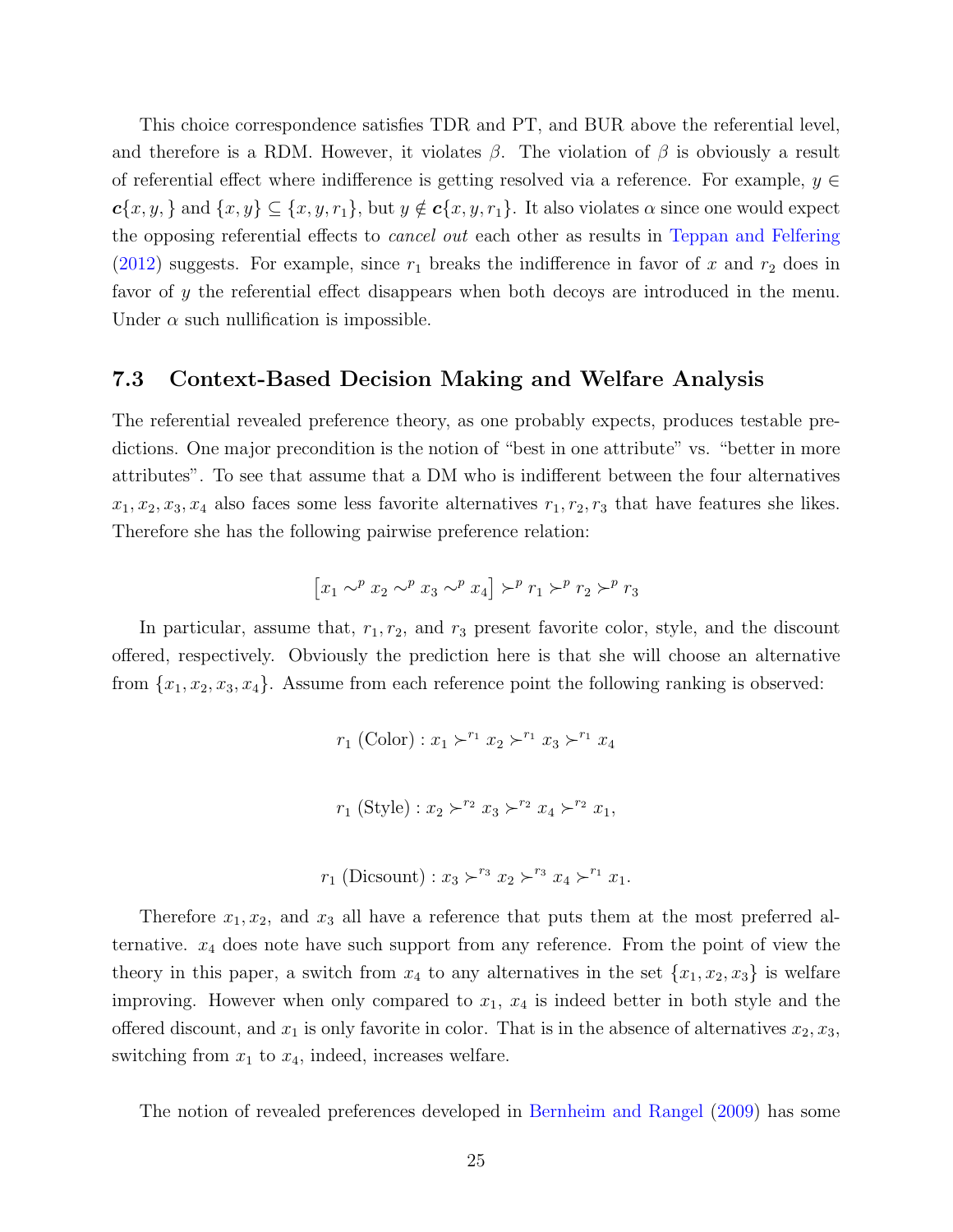relations to the referential revealed preference in terms of welfare analysis. However, the theory in this paper is also concerned with keeping the predictive power of the classical theory to the extent possible. If I interpret the "ancillary condition" in these authors' paper as the referential effect then we can explore the relation. To make this formal, assume that the ancillary condition are captured by the referential effect introduce via a references that breaks the indifference between any arbitrary pair  $x, y$ . Next define a variation of [Bernheim](#page-53-10) [and Rangel](#page-53-10)  $(2009)$ 's *strict unambiguous preference relation*,  $P^*$ , in the following manner:

 $xP^*y$  if and only if for all  $\{x, y, r_i\}$  we have  $y \notin \mathbf{c}\{x, y, r_i\}$ .

Under such case, and for all  $S \subseteq X$  with  $x, y \in S$  there are no maximal reference that refer to y (since  $x \succ^{r_i} y$  for all i), and therefore Theorem [3](#page-19-1) implies for all  $S \subseteq X$ , with  $x, y \in S$  we have

$$
xP^*y \implies y \notin c(S).
$$

That is if x is strictly unambiguously chosen over y in via all references then x is strictly unambiguously chosen over y in all possible set of alternatives that contain both  $x, y$ . However such prediction is not necessarily true for the *weak unambiguous choice* relation,  $R'$ . Using the same interpretation this a variation of this revealed preference relation could be defined as:

 $xR'y$  if and only if for all  $\{x, y, r_i\}$ ,  $y \in \mathbf{c}\{x, y, r_i\}$  implies  $x \in \mathbf{c}\{x, y, r_i\}$ .

Now consider the following example, where a DM has the follwoign pairwise preference:

$$
x \sim^p y \sim^p z \succ^p r_1 \succ^p r_2,
$$

with the following acyclic reference relations:

$$
r_1: x \sim^{r_1} y, y \succ^{r_1} z, z \succ^{r_1} x,
$$
  

$$
r_2: x \sim^{r_2} y, y \succ^{r_2} z, z \succ^{r_2} x.
$$

It is true that  $x, y \in \mathbf{c}\{x, y, r_i\}$  for  $i \in \{1, 2\}$ . However, Theorem [3](#page-19-1) implies

$$
\mathbf{c}\{x,y,z,r_1,r_2\} = \{y\};
$$

that is we can not conclude x is "weakly unambiguously chosen over  $y$ " in all possible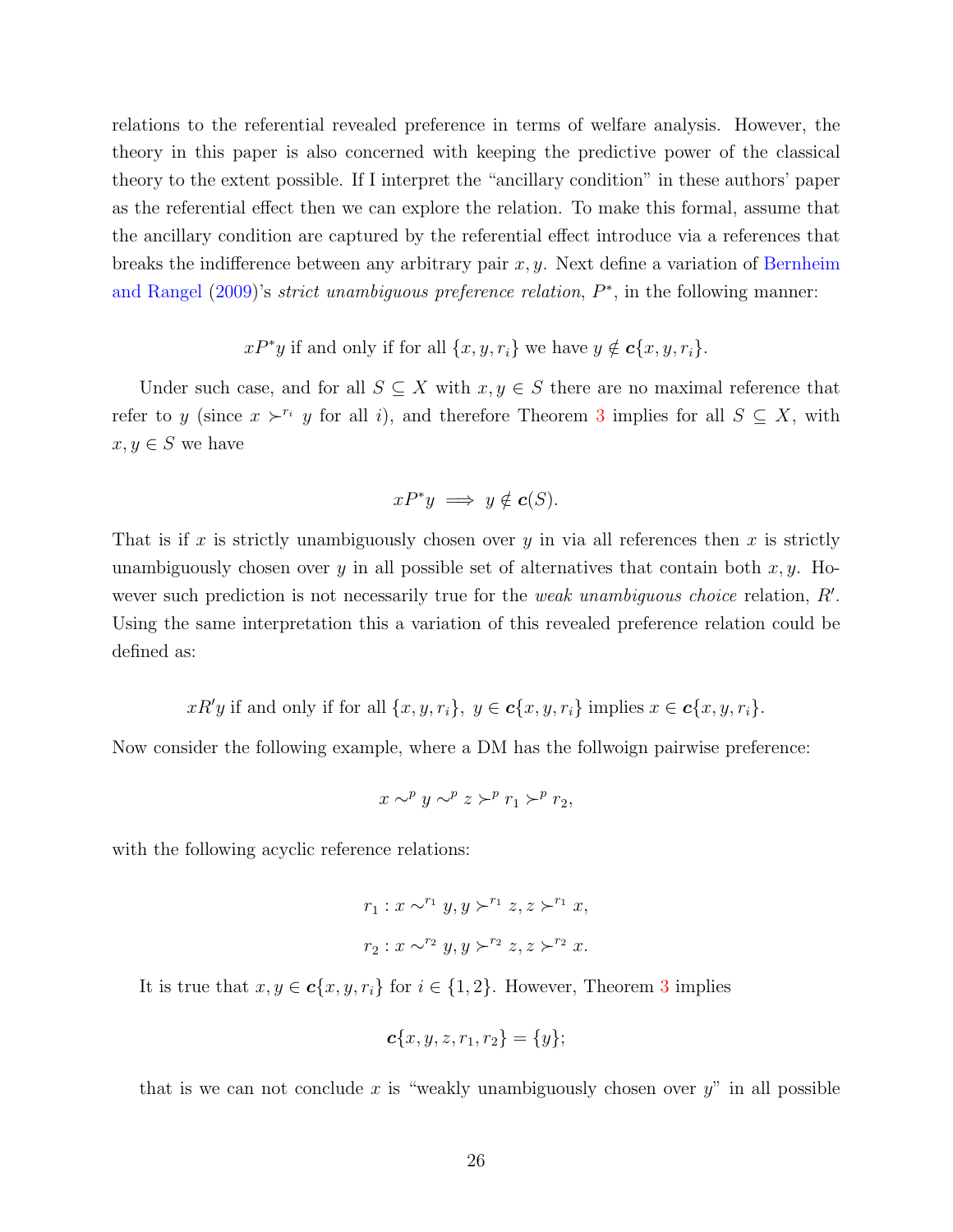scenarios, if it indeed does so via any possible references. Therefore, for  $S \subseteq X$  with  $x, y \in S$ and  $xR'y$  then:

$$
y \in \mathbf{c}(S) \iff x \in \mathbf{c}(S).
$$

# 7.4 Referential Revealed Preference Theory And Other Behavioral Anomalies

In this section I discuss how the theory developed in this paper can be used in order to address other behavioral anomalies in the literature. Another behavioral anomaly which has been experimentally documented is the tendency to retain status quo. Assume that a DM, to start, is indifferent between alternatives  $x$  and  $y$ . In period 1, she is given one of these alternatives, and then makes a choice from the two in period 2. Figure [5](#page-27-1) depicts the choice scenario in period 2. The main idea in status quo bias is that the initial endowments produce biases that break indifference.<sup>26</sup> Assume that in period 1 the decision maker is given the alternative x. A risk averse DM who assigns higher weights to losses than gains will favor  $x$  in period 2 to retain her status quo. Let  $\succeq^p$  denote the preference derived from the pairwise comparison in period 1 (the one that matches the revealed preference theory) and  $(a, t_i)$  denote the alternative a in time i. Then  $(x, t_2) \sim^p (y, t_2)$ , but  $(x, t_2) \succ^{(x,t_1)} (y, t_2)$ . Obviously both  $(x, t_2)$  and  $(y, t_2)$  dominate  $(x, t_1)$  in period 2 as the consumption in period 1 is not available anymore. The same argument works in the reverse direction when the initial endowment is  $y$ <sup>27</sup> Therefore, under such interpretation, referential revealed preference theory also explain this effect. The significance of this effect has also been vastly documented in the literature. See, for example, [Samuelson and Zeckhauser](#page-54-16) [\(1988\)](#page-54-16), [Tversky and Kahneman](#page-54-0) [\(1991\)](#page-54-0), [Knetsch](#page-53-11) [and Sinden](#page-53-11) [\(1984\)](#page-53-11), and [Knetsch](#page-53-12) [\(1989\)](#page-53-12).

As mentioned in Footnote [15](#page-13-0) relaxing BUR on fully indecisive triplets will explain the compromise effect. In order to be explain choosing pairwise unchosen phenomenon one could, along with BUR, relax TDR from the referential level as well. The framework here, because of PT, is not consistent with the cyclical choice. However, one could think of an extension of the results for the case when weaker notions of transitivity are assumed at the pairwise level, eg. pseudotransitivity, or acyclicity.

 $^{26}$ This effect and its twin, endowment effect, are essentially the same. For a detailed discussion on this see [Tversky and Kahneman](#page-54-0) [\(1991\)](#page-54-0).

 $^{27}$ Our approach to status quo bias is similar to that of *phantom* alternatives. A phantom alternative is an alternative which, for example because of being out of stock, is in the consideration set of the DM but can not be chosen. The significance of phantom alternatives are documented in the experimental works. See for example [Doyl et al.](#page-53-1) [\(1999\)](#page-53-1) for the case of phantom decoys.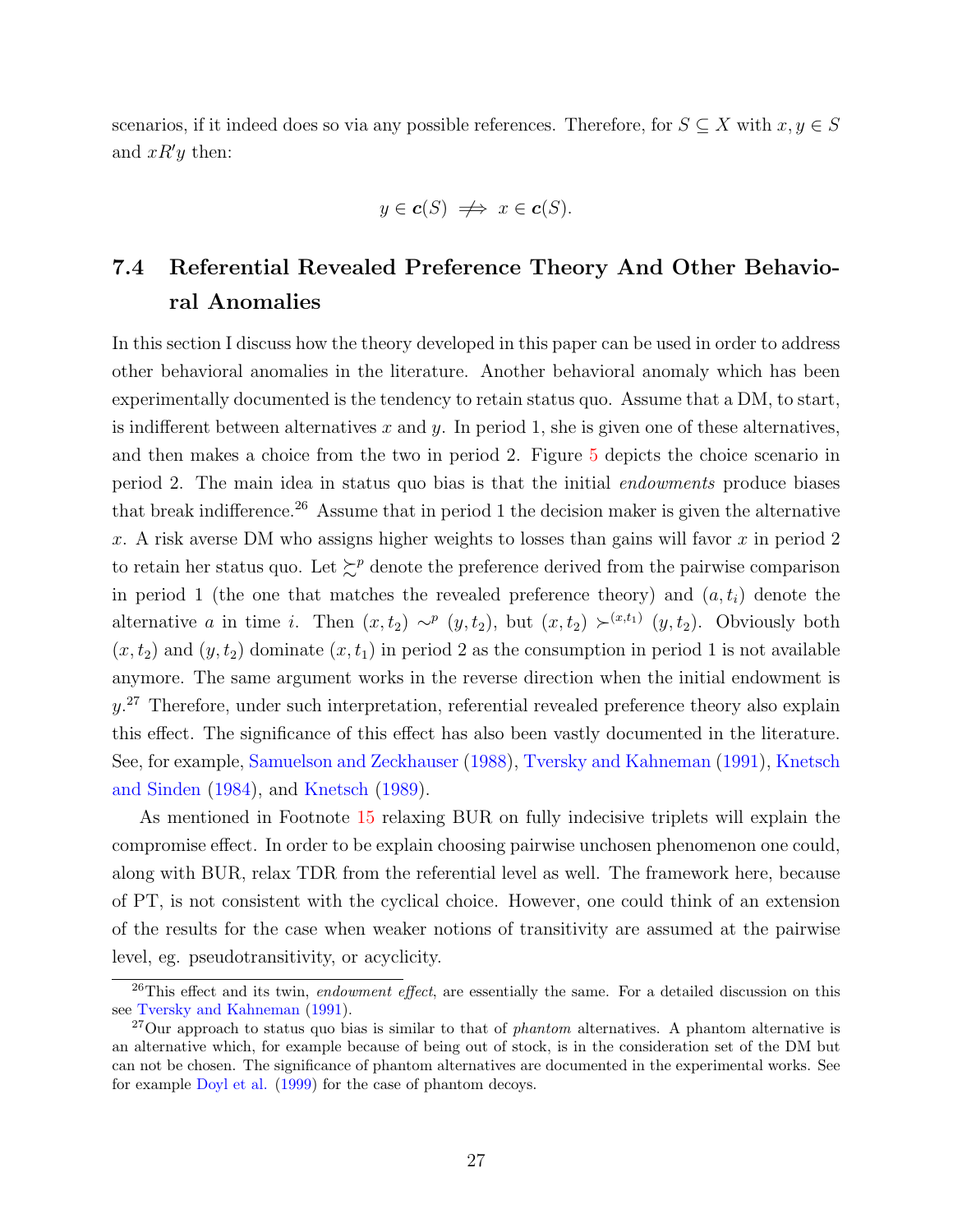<span id="page-27-1"></span>

Dimension 1

Figure 5: Status-Que Bias (or Endowment Effect)

# <span id="page-27-0"></span>8 Conclusion

In this paper, I develop "revealed preference"-type theory (in the sense of [Samuelson](#page-54-12) [\(1938\)](#page-54-12)) that is consistent with the decoy effect. The main innovation of this paper is that I search for a minimal deviation from WARP (that is one which is proportionate to the extend WARP is violated in the data). This is done using a decomposition theorem of WARP. I extract the axiomatic approach from WARP. Next I track those WARP-rationals which are the sole reason of the inability of the classical theory in explaining behavioral anomalies such as attraction effect. Removing these rationals from the classical DM, naturally, gives birth to the notion of the referential DM. I show that the rational treatment in this paper preserves the predictive power of the classical theory to the extent possible; that is, RDM's choice behavior is completely characterized by the observations on doubletons and triplets (as compared to the classical revealed preference theory where such characterization is made with only observations on doubletons.) In addition, the methodology of sequential rationalizability in [Manzini and Mariotti](#page-54-4) [\(2007\)](#page-54-4) arises, endogenously, as an untapped potential in WARP coming to effect in the referential revealed preference theory.

# 9 Appendix

## 9.1 Proofs

Throughout this section, and in order to avoid confusion, I preserve the symbol  $\blacksquare$  for Halmos Q.E.D. sign for the proofs of the main statements, and, wherever applied,  $\Box$  for subproofs.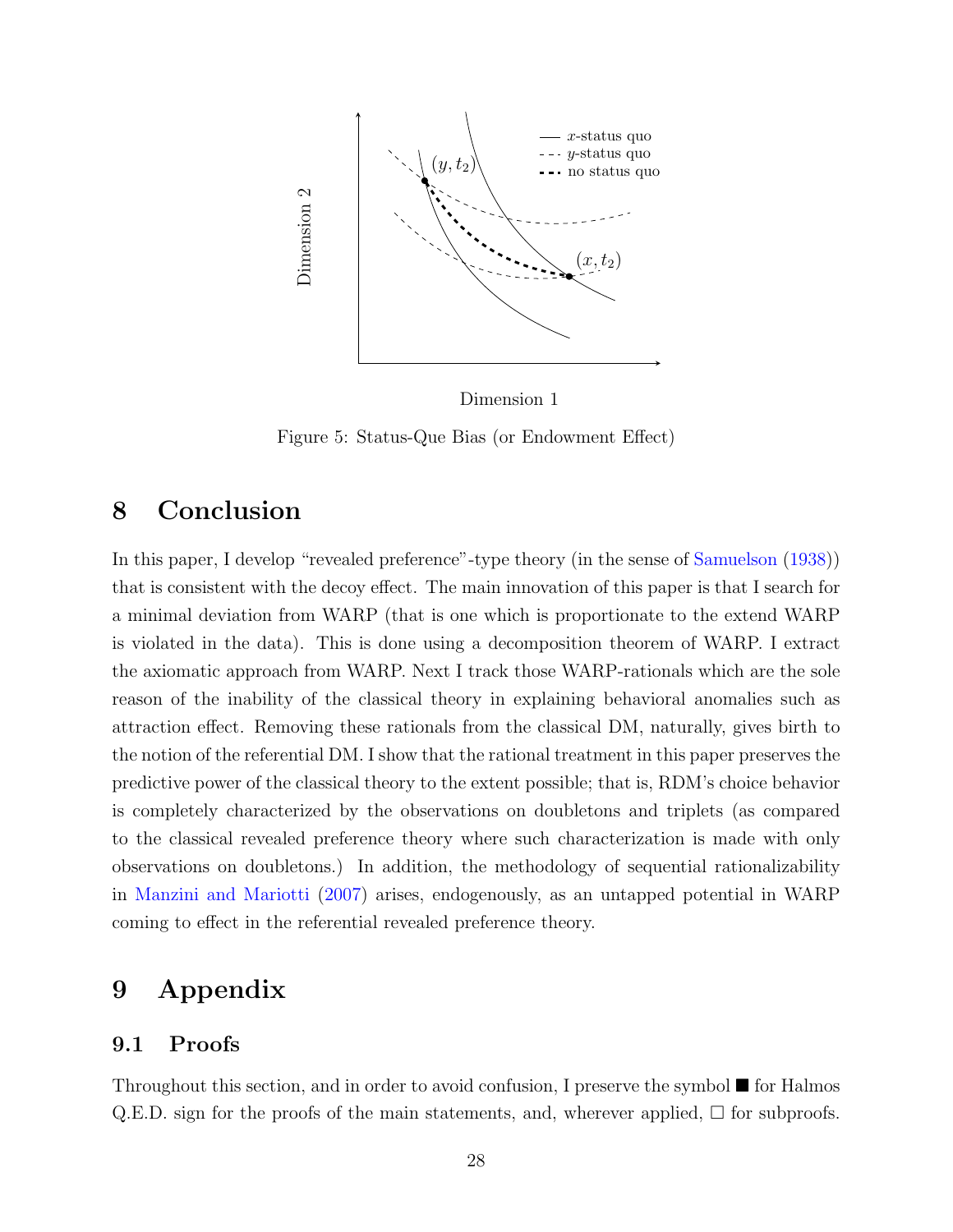Let F be any of the operators  $\mathfrak{R}, R_1, \mathfrak{B}$ , or  $\mathcal{I}^p$ . I also make the following notational abuse throughout the arguments in this section.

$$
\mathcal{F}(\{x,y,z\}):=\mathcal{F}\{x,y,z\}
$$

For  $S \subseteq X$ , let

$$
S^- = \{A - x : x \in A\}.
$$

Recall that  $R_1(S)$  is the collection of of subsets of S derived from taking references out of S, one at a time, and  $R_2(S)$  is the collection of all subsets of S derived from taking nonreference elements out.  $S^-$ , on the other hand, is the collection of all subsets of S derived from removing any arbitrary element. Note that if  $\Re(S) = \emptyset$  then  $\mathfrak{B}(S) = R_2(S) = S^-$ .

#### <span id="page-28-0"></span>9.1.1 Proof of Decomposition Theorem

The following results are key to decomposition theorem.

<span id="page-28-1"></span>**Proposition 5.** Let **c** be a choice correspondence that satisfies BUR and PT, and also assume  $S \subseteq X$  such that  $c\{x, y\} \neq \emptyset$  for all  $x, y \in S$ . Then

(i)  $\Re(S) = \emptyset$ 

$$
(ii) \mathfrak{B}(S) = S^-.
$$

*Proof.* (i) By contradiction assume there exists  $r \in \mathfrak{R}(S)$ . By definition there exists two distinct elements,  $x, y \in S$ , both different from r such that

$$
\boldsymbol{c}\{x,y,r\}\subset \boldsymbol{c}\{x,y\}.
$$

Obviously  $r \notin \mathbf{c}\{x, y, r\}$ . Since  $\mathfrak{B}\{x, y, r\}$  is a cover for  $\{x, y, r\}$  we conclude that  $\{x, r\}$  or  $\{y, r\}$  is in  $\mathfrak{B}\{x, y, r\}$ . Since  $r \notin c\{x, y, r\}$  BUR implies that there exists  $t \in \{x, y\}$  such that  $t \succ^p r$ . Wlog, assume  $t = x$ .

Claim:  $y \in \mathbf{c}\{x, y\}$ .

Since  $c\{x, y\} \neq \emptyset$  assume  $x \in c\{x, y\}$ . Note that since  $x \in c\{x, r\}$  BUR implies  $x \in \mathbf{c}\{x, y, r\}$ . From  $\mathbf{c}\{x, y, r\} \subset \mathbf{c}\{x, y\}$  it follows that  $\mathbf{c}\{x, y\} = \{x, y\}$  and therefore  $y \in \mathbf{c}\{x,y\}.$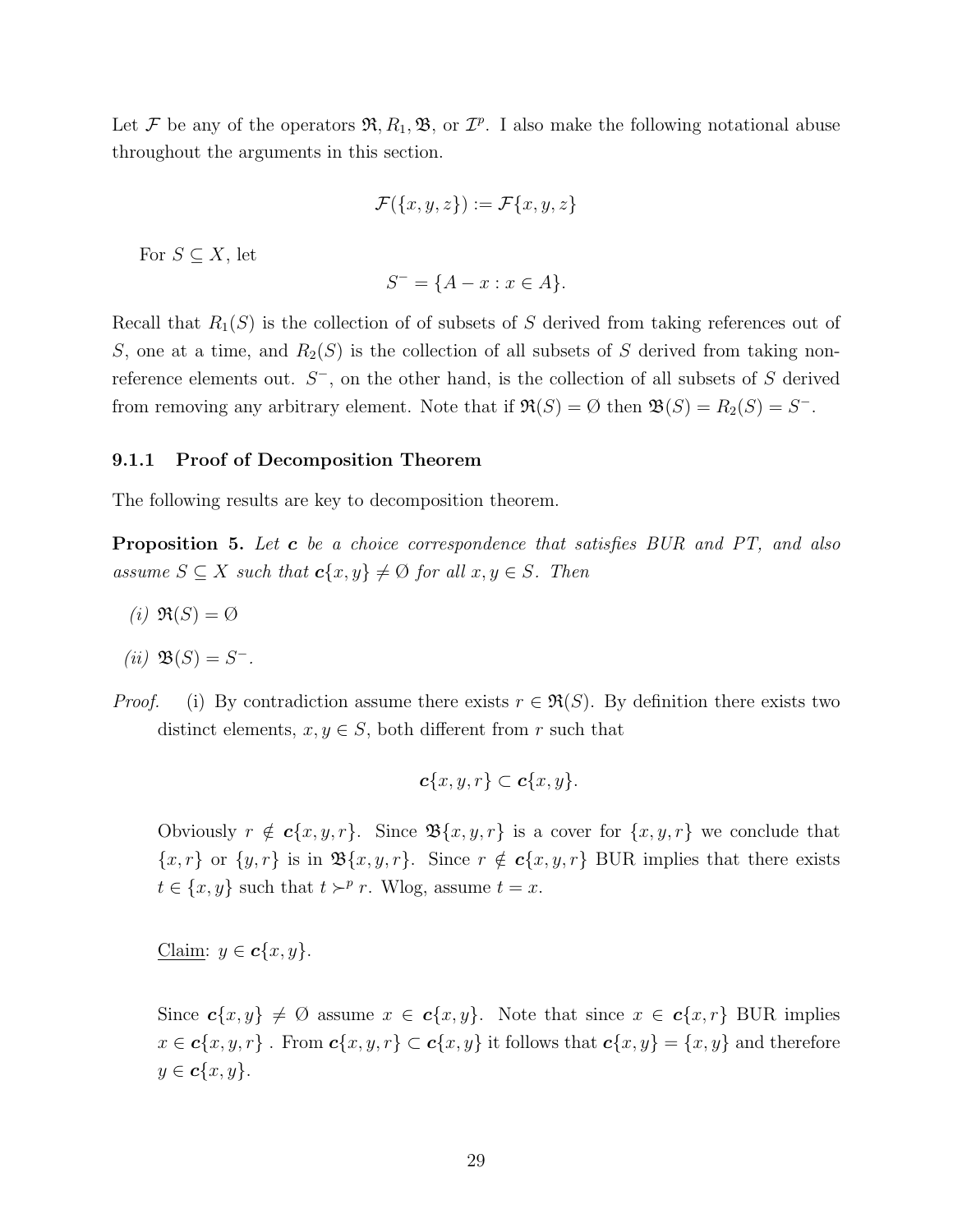To finish the proof note that since  $y \succsim^p x$  and  $x \succ^p r$  PT implies that  $y \succsim^p r$  which in turn by BUR implies  $y \in c\{x, y, r\}$ . That is  $c\{x, y, r\} = c\{x, y\} = \{x, y\}$  which is a contradiction.

 $\blacksquare$ 

(ii) Since  $\Re(S) = \emptyset$  it follows from the definition of that  $\Re(S) = R_2(S) = S^-$ .

**Lemma 11.** (Quick Sort) Assume that a choice correspondence c satisfies  $PT$ , and let  $S \subseteq X$  such that  $c\{x, y\} \neq \emptyset$  for all  $x, y \in S$ . Then there exists  $x \in S$  such that  $x \in c\{x, y\}$ for all  $y \in S$ .

*Proof.* Let  $|S| = k$ . We need to prove that there exists  $x \in S$  such that  $x \succeq^p y$  for all  $y \in S$ . First note that since  $\succeq^p$  is transitive then it follows that it is also acyclic. Now by contradiction assume that for all  $x \in S$  there exists  $y \in S$  such that  $y \succ^p x$ . Take  $x_1 \in S$ . Then there must exist  $x_2 \in S$  such that  $x_2 \succ^p x_1$ . Next there must exist  $x_3 \in S$  such that  $x_3 \succ^p x_2 \succ^p x_1$ . By repeating this procedure for k times we conclude that

$$
x_{k+1} \succ^p x_k \succ^p \ldots \succ^p x_1,
$$

where  $x_{k+1} \in \{x_1, x_2, \ldots, x_k\}$ . This produces a cycle in  $\succeq^p$  which is a contradiction.

<span id="page-29-0"></span>**Lemma 12.** Assume that a choice correspondence  $c$  satisfies TDR, BUR, and PT, and also assume  $S \subseteq X$  such that  $c\{x, y\} \neq \emptyset$  for all  $x, y \in S$ . Then  $c(S) \neq \emptyset$ , and

$$
x \in \mathbf{c}(S)
$$
 if and only if  $x \in \mathbf{c}\{x, y\}$  for all  $y \in S^{28}$ 

*Proof.* Take  $S \subseteq X$ . First note that since **c** satisfies BUR, TDR, and PT Proposition [5.](#page-28-1)ii implies  $\mathfrak{B}(S) = S^-$ .

 $(\Leftarrow):$  We prove this by induction on  $|S|$ . For  $k = 2$  the statement is obvious. For  $|k| = 3$ let  $S = \{x, y, z\}$ . Then  $x \in \{x, y\}$  and  $x \in \{x, z\}$ , by BUR, implies that  $x \in c(S)$ . Now assume that for any set with cardinality k the claim is true. For S with caridnality  $k + 1$ , let  ${}^xS^- = \{A \in S^- : x \in A\}$ . Take  $A \in {}^xS^-$ . Next assume  $x \in c\{x, y\}$  for all  $y \in S$ . This means  $x \in c\{x, y\}$  for all  $y \in A$ . Now by induction hypothesis we conclude  $x \in c(A)$ . Since  $xS^-$  contains all elements of  $S^-$  that contain x, and x is chosen in all such elements, we conclude x is not dominated by any element in S and from BUR it follows that  $x \in c(S)$ .

<sup>&</sup>lt;sup>28</sup>This Lemma is exatcly the axiom refered to as *always chosen* in [Manzini and Mariotti](#page-54-4) [\(2007\)](#page-54-4) which, in turn, captures the expansion axiom in these author's paper.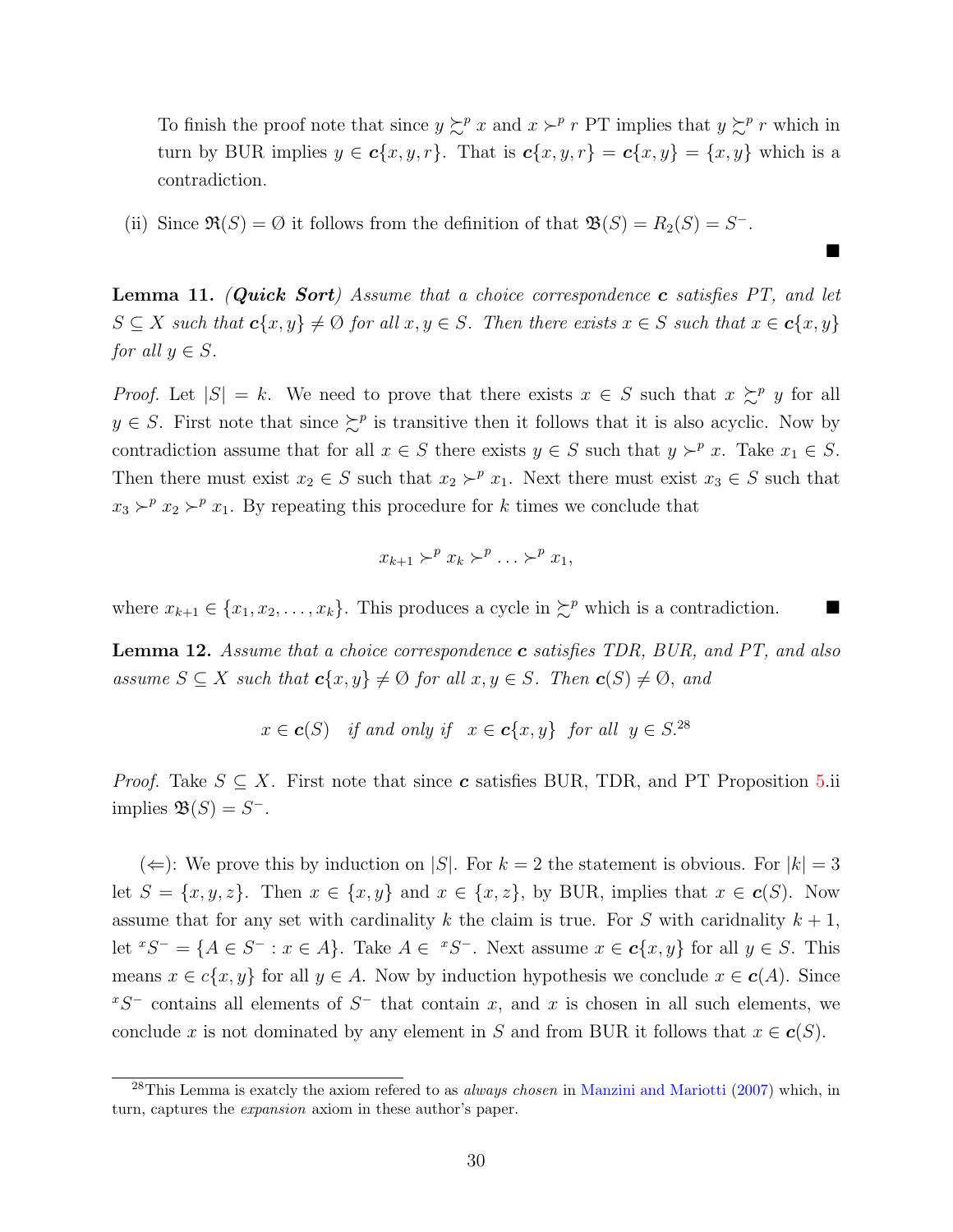c is non-empty valued: Let  $S \subseteq X$ .

*Proof.* First note since  $c$  satisfies PT then it follows from Quick Sort Lemma that there exists  $x \in S$  such that  $x \in c\{x, y\}$  for all  $y \in S$ . Therefore by  $\Leftarrow$  we conclude  $x \in c(S)$ ; that is  $c(S) \neq \emptyset$ .

 $(\Rightarrow)$ : We prove the statement by induction on |S|.

Induction Base: For  $k = 3$  let  $S = \{x, y, z\}$  and assume  $x \in \mathbf{c}(S)$ . TDR implies that there does not exists  $t \in S$  such that  $t \underset{S}{\blacktriangleright} x$ . Since  $\mathfrak{B}(S) = S^-$  it follows that  $x \in c\{x, y\}$ and  $x \in \mathbf{c}\{x, z\}$ .

Induction Hypothesis: Let  $|S| = k + 1$  and assume the claim in true for all sets with cardinality k (in particular for  $A \in S^-$ ). Take  $x \in c(S)$  and an element  $y \in S$  different from x. We must show  $x \in \mathbf{c}\{x, y\}$ . Let

$$
^{xy}S^{-} = \{ A \in S^{-} : x, y \in A \}.
$$

First note that since  $|S| \geq 4$  in our induction it follows that  $\sqrt[xy]{S^-} \neq \emptyset$ .<sup>29</sup> If there exists  $A \in {}^{xy}S^-$  such that  $x \in c(A)$  then by induction hypothesis we have  $x \in c\{x, y\}$  and the proof is complete. So suppose for all  $A \in {}^{xy}S^-$  we have  $x \notin c(A)$ .

Claim:  $y \notin c(A)$  for all  $A \in {}^{xy}S^-$ .

*Proof.* Take  $A \in X^y$  S<sup>-</sup>. By contradiction assume  $y \in c(A)$ . Note that since  $x \notin c(A)$ this means y beats x in A. Next since x is never chosen in the elements of  $\frac{xyS}{}$ , it follows that x does not beat y in all such elements. Therefore  $y \underset{S}{\blacktriangleright} x$  which is a contradiction since  $x \in \mathbf{c}(S)$  and  $\mathbf{c}$  satisfies TDR.

Now Take  $A_1 \in {}^{xy}S^-$ . By the previous claim  $x, y \notin c(A)$ . Since  $|A_1| \geq 3$ , and  $c(A_1) \neq \emptyset$  it follows that there exists an element  $z \in A_1$ , different from  $x, y$ , such that  $z \in c(A_1)$ . Therefore we conclude z beats x and y in  $A_1$ . The latter fact by induction hypothesis implies  $z \in c\{y, z\}$ . From the former, since  $x \in c(S)$  and by TDR, we conclude that there exists  $A_2 \in S^-$  such that x beats z in  $A_2^{30}$ . Therefore by induction hypothesis

<sup>&</sup>lt;sup>29</sup>To see this note that there exists an element  $z \in S$  different from both x, y. It follows that  $S - z \in S^-$ . Obviously  $x, y \in S - z$ . This means  $S - z \in {}^{xy}S^{-}$ .

 ${}^{30}$ Indeed,  $A_2 = S - y$ .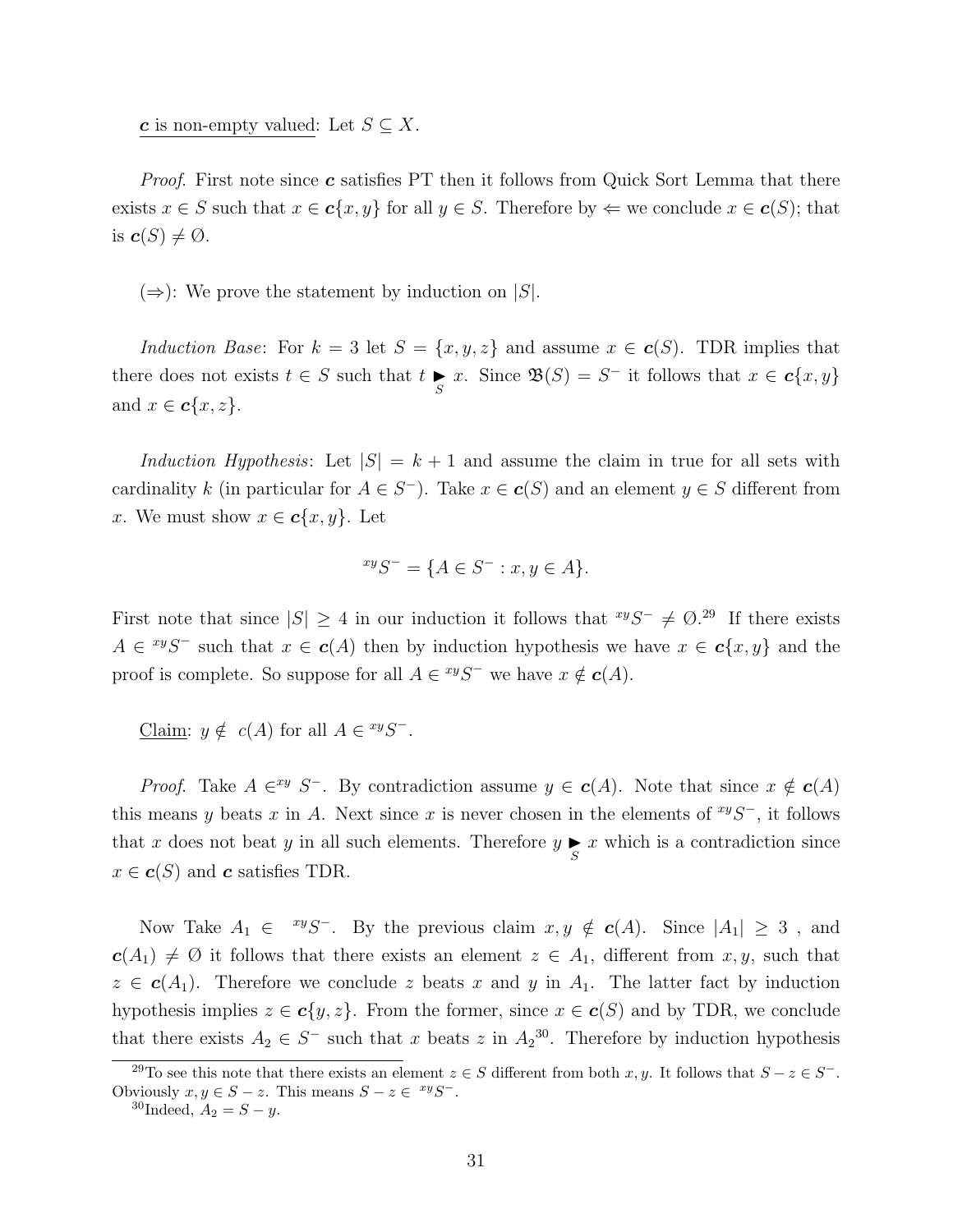we conclude  $x \in \mathbf{c}\{x, z\}$ . So we have  $z \in \mathbf{c}\{y, z\}$  and  $x \in \mathbf{c}\{x, z\}$  which in turn mean  $z \succsim^p y$ and  $x \succeq^p z$ . Now PT implies  $x \succeq^p y$  which in turn means  $x \in c\{x, y\}$ .

**Theorem [1.](#page-12-0)** (Decomposition Theorem) Let  $c$  be a choice correspondence. Then the following are equivalent.

- (i)  $\boldsymbol{c}$  is non-empty valued and satisfies WARP
- (ii)  $\mathbf{c}\{x, y\} \neq \emptyset$  for all  $x, y \in X$  and  $\mathbf{c}$  satisfies TDR, BUR, and PT.

*Proof.* (ii)  $\Rightarrow$  (i): First note that from Lemma [12](#page-29-0) we conclude c is non-empty valued. To prove that TDR, BUR, and PT imply WARP take  $S_1, S_2 \subseteq X$  and  $x, y \in S_1 \cap S_2$ ,  $x \in c(S_1)$ , and  $y \in c(S_2)$ . We must show  $x \in c(S_2)$ . Applying  $\Rightarrow$  in Lemma [12](#page-29-0) to the set  $S_1$  we conclude that  $x \in c\{x, y\}$  which in turn means  $x \succsim^p y$ . Applying  $\Rightarrow$  in Lemma [12](#page-29-0) to the set S<sub>2</sub> we conclude that  $y \in c\{y, t\}$  for all  $t \in S_2$  which in turn means  $y \succcurlyeq^p t$  for all  $t \in S_2$ . Now PT implies  $x \succeq^p t$  for all  $t \in S_2$ . Therefore by  $\Leftarrow$  in Lemma [12](#page-29-0) we conclude  $x \in c(S_2)$ .

 $(i) \Rightarrow (ii)$ : Let  $S \subseteq X$ . First note that since c is non-empty valued obviously  $c\{x, y\} \neq \emptyset$ for all  $x, y \in S$ .

Assume that  $c$  satisfies WARP. We first prove the following claim.

Claim:  $\mathfrak{R}(S) = \emptyset$ .

*Proof.* By contradiction assume r is a reference in S. From definition it follows that there exists two distinct elements  $x, y \in S$ , both different from r, such that

$$
\boldsymbol{c}\{x,y,r\}\subset \boldsymbol{c}\{x,y\}.
$$

Obviously  $r \notin c\{x, y, r\}$ . Since  $c\{x, y, r\} \neq \emptyset$  and  $c\{x, y, r\} \subset c\{x, y\}$  it follows that  $c\{x, y\} = \{x, y\}$ . Now WARP implies  $c\{x, y, r\} = \{x, y\}$ . This is a contradiction.

Note that from the previous claim it follows that  $\mathfrak{B}(S) = S^{-}$ .

WARP  $\Rightarrow$  TDR: Let  $x \in c(S)$ . Then WARP implies  $x \in c(A)$  for all  $A \in S^-$  such that  $x \in A$ . Therefore, we conclude x is not beaten by any elements of S in any elements of  $S^-$  and, as a result, x is not dominated by any elements of S. This means x is a maximal element of  $\sum_{S}$ .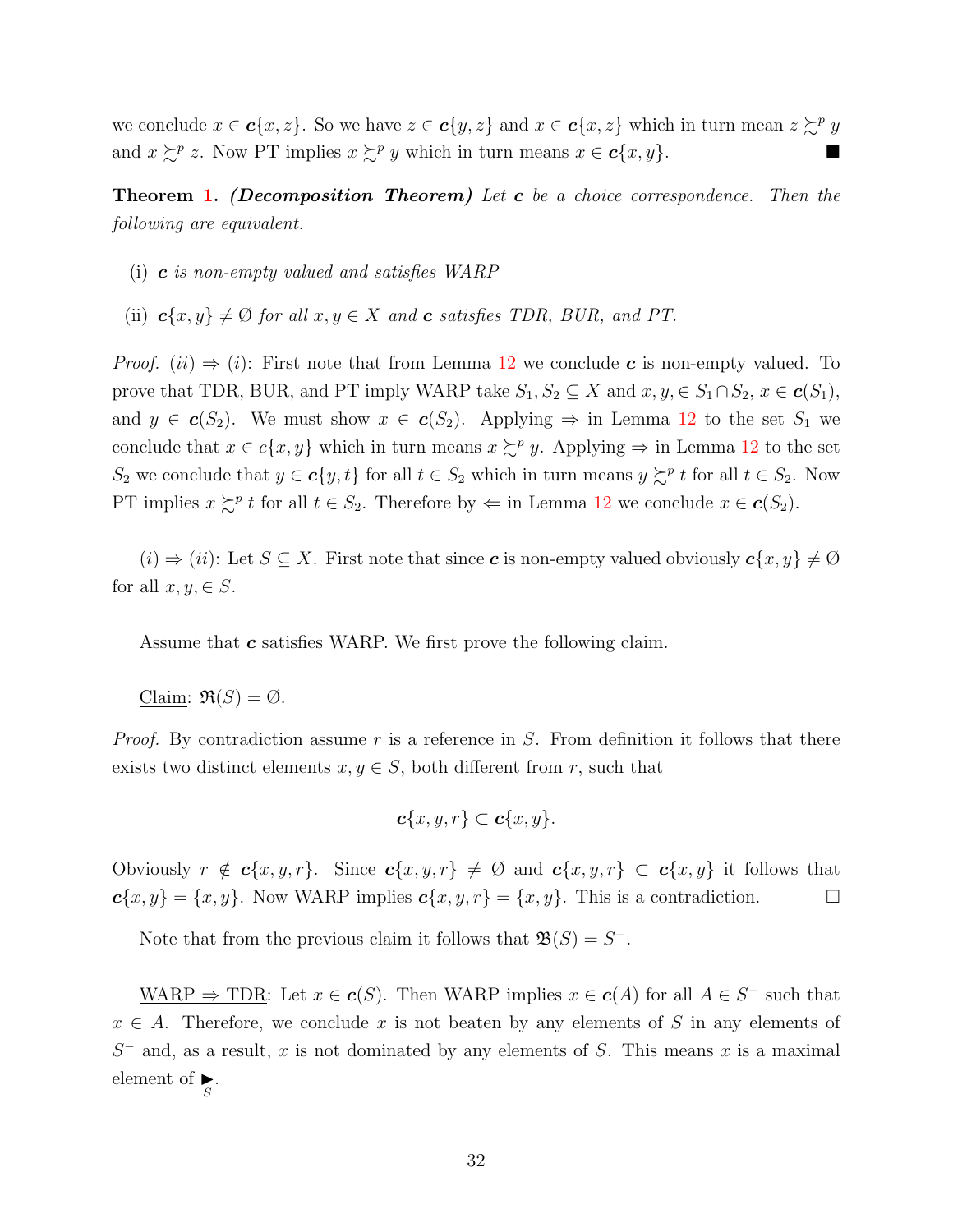WARP  $\Rightarrow$  BUR: Assume that x is the maximal element of  $\sum_{S}$ . We must show  $x \in c(S)$ . Take  $y \in \mathbf{c}(S)$  different from  $x^{31}$ . Let

$$
^{xy}S^{-} = \{ A \in S^{-} : x, y \in A \}.
$$

First note that  $^{xy}S^{-} \neq \emptyset$ .<sup>32</sup> Take  $A_1 \in^{xy} S^{-}$ . WARP (the equivalent statement) implies  $y \in c(A_1)$ . If  $x \in c(A_1)$  then by WARP  $x \in c(S)$  and the proof is complete. So assume  $x \notin \mathbf{c}(A_1)$ . This means y beats x in  $A_1$ . Since x is not dominated by y it follows that there exists  $A_2 \in {}^{xy}S^-$  such that x beats y in  $A_2$ . In particular,  $x \in c(A_2)$ . Now WARP implies  $x \in \mathbf{c}(S)$ .

WARP  $\Rightarrow$  PT: Take  $x, y, z \in S$ , and assume  $x \succsim^{p} y$  and  $y \succsim^{p} z$ . These, respectively, mean  $x \in \mathbf{c}\{x, y\}$  and  $y \in \mathbf{c}\{y, z\}$ . Consider the set  $\{x, y, z\}$ . Note the following cases: i. if  $x \in \mathbf{c}\{x, y, z\}$  then WARP implies  $x \in \mathbf{c}\{x, z\}$  and therefore  $x \succsim^{p} z$ . ii. If  $y \in \mathbf{c}\{x, y, z\}$ WARP and  $x \in \mathbf{c}\{x, y\}$  imply that  $x \in \mathbf{c}\{x, y, z\}$  and by i.  $x \succsim^p z$ . iii. If  $z \in \mathbf{c}\{x, y, z\}$ WARP and  $y \in c\{y, z\}$  imply that  $y \in c\{x, y, z\}$  which by ii. implies  $x \succeq^p z$ . Since  $c\{x, y, z\} \neq \emptyset$  we conclude  $x \succcurlyeq^p z$  and the proof is complete.

## <span id="page-32-0"></span>9.[1](#page-13-0).2 Proof of Proposition 1

**Proposition [1.](#page-13-0)** Let **c** be a a choice correspondence which satisfies TDR and PT and  $S \subseteq X$ . Also let  $\mathfrak{A} = \{A \in \mathcal{P}^3(S) \text{ such that } A \text{ is not fully indecisive } \}.$  Let **c** satisfy BUR on  $\mathfrak{X}^{\geq 3} \setminus \mathfrak{A}$ . Then

c satisfies BUR on all  $A \in \mathfrak{A} \iff \mathfrak{R}(S) = \emptyset$ .

*Proof.* ( $\Rightarrow$ ): Assume that **c** satisfies BUR on **2.** Note that this means **c** satisfies BUR. Then from Proposition [5.](#page-28-1)i it follows that  $\Re(S) = \emptyset$ .

 $(\Leftarrow)$ : We only need to show all non-fully indecisive triplets satisfy BUR. To do this Let  $\{x, y, z\} \in \mathfrak{A}$ . To show that  $\{x, y, z\}$  satisfies BUR, wlog, assume that no elements of S dominate x. We must show  $x \in \mathbf{c}\{x, y, z\}$ . First note that since there are no references in S we have  $\mathfrak{B}\{x,y,z\} = \{x,y,z\}^-$ . Since y and z do not dominate x, it follows that  $x \in \mathbf{c}\{x,y\}$ and  $x \in \mathbf{c}\{x, z\}$ , which respectively, mean  $x \succsim^p y$  and  $x \succsim^p z$ . We show that  $x \notin \mathbf{c}\{x, y, z\}$ reaches a contradiction. Assume  $x \notin c\{x, y, z\}$ . Wlog, let  $y \in c\{x, y, z\}$ . Then TDR implies

<sup>&</sup>lt;sup>31</sup>Note that if such y does not exists, since  $c(S) \neq \emptyset$ , we conclude  $x \in c(S)$  and the proof is complete.

<sup>&</sup>lt;sup>32</sup>To see this note that since  $|S| \geq 3$ , there exists an element  $z \in S$  different from x, y. Obviously  $x, y \in S - z$ , and therefore  $xyS^{-} \neq \emptyset$ .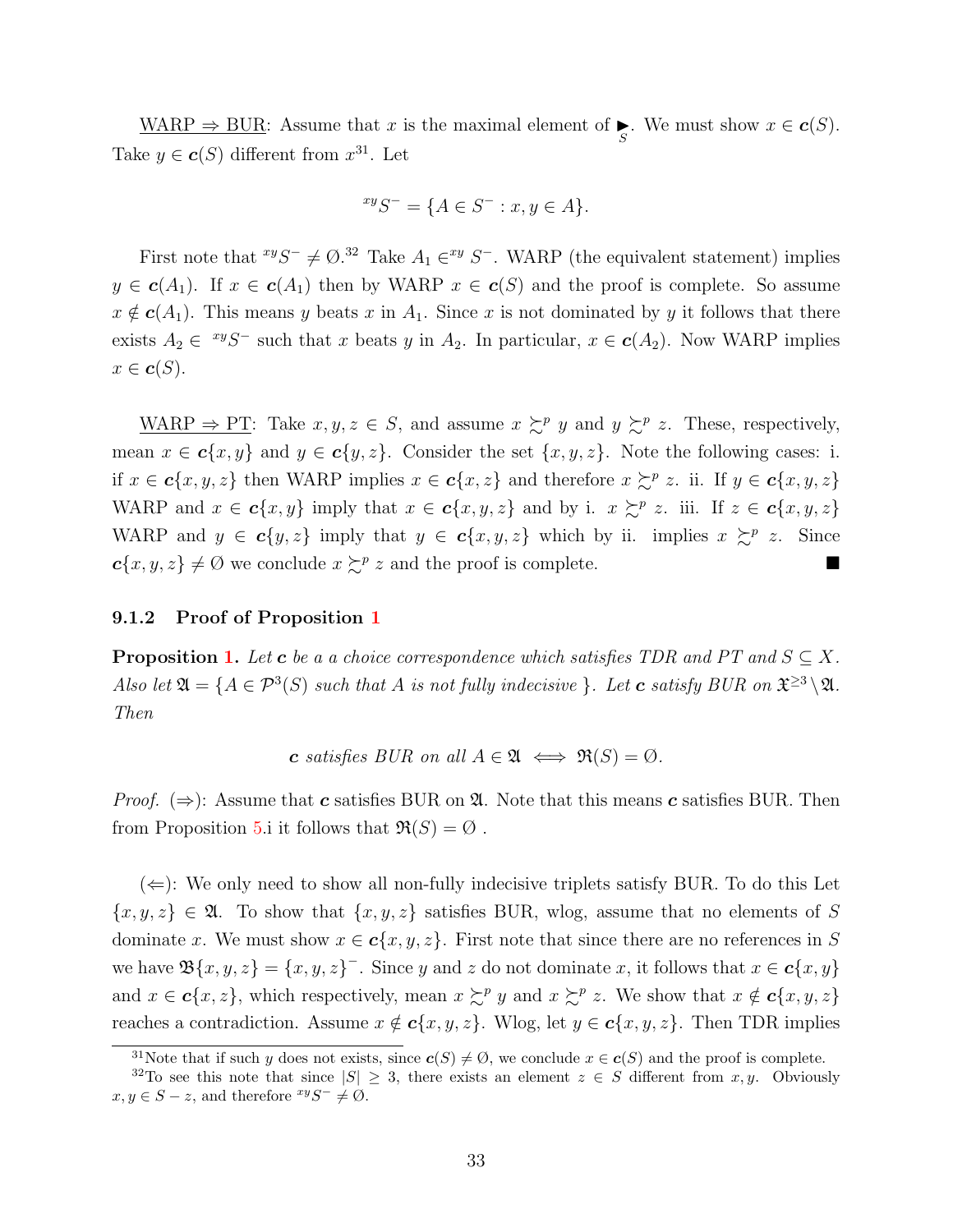that  $y \in \mathbf{c}\{x, y\}$ , which in turn means  $y \succcurlyeq^p x$ , and therefore  $x \sim^p y$ . Now PT implies  $y \succcurlyeq^p z$ ; that is  $y \in c\{y, z\}$ . If  $z \notin c\{x, y, z\}$  then we will have

$$
\boldsymbol{c}\{x,y,z\}\subset \boldsymbol{c}\{x,y\},\
$$

and therefore z will be a reference in S which is not possible. So assume  $z \in \mathbf{c}\{x, y, z\}$ . Then TDR implies  $z \in \mathbf{c} \{x, z\}$  which in turn means  $z \succcurlyeq^p x$  and therefore  $x \sim^p z$ . From PT it follows that  $x \sim^p y \sim^p z$  and therefore  $\{x, y, z\}$  is fully indecisive. A contradiction.  $\blacksquare$ 

#### <span id="page-33-0"></span>9.1.3 Proof of Propositions [2](#page-14-1) and [3](#page-14-0)

I start by the following basic observations about RDM.

<span id="page-33-1"></span>**Proposition 6.** Let  $\boldsymbol{c}$  be a RDM. The following is true:

- (i) If S is fully indecisive then  $\mathbf{c}(S) = S$ .
- (*ii*)  $|\Re\{x, y, z\}| \leq 1$ .
- *Proof.* (i) We prove this by induction on  $|S|$ .

Induction Base: For  $|S| = 3$  let  $S = \{x, y, z\}$ . First note that since S is fully indecisive it satisfies BUR. Take  $t \in \{x, y, z\}$ . First note that since  $\mathfrak{B}\{x, y, z\}$  is a cover for S and the fact that  $x \sim^p y \sim^p z$  we conclude that  $q \underset{S}{\blacktriangleright} t$  for all  $q \in S$ . Therefore, by BUR, we conclude  $t \in \mathbf{c}(S)$ . Therefore  $\mathbf{c}\{x, y, z\} = \{x, y, z\}$ .

Induction Hypothesis: Now assume that the statement is true if  $|S| = k$ . Let  $|S| = k+1$ . Take  $x \in S$ . Take  $t \in S$ . Note that for  $A \in S^-$  we have A is fully indecisive and therefore by induction base  $c(A) = A$ . Next note that  $\mathfrak{B}(S) \subseteq S^-$ . Therefore for all  $A \in \mathfrak{B}(S)$  we have  $c(A) = A$ . This implies there does not exists  $q \in S$  such that  $q \underset{S}{\blacktriangleright} t$ . BUR implies  $t \in \mathbf{c}(S)$ . This means  $\mathbf{c}(S) = S$ .

(ii) Consider the set  $\{x, y, z\}$ . By definition  $t \in \Re\{x, y, z\}$  implies  $t \notin c\{x, y, z\}$ . Since  $c\{x, y, z\} \neq \emptyset$  then we conclude  $|\Re\{x, y, z\}| < 3$ . It suffice to show  $|\Re\{x, y, z\}| \neq 2$ . Assume, wlog,  $\Re\{x, y, z\} = \{y, z\}$ . First note that this means  $\mathbf{c}\{x, y, z\} = \{x\}$ . Next since  $y, z$  are references we should have

$$
\{x\} = \mathbf{c}\{x, y, z\} \subset \mathbf{c}\{x, z\},\
$$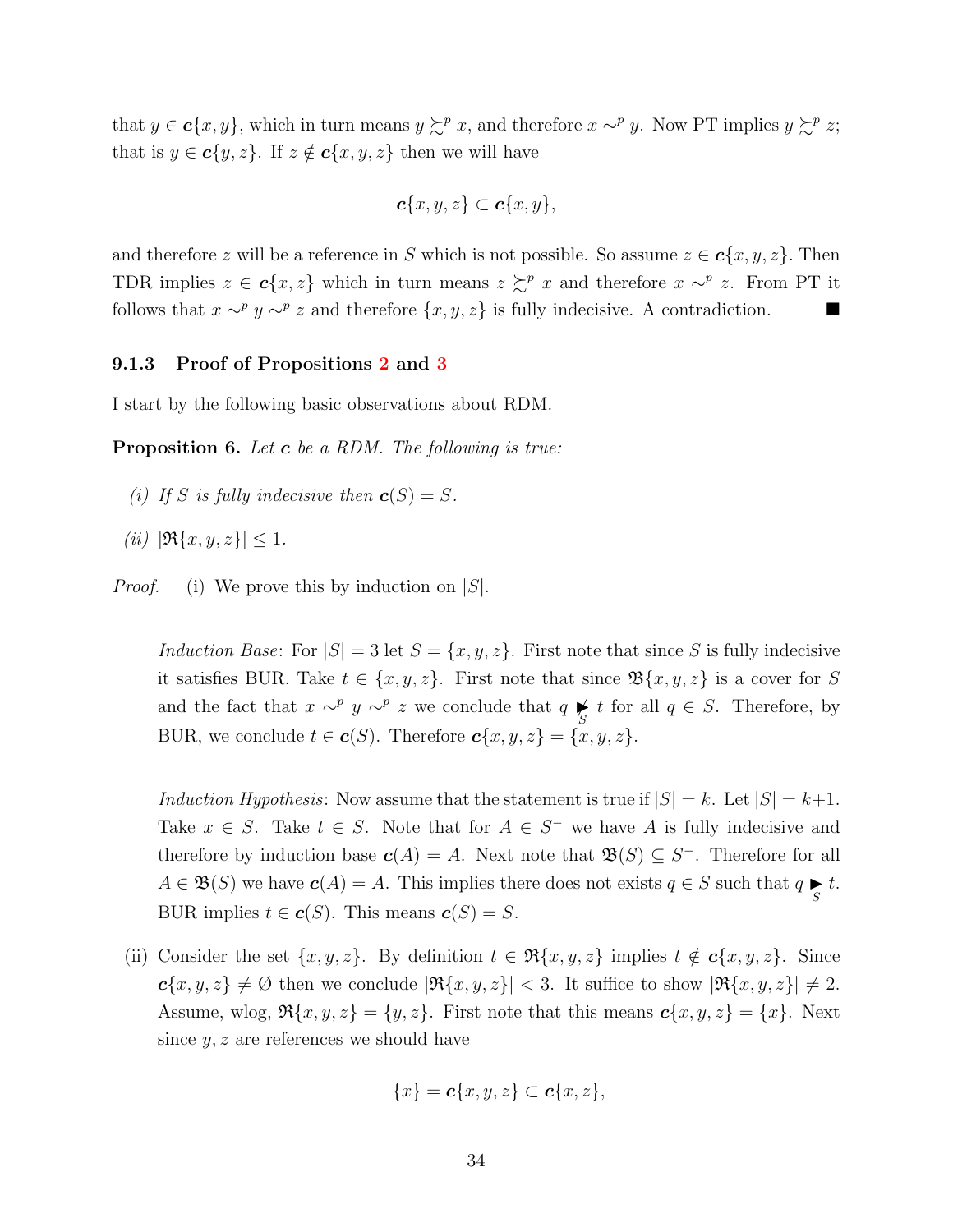and

$$
\{x\} = \mathbf{c}\{x, y, z\} \subset \mathbf{c}\{x, y\},\
$$

which, respectively, imply

$$
\mathbf{c}\{x,z\} = \{x,z\},\
$$

and

$$
\mathbf{c}\{x,y\} = \{x,y\}.
$$

Next PT implies  $x \sim^p y \sim^p z$  and therefore we conclude  $\{x, y, z\}$  is fully indecisive and by part (i) we conclude  $c\{x, y, z\} = \{x, y, z\}$  which is a contradiction. Therefore  $|\Re\{x,y,z\}| \leq 1.$ 

 $\blacksquare$ 

**Proposition [2.](#page-14-1)** Let **c** be a RDM. Also let  $r \in \mathfrak{R}(S)$  and  $x, y \in S$  such that

$$
\boldsymbol{c}\{x,y,r\}\subset \boldsymbol{c}\{x,y\}.
$$

Then  $x \sim^p y \succ^p r$ .

*Proof.* Take  $r \in \mathfrak{R}(S)$  and  $x, y \in S$  such that

$$
\boldsymbol{c}\{x,y,r\}\subset \boldsymbol{c}\{x,y\}.
$$

First note that  $r \notin \mathbf{c}\{x, y, r\}$ , and, since  $\mathbf{c}\{x, y, r\} \neq \emptyset$ , it has to be the case that  $\mathbf{c}\{x, y\} =$  $\{x, y\}$ . Therefore  $x \sim^p y$ . Since r is also a reference in  $\{x, y, r\}$  from Proposition [6.](#page-33-1)ii we conclude  $\Re\{x, y, r\} = \{r\}$ . This implies

$$
\mathfrak{B}(S) = \big\{ \{x, r\}, \{y, r\} \big\}.
$$

If, wlog,  $r \in \mathbf{c}\{x,r\}$ , then PT implies  $x \sim^p y \sim^p r$  and therefore  $\{x,y,z\}$  is fully indecisive and by Proposition [6.](#page-33-1)i we will have  $c\{x, y, z\} = \{x, y, z\}$  which is not possible. So it has to be the case that  $c\{x, r\} = \{x\}$  and  $c\{y, r\} = \{y\}$  which imply, respectively,  $x \succ^p r$ , and  $y \succ^p r$ . r.

This next statement is a direct result of the Proposition [2](#page-14-1) and is used in the future results of the paper.

<span id="page-34-0"></span>**Corollary 13.** Let **c** be a RDM and  $r \in \mathfrak{R}(S)$ . Then  $r \notin \mathcal{I}^p(S)$ .

*Proof.* Take  $r \in \mathfrak{R}(S)$ . From the definition of reference we conclude that there exists two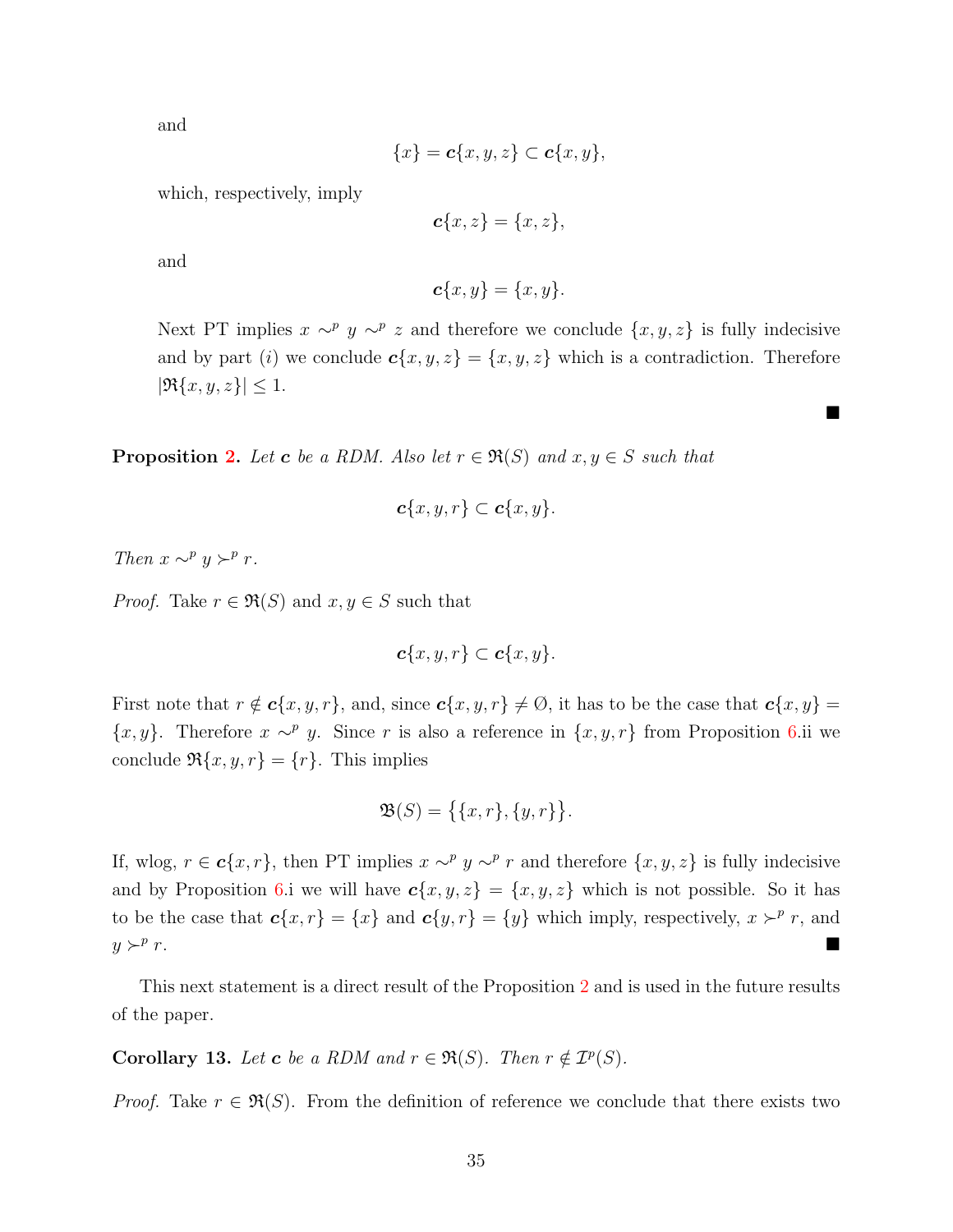distinct elements  $x, y \in S$ , both different from r such that

$$
\boldsymbol{c}\{x,y,r\}\subset \boldsymbol{c}\{x,y\}.
$$

Now Proposition [2](#page-14-1) implies  $x \sim^p y \succ^p r$ . This means  $r \notin \mathcal{I}^p(S)$ . ■

**Proposition [3.](#page-14-0)** Let **c** be a RDM and  $S \subseteq X$ . Then

$$
\boldsymbol{c}(S)\subseteq \mathcal{I}^p(S)
$$

*Proof.* We prove this by induction on  $|S|$ .

Induction Base: For  $|S| = 3$  let  $S = \{x, y, z\}$ . Let  $x \in c\{x, y, z\}$ . We need to show  $x \in \mathcal{I}^p\{x,y,z\}$ . If  $\Re(S) = \emptyset$  then  $\mathfrak{B}(S) = \{x,y,z\}^-$  and TDR implies that  $x \in \mathbf{c}\{x,y\}$ and  $x \in \mathbf{c}\{x, z\}$  which in turn implies  $x \succsim^p y$  and  $x \succsim^p z$ . This means  $x \in \mathcal{I}^p\{x, y, z\}$  and the proof is complete. So assume  $\Re\{x, y, z\} \neq \emptyset$ . Since  $x \in c\{x, y, z\}$  then the definition of reference implies  $x \notin \mathfrak{R}\{x, y, z\}$ . Also note that prp:properties.ii implies that there only exists one reference in  $\{x, y, z\}$ . Wlog, assume  $\Re\{x, y, z\} = \{z\}$ . Then Proposition [2](#page-14-1) implies  $x \sim^p y \succ^p z$  and therefore  $x \in \mathcal{I}^p\{x, y, z\}$  and the proof is complete.

Induction Hypothesis: Now assume the statement is true if  $|S| = k$ . Let  $|S| = k + 1$ . Assume  $x \in \mathbf{c}(S)$  and take an element y in S different from x. We must show  $x \succsim^p y$ . Let

$$
^{xy}\mathfrak{B}(S) = \{ A \in \mathfrak{B}(S) : x, y \in A \}.
$$

Claim:  $^{xy}\mathfrak{B}(S) \neq \emptyset$ .

*Proof.* By contradiction assume  $^{xy}\mathfrak{B}(S) = \emptyset$ . Since  $\mathfrak{B}(S)$  is a cover for S there has to be a set in it that contain  $x$ , and a set that contains  $y$ , note that it follows from the contradiction that

$$
\mathfrak{B}(S) = \{S - x, S - y\}.
$$

Since  $|S| > 3$  and  $\mathfrak{B}(S)$  only has two elements it has to be the case that  $\mathfrak{B}(S) = R_1(S)$ which in turn means  $\Re(S) = \{x, y\}.$ 

Next note that  $x \in c(S - y)$ . To see this, by contradiction assume  $x \notin c(S - y)$ . Take  $z \in \mathbf{c}(S-y)$ . Since x only appears in  $S-y$  this implies that z dominates x in S and therefore  $x \notin c(S)$  which is a contradiction. Therefore assume  $x \in c(S-y)$ . Note that from induction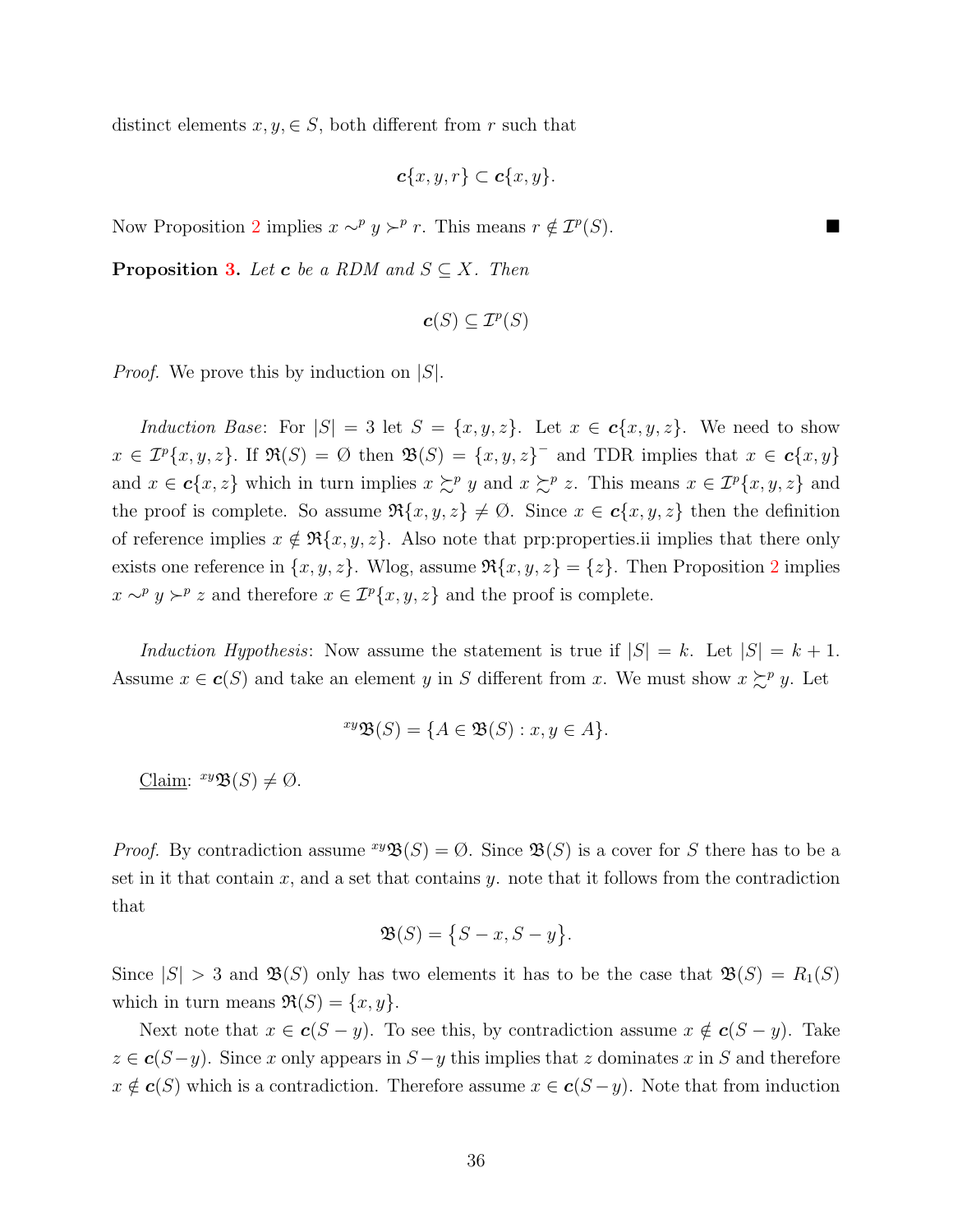assumption we conclude that  $x \in \mathcal{I}^p(S - y)$ . This means  $x \succsim^p t$  for all t in S different from y.

Finally since  $x \in \mathfrak{R}(S)$  it follows from the definition that there exist two distinct elements  $t_1, t_2 \in S$  both different from x, such that

$$
\boldsymbol{c}\{t_1,t_2,x\}\subset \boldsymbol{c}\{t_1,t_2\}.
$$

Now Proposition [2](#page-14-1) implies  $t_1 \sim^p t_2 \succ^p x$ . Since  $t_1, t_2$  are distinct elements, at least one of them is different from y. This contradicts our earlier observation that  $x \succeq^p t$  for all t different from y.  $\Box$ 

To finish the proof let  $^{xy}\mathfrak{B}(S) \neq \emptyset$ . If  $A \in {^{xy}\mathfrak{B}(S)}$  exists such that  $x \in c(A)$  then by induction assumption we conclude  $x \succsim^{p} y$  and the proof is complete. So assume for all  $A \in {}^{xy}\mathfrak{B}(S)$  we have  $x \notin c(A)$ . First note that this implies  $y \notin c(A)$  for all  $A \in {}^{xy}\mathfrak{B}(S)$ . To see this note that if y is chosen on an element of  $\mathcal{W}(S)$ , it would mean that y beats x in that set. And since x is never chosen in the elements of  $\mathscr{W} \mathscr{B}$  x does not beat y in any of those elements. This means  $y \underset{S}{\blacktriangleright} x$  which is not possible because of TDR and the fact that  $x \in \mathbf{c}(S)$ .

Therefore take  $A_1 \in {}^{xy}\mathfrak{B}(S)$  and  $z \in c(A_1)$  different from  $x, y$ . Note that by induction assumption this implies  $z \succeq^p y$ . Next this implies that z beats x in  $A_1$ . Since  $x \in c(S)$ TDR implies that there exists  $A_2 \in \mathfrak{B}(S)$  such that x beats z in  $A_2$ . This from induction assumption on  $A_2$  implies  $x \succsim^p z$ . Combining this latter fact with  $z \succsim^p y$ , from PT it follows that  $x \succeq^p y$ . This completes the proof of the proposition.

I finish this section by proving the following lemma and corollary that are used in the proof of the main results.

<span id="page-36-0"></span>**Lemma 14.** Let **c** be a RDM. If  $x \in c\{x, y, z\}$  for all pair of distinct elements  $y, z \in S$ , both different from x, then  $x \in \mathbf{c}(S)$ .

*Proof.* We prove this by induction on  $|S|$ . For  $|S| = 3$  there is nothing to prove. Assume that the statement is true for all the sets with cardinality k. Let  $|S| = k + 1$  and take  $x \in S$ be such that  $x \in \mathbf{c}\{x, y, z\}$  for all two distinct elements  $y, z \in S$ , both different from x. Let

$$
{}^{x}\mathfrak{B}(S) = \{ A \in \mathfrak{B}(S) : x \in A \}.
$$

Note that since  $\mathfrak{B}(S)$  is a cover for S we conclude  $^x\mathfrak{B}(S) \neq \emptyset$ . Take  $A \in {}^x\mathfrak{B}(S)$ . Note that since

$$
x \in \mathbf{c}\{x, y, z\},\
$$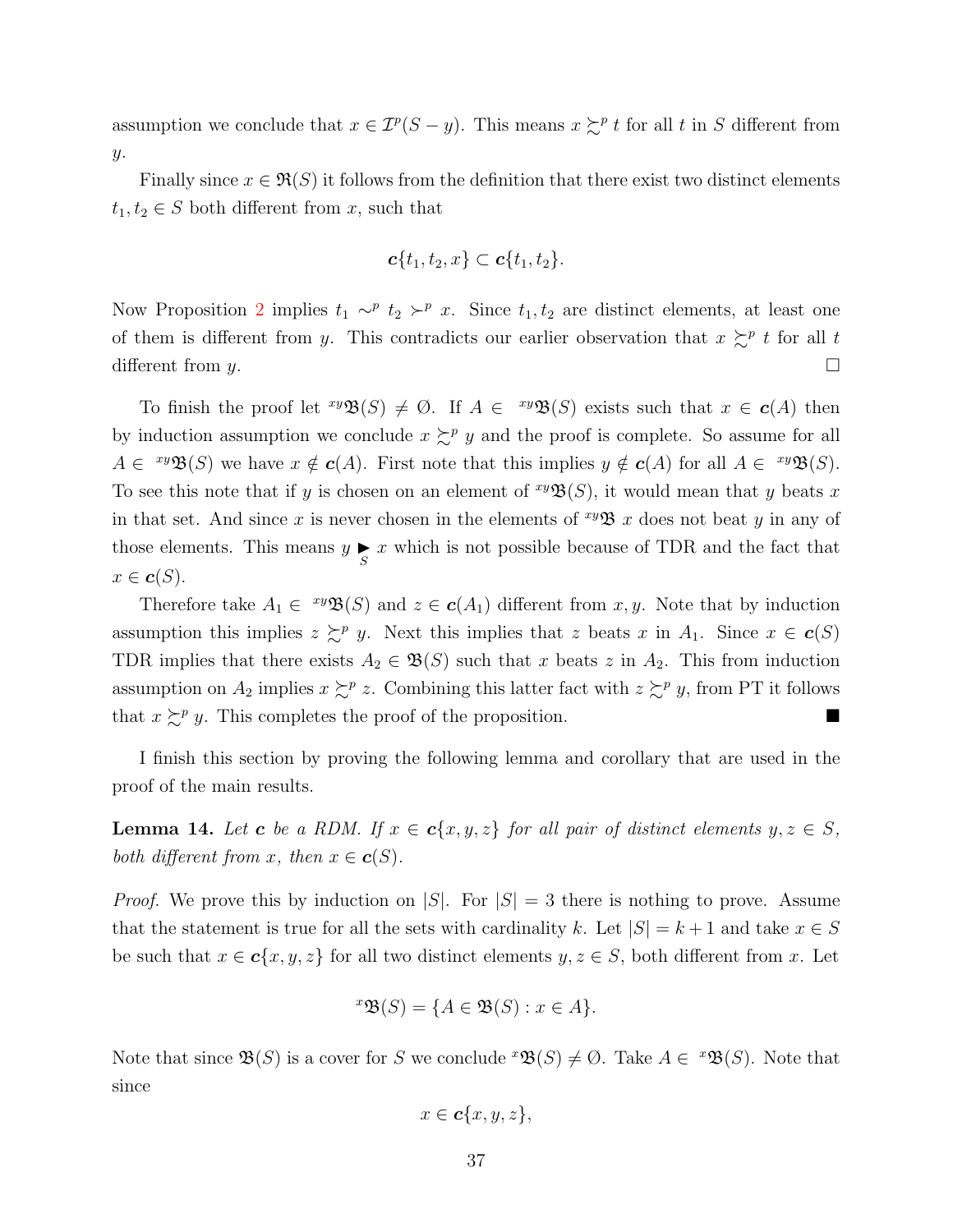for two distinct elements  $y, z \in S$  and, since  $A \subseteq S$ , we conclude that

$$
x \in \mathbf{c}\{x, y, z\},\
$$

for two distinct elements  $y, z \in A$ , both different from x. Finally induction assumption implies that  $x \in \mathbf{c}(A)$ . Since A was an arbitrary element of  $\mathfrak{B}(S)$  we conclude x is chosen in all elements of  $^x\mathfrak{B}(S)$ . This means x is not dominated by any element of S. Therefore BUR implies that  $x \in \mathbf{c}(S)$ .

<span id="page-37-0"></span>Corollary 15. Let c be a RDM. If  $r \in \mathfrak{R}(S)$  then  $r \notin \mathbf{c}(S)$ .

*Proof.* Take  $r \in \mathfrak{R}(S)$ . Then Corollary [13](#page-34-0) implies  $r \notin \mathcal{I}^p(S)$ . Next Proposition [3](#page-14-0) implies  $r \notin \mathbf{c}(S)$ .

### <span id="page-37-1"></span>9.1.4 Proof of Proposition [4](#page-15-1)

**Proposition [4.](#page-15-1)** Let **c** be a RDM and  $r \in \mathfrak{R}(S)$ . Then

- (i)  $x \succsim^r y \implies x \succsim^p y$ .
- (ii)  $\mathcal{L}^r$  defines a complete binary relation on  $\mathcal{I}^p(S)$ .
- *Proof.* (i) Assume  $x \succeq^r y$ . If follows from the definition that  $x \in c\{x, y, r\}$ . Note that Corollary [15](#page-37-0) implies that  $x \notin \Re\{x, y, r\}$ . If r is a reference in  $\{x, y, r\}$  then from Pro-position [2](#page-14-1) we conclude  $x \sim^p y$  which completes the proof. If y is a reference in  $\{x, y, r\}$ again Proposition [2](#page-14-1) implies that  $x \succ^p y$  in which case the proof is also complete. So assume there are no references in  $\{x, y, r\}$ . Then  $\mathfrak{B}(S) = \{\{x, y\}, \{x, r\}, \{y, r\}\}\.$  Since  $x \in \mathbf{c}\{x, y, r\}$  from TDR we conclude that  $x \in \mathbf{c}\{x, y\}$  and therefore  $x \succcurlyeq^p y$ .
	- (ii) Take  $x, y \in \mathcal{I}^p(S)$ . Note that since r is a reference in S it follows from Corollary [13](#page-34-0) that  $r \notin \mathcal{I}^p(S)$ . Next Proposition [3](#page-14-0) implies that  $r \notin \mathbf{c}\{x, y, r\}$ . Since  $\mathbf{c}$  is non-empty valued we have  $x \in \mathbf{c}\{x, y, r\}$  or  $y \in \mathbf{c}\{x, y, r\}$ , which in turn imply  $x \succsim^{r} y$  or  $y \succsim^{r} x$ . This completes the proof.

П

#### 9.1.5 The Case of No Maximal Reference

<span id="page-37-2"></span>**Lemma 16.** Let **c** be a RDM and  $S \subseteq X$ . If  $\Re_M(S) = \emptyset$  then  $c(S) = \mathcal{I}^p(S)$ .

*Proof.* Assume  $\Re_M(S) = \emptyset$ . We need to show  $c(S) = \mathcal{I}^p(S)$ . To do this first note that Pro-position [3](#page-14-0) implies  $c(S) \subseteq \mathcal{I}^p(S)$ . So we only need to prove  $\mathcal{I}^p(S) \subseteq c(S)$ . Take  $x \in \mathcal{I}^p(S)$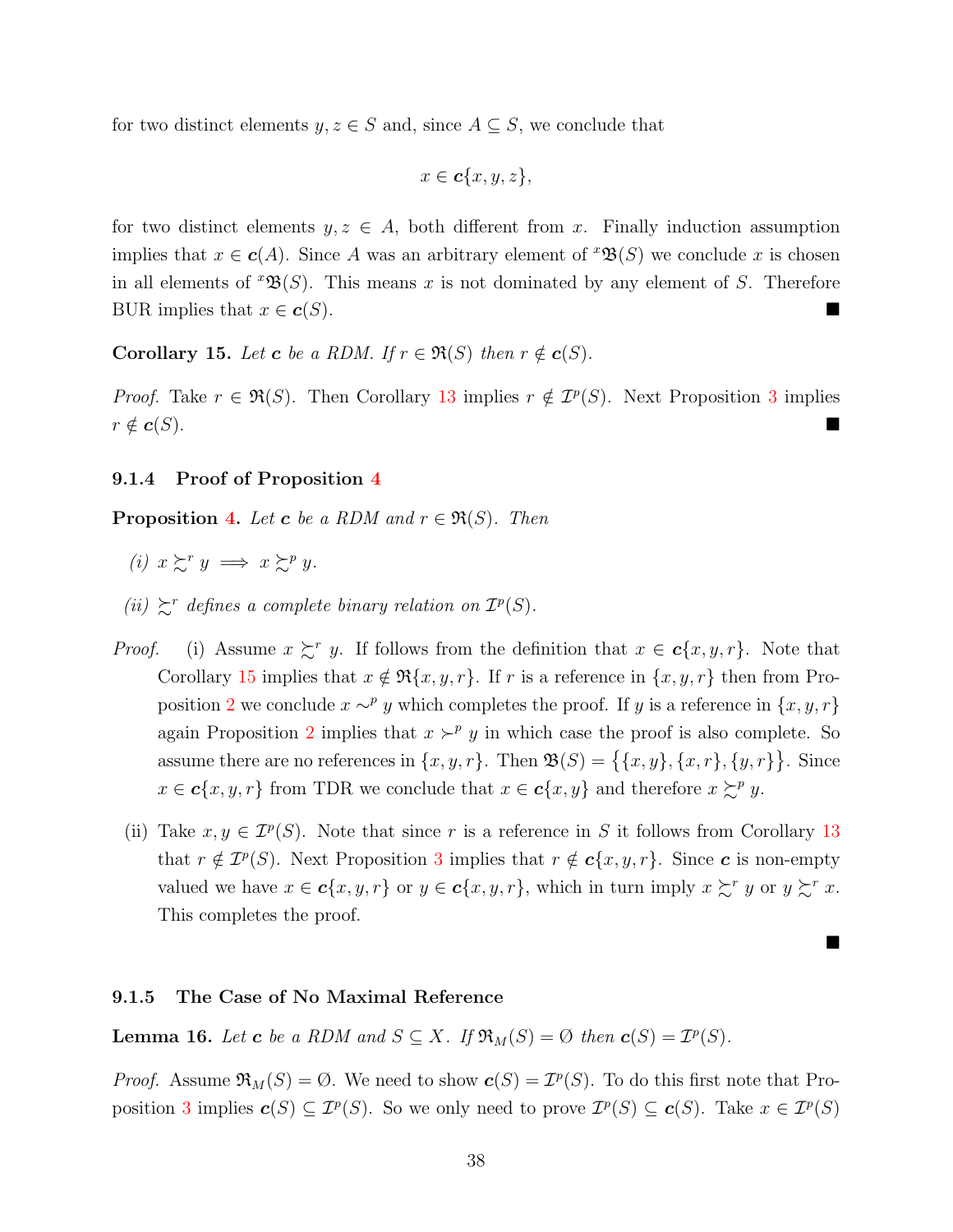and consider the set  $\{x, y, z\}$  for two distinct elements  $y, z \in S$ , both different from x.

Step 1:  $\Re\{x, y, z\} = \emptyset$ .

*Proof.* By contradiction assume  $\Re\{x, y, z\} \neq \emptyset$ . First note that by Proposition [6.](#page-33-1)ii it has to be the case that there is only one reference in  $\{x, y, z\}$ . Second by Corollary [13](#page-34-0) and the fact that  $x \in \mathcal{I}^p(S)$  we conclude  $x \notin \mathfrak{R}(S)$ . Wlog, assume z is the reference in  $\{x, y, z\}$ . Then it has to be the case that

$$
\boldsymbol{c}\{x,y,z\}\subset \boldsymbol{c}\{x,y\},\
$$

which implies  $c\{x, y\} = \{x, y\}$ , which in turn implies  $y \succsim^p x$ . Since  $x \in \mathcal{I}^p(S)$  PT implies  $y \in \mathcal{I}^p(S)$ . This means  $z \in \mathfrak{R}_M(S)$  which is not possible. This completes the proof of Step  $1.$ 

Step 2:  $x \in \mathbf{c}\{x, y, z\}$ .

*Proof.* From Step 1 we have  $\Re\{x, y, z\} = \emptyset$ . Therefore

$$
\mathfrak{B}\{x,y,z\} = \big\{\{x,y\},\{y,z\},\{x,z\}\big\}.
$$

We first argue that y or z can not be the single choice in  $c\{x, y, z\}$ . To do this, and wlog, assume  $c\{x, y, z\} = \{y\}$ . Then TDR implies  $y \succsim^p x$  which in turn means  $x, y \in \mathcal{I}^p(S)$ . Then we conclude that

$$
\boldsymbol{c}\{x,y,z\}\subset \boldsymbol{c}\{x,y\},
$$

which means z is a maximal reference in S which is impossible. Second assume  $\{y, z\} \subseteq$  $c\{x, y, z\}.$  We show that  $x \in c\{x, y, z\}.$  From TDR we conclude  $y, z \succeq^p x$  and, since  $x \in \mathcal{I}^p(S)$ , it follows that  $x, y, z \in \mathcal{I}^p(S)$  which means  $\{x, y, z\}$  is fully indecisive. Using Proposition [6.](#page-33-1)i we conclude  $c\{x, y, z\} = \{x, y, z\}$  which obviously means  $x \in c\{x, y, z\}$ . Since  $c\{x, y, z\} \neq \emptyset$  the proof of this Step 2 is complete.

To finish the proof note that by Lemma [14.](#page-36-0)ii we conclude  $x \in \mathbf{c}(S)$ . This means  $\mathcal{I}^p(S) \subseteq$  $\boldsymbol{c}(S)$ . Therefore  $\boldsymbol{c}(S) = \mathcal{I}^p$  $(S)$ .

For the sake of avoiding repetition, I make the the following obvious observations that are used in the remaining argument in several occasions.

Let **c** be an RDM and  $S \subseteq X$ . Then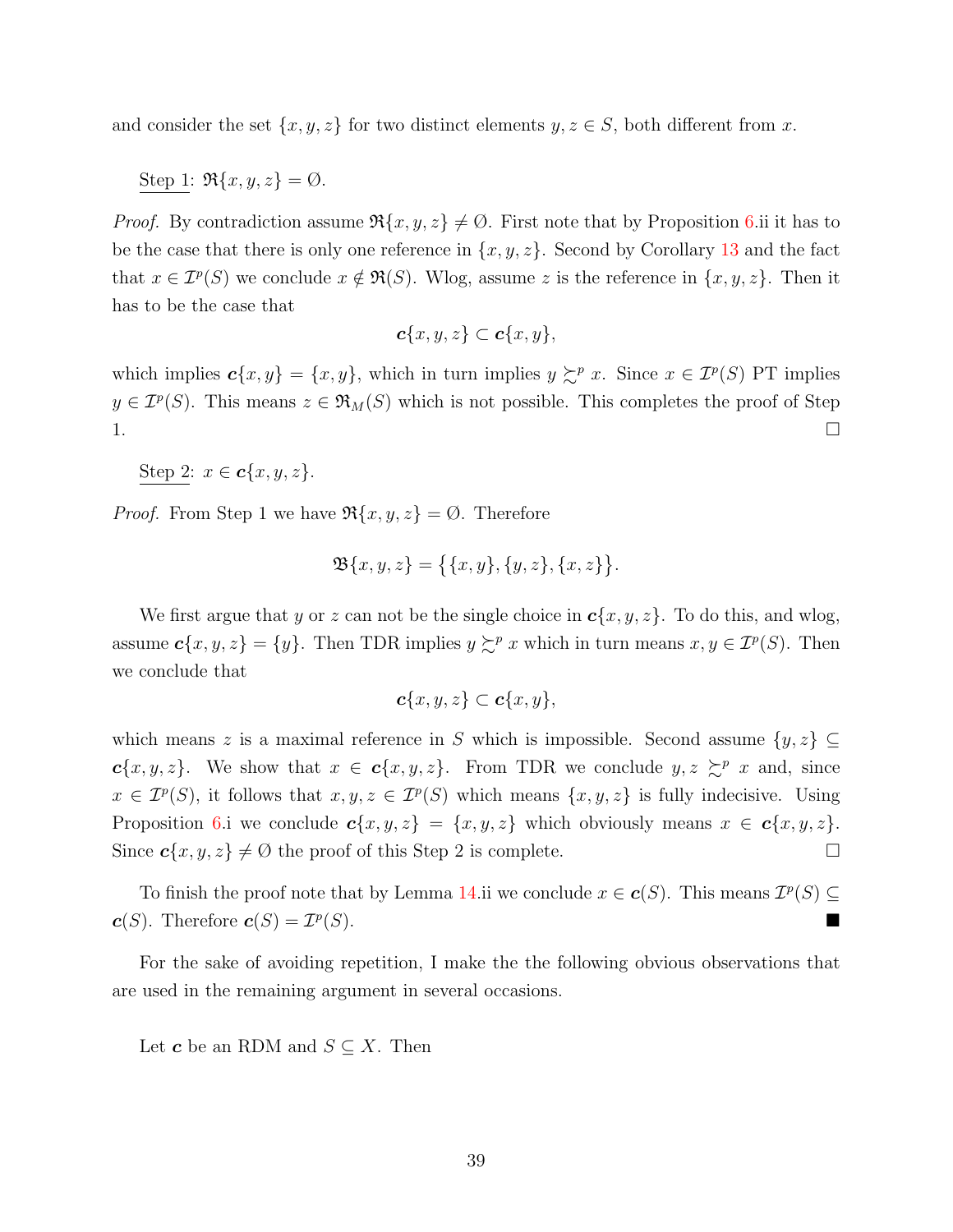(i) By Corollary [13](#page-34-0) for a reference  $r \in \mathfrak{R}(S)$ , we have  $r \notin \mathcal{I}^p(S)$ . Therefore dropping  $r$  from the set  $S$  does note change the maximal class of the resulting subset; that is,  $\mathcal{I}^p(S-r) = \mathcal{I}^p(S)$ . Note that, using the same argument we deduce that

$$
\mathcal{I}^p(S) = \mathcal{I}^p(S \setminus R),
$$

for all  $R \subseteq \mathfrak{R}(S)$ ; that is the maximal class of S is the same in all subsets of S which are derived from removing any arbitrary numbers of references from S.

(ii) Maximal references in  $S - r$  and S only (potentially) differ in r. That is  $\mathfrak{R}_{M}(S) =$  $\mathfrak{R}_{M}(S-r)$  if r is not a maximal reference in S and  $\mathfrak{R}_{M}(S) = \mathfrak{R}_{M}(S-r) \cup \{r\}$  if r is a maximal reference in S. Similarly such preservation happens for maximal reference sets of elements; that is for  $t \in \mathcal{I}^p(S)$ , we have  $\mathfrak{R}^t_M(S) = \mathfrak{R}^t_M(S - r)$  if r is not a maximal reference in S and  $\mathfrak{R}^t_M(S) = \mathfrak{R}^t_M(S - r) \cup \{r\}$  if r is a maximal reference in S.

### <span id="page-39-1"></span>9.1.6 Proof of Theorem [2](#page-19-0)

<span id="page-39-0"></span>**Lemma 17.** Let **c** be a RDM and  $S \subseteq X$ . Also assume  $\Re(S) = \Re_M(S) = \{r\}$ . Then

$$
\boldsymbol{c}(S) = \operatorname*{argmax}_{\mathcal{I}^p(S)} \succsim^{r.33}
$$

*Proof.* First note that since r is a reference in S it follows that there exists two distinct elements in S both different from r and therefore  $|S| \geq 3$ .

$$
\mathfrak{B}\{x,y,r\} = \{\{x,y\},\{y,r\},\{x,r\}\}.
$$

$$
\underset{\mathcal{I}^p(S)}{\text{argmax}} \succsim^r = \underset{S}{\text{argmax}} \succsim^r.
$$

<sup>&</sup>lt;sup>33</sup>As discussed before, the domain of relevance for  $\sum^r$  is  $\mathcal{I}^p(S)$ ; that is, indeed,  $\underset{S}{\text{argmax}}$  $\sum^r = \text{argmax}$  $\mathcal{I}^p(S)$  $\succsim^r$ . To see this note that obviously  $\operatornamewithlimits{argmax}_{S}$  $\mathcal{L}^r \subseteq \underset{\mathcal{I}^p(S)}{\operatorname{argmax}}$  $\sum^r$ . To see the other inclusion take  $x \in \operatorname*{argmax}_{\mathcal{I}^p(S)}$  $\sum^r$  and  $y \in S$  such that  $y \notin \mathcal{I}^p(S)$ . Since  $x \in \mathcal{I}^p(S)$  this means  $x \succ^p y$ . We must show  $x \succ^r y$ . First note that by Corollary [13](#page-34-0) we conclude that  $r \notin \mathcal{I}^p(S)$  and since  $x \in \mathcal{I}^p(S)$  we have  $x \succ^p r$ . Consider the set  $\{x, y, r\}$ . We must show  $x \in \mathbf{c}\{x, y, r\}$ . Note that  $x \in \mathcal{I}^p(S)$  implies  $x \in \mathcal{I}^p\{x, y, r\}$  and by Corollary [13](#page-34-0) we conclude x is not a reference in  $\{x, y, r\}$ . Also note that since there is no pairwise indifference between either x, y or x, r we conclude y, r are also not references in  $\{x, y, r\}$ . As a result there is no reference in  $\{x, y, r\}$  and we conclude

Since  $x \succ^p y$  and  $x \succ^p r$  it follows that  $y, r$  are dominated by  $x$  in  $\{x, y, r\}$  and TDR implies  $y, r \notin$  $c\{x, y, r\}$ . Finally since  $c\{x, y, r\} \neq \emptyset$  we conclude  $x \in c\{x, y, r\}$ . This in turn means  $x \succsim^{r} y$ . Therefore,  $x \in \operatornamewithlimits{argmax}_S$  $\sum^r$ ; that is argmax  $\mathcal{I}^p(S)$  $\sum_{S}^{r} \subseteq \operatorname*{argmax}_{S}$  $\sum$ <sup>r</sup>. From this we conclude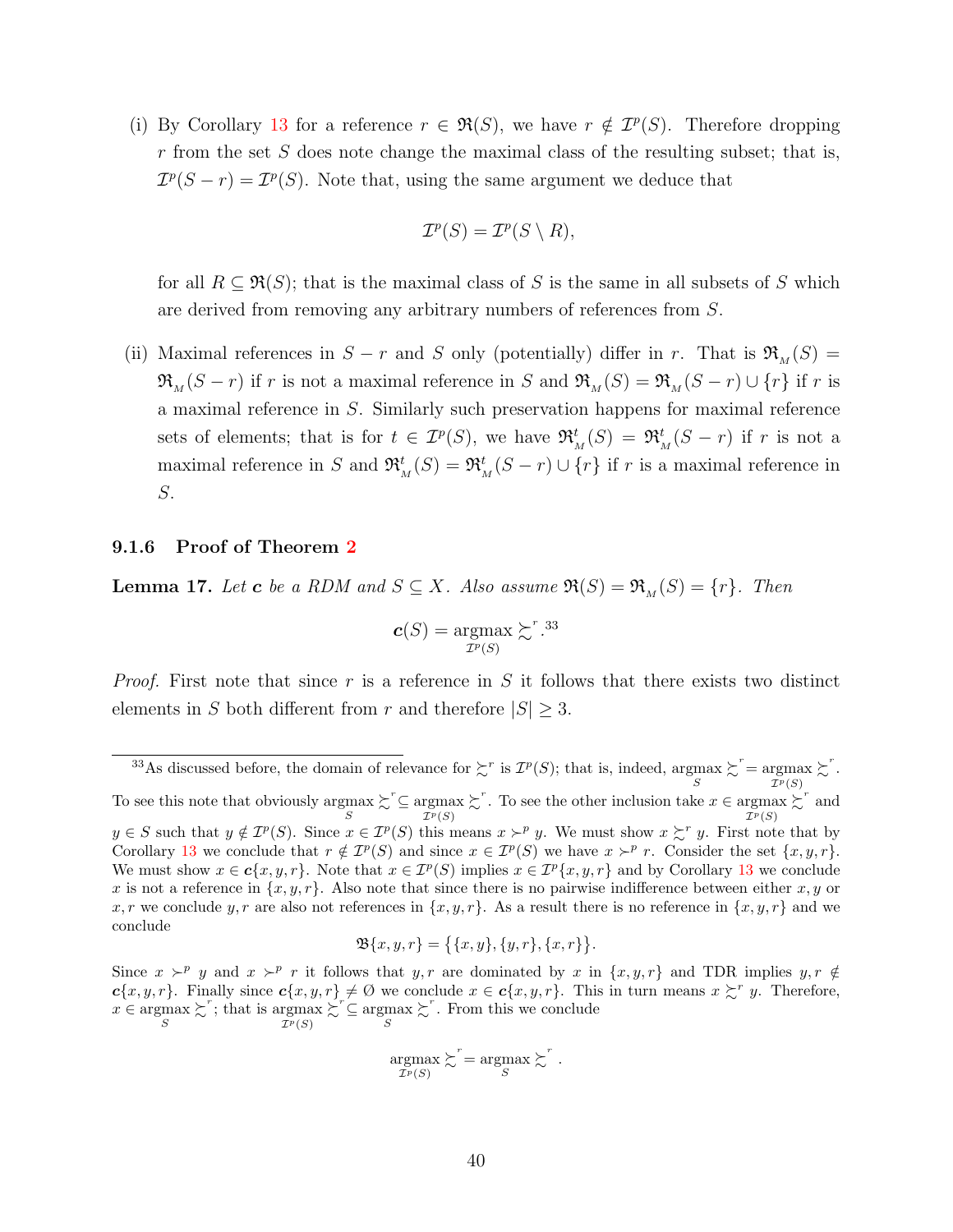(←): Take  $x \in \underset{\mathcal{I}^p(S)}{\operatorname{argmax}}$  $\succsim^r$ . Obviously  $x \in \mathcal{I}^p(S)$ . We must show  $x \in \mathbf{c}(S)$ . To do this we first make the following claim.

Claim: For two distinct elements  $y, z \in S$ , both different from x, we have  $x \in c\{x, y, z\}$ .

*Proof.* Take two distinct elements  $y, z \in S$ , both different from x, and consider the set  ${x, y, z}$ . We consider two cases here:

Case 1:  $\Re\{x, y, z\} = \emptyset$ .

Note that  $\Re\{x, y, z\} = \emptyset$  implies  $\Re_M\{x, y, z\} = \emptyset$ . Since c is a RDM on  $\{x, y, z\}$  and there are no maximal references in  $\{x, y, z\}$  Lemma [16](#page-37-2) implies  $c\{x, y, z\} = \mathcal{I}^p\{x, y, z\}$ . Since  $x \in \mathcal{I}^p(S)$  we conclude  $x \in \mathcal{I}^p\{x, y, z\}$  and therefore  $x \in \mathbf{c}\{x, y, z\}$ . This completes the proof of this case.

Case 2:  $\Re\{x, y, z\} \neq \emptyset$ .

First note that by Proposition [6.](#page-33-1)ii we conclude  $|\Re\{x, y, z\}| = 1$ . Second Corollary [13](#page-34-0) and the fact that  $x \in \mathcal{I}^p(S)$  imply  $x \notin \Re\{x, y, z\}$ . Wlog, assume  $z \in \Re\{x, y, z\}$ . It follows from the definition of references that

$$
\boldsymbol{c}\{x,y,z\}\subset \boldsymbol{c}\{x,y\},\
$$

and by Proposition [2](#page-14-1) we conclude  $y \sim^p x$ . Since  $x \in \mathcal{I}^p(S)$  this implies  $y \in \mathcal{I}^p(S)$ . Therefore we conclude  $z \in \mathfrak{R}_M(S)$  which means  $z = r$ . Since  $x \in \mathop{\rm argmax}_{\mathcal{I}^p(S)}$  $\sum^r$  we conclude  $x \sum^r y$ which in turn implies  $x \in \mathbf{c}\{x, y, r\}$ . This completes the proof in this case and therefore the claim.  $\Box$ 

To finish the proof of  $\Leftarrow$  note that Lemma [14](#page-36-0) implies  $x \in c(S)$ . This finishes the proof  $of \Leftarrow$ .

$$
(\Rightarrow)
$$
: Take  $x \in c(S)$ . We must show  $x \in \underset{\mathcal{I}^p(S)}{\operatorname{argmax}} \succsim^r$ .

First note that since r is the only reference in S we conclude  $\mathfrak{B}(S) = R_2(S)$  and that all the elements in  $\mathfrak{B}(S)$  are of the form  $S-t$  for some t different from r. Also note that  $r \in A$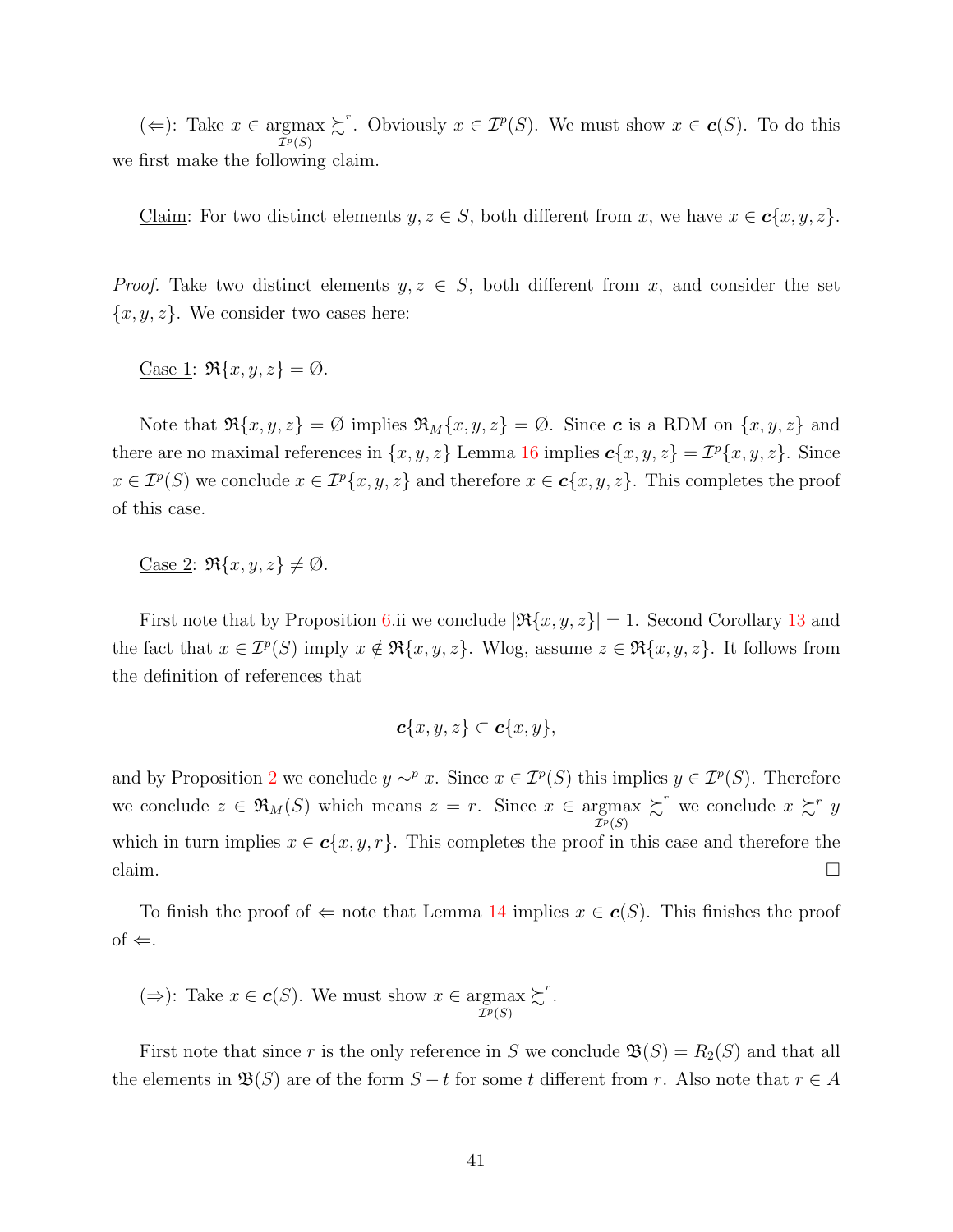for all  $A \in \mathfrak{B}(S)$ .

We prove this by strong induction on  $|S|$ . Note that for  $|S| = 3$  the statement is obvious; that is if  $S = \{x, y, r\}$  then if follows from the definition of  $\sum^r$  that  $x \in c(S)$  if and only if  $x \succsim^{r} y$ . We base our induction on  $|S| = 4$ .

Induction Base: Assume  $|S| = 4$ . Let  $S = \{x, y, z, r\}$ . Assume, wlog, that  $x \in c(S)$ . We need to show  $x \in \operatornamewithlimits{argmax}_{\mathcal{I}^p(S)}$  $\sum^r$ . First note that

$$
\mathfrak{B}(S) = \big\{ \{x, y, r\}, \{x, z, r\}, \{y, z, r\} \big\}.
$$

Note that since r is a reference in S, Proposition [2](#page-14-1) implies that at least two elements in the set  $\{x, y, z\}$  are preferred to r under pairwise comparison. Therefore it follows from Proposition [3](#page-14-0) that  $r \notin c\{x, y, r\}$  and  $r \notin c\{y, z, r\}.$ 

Next note that since  $r \notin \mathcal{I}^p(S)$  we only need to show  $x \succsim^r y$  and  $x \succsim^r z$ . To do this, and wlog, consider the set  $\{x, y, r\}$ . Note that if  $x \notin c\{x, y, r\}$  then it has to be the case that  $c\{x, y, r\} = \{y\}$ . Since  $\{x, y, r\}$  is the only element in  $\mathfrak{B}(S)$  that contains both x, y this would imply that y dominates x in S and therefore  $x \notin c(S)$  which is not possible. So we have  $x \in \mathbf{c}\{x, y, r\}$ . This by definition implies  $x \succsim^r y$ . Therefore  $x \in \mathop{\rm argmax}_{S}$  $\sum^r = \text{argmax}$  $\mathcal{I}^p(S)$  $\succsim^r$ . This completes the proof for induction base.

Induction Hypothesis: Assume the statement is true for all sets with cardinality less than or equal to k and let  $|S| = k + 1$ . Take  $x \in c(S)$ . We first make the following claim.

Claim:  $\zeta^r$  does not posses any cycles of the length less than or equal to  $k-1$  in  $\mathcal{I}^p(S)$ .

*Proof.* Let  $t \leq k - 1$ . We must show that  $\sum^r$  does not possess any cycle of degree t in  $\mathcal{I}^p(S)$ . To do this let  $A = \{x_1, x_2, \ldots, x_t\} \subseteq \mathcal{I}^p(S)$  and and assume  $x_1 \succ^r x_2 \succ^r \ldots \succ^r x_t$ . We show  $x_1 \succsim^r x_t$ . Consider the set  $A \cup \{r\}$ . First note that since c is a RDM on S it follows that c is also an RDM in  $A \cup \{r\}$ . Second, the number of elements in A, t, is less than  $k-1$  and therefore we have  $|A \cup \{r\}| < |S| = k + 1$ . Third, take an element  $x_i \in A$ . Note that since

$$
x_i \succ^r x_{i+1}
$$
 and  $x_i \sim^p x_{i+1}$ 

we conclude r is the unique maximal reference in  $A \cup \{r\}$ . The last three observations together imply that induction hypothesis is applicable to  $A \cup \{r\}$ .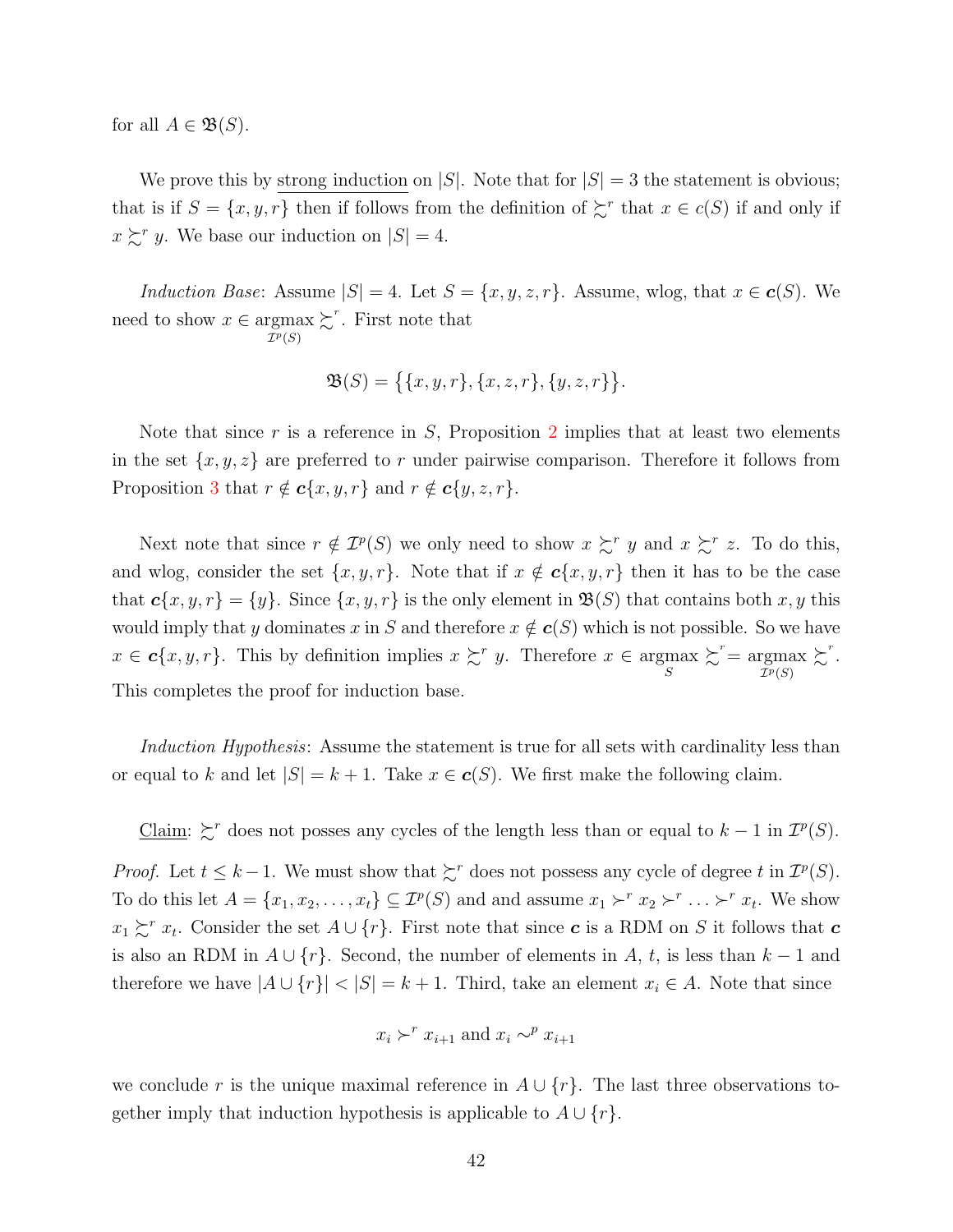To finish the poof of this claim first note that since r is a reference in  $A \cup \{r\}$  by Corollary [15](#page-37-0) we have  $r \notin c(A \cup \{r\})$ . Since  $c(A \cup \{r\}) \neq \emptyset$  take  $x_i \in c(S)$ . Induction hypothesis implies that  $x_i \succsim^r x_j$  for all  $j \neq i$ . So it has to be the case that  $x_i = x_1$ . This means  $x_1 \succsim^r x_t$ . So the proof of the claim is complete.

In order to proof the lemma by <u>contradiction</u> assume  $y \succ^r x$ , for  $y \in \mathcal{I}^p(S)$ . Let

$$
^{xy}\mathfrak{B}(S) = \{ A \in \mathfrak{B}(S) : x, y \in A \};
$$

that is, the set of all elements of  $\mathfrak{B}(S)$  that contain both elements x, y.

Next recall that  $r \in A$  for all  $A \in \mathfrak{B}(S)$  which in turn implies  $r \in A$  for all  $A \in {}^{xy}\mathfrak{B}(S)$ . Also since  $y \succ^r x$  and  $y \sim^p x$  we conclude r is a maximal reference in A for all  $A \in {}^{xy}\mathfrak{B}(S)$ . To summarize for all  $A \in {}^{xy}\mathfrak{B}(S)$  we have made the following observations: i.  $x, y, r \in A$ , ii.  $r$  is a maximal reference in  $A$ . Note that this means induction hypothesis is applicable to all of these sets.

Step 1:  $^{xy}\mathfrak{B}(S) \neq \emptyset$ .

*Proof.* First note that in our induction  $|S| > 5$  and, therefore, there is at least an element  $z \in S$  that is different from  $x, y, r$ . Since  $\mathfrak{B}(S) = R_2(S)$  we conclude  $S - z$  is an element of  $\mathfrak{B}(S)$ . Obviously  $x, y \in \mathbf{c}(S - z)$ . This implies  $S - z \in {xy\mathfrak{B}(S)}$  and we conclude  $x \mathfrak{B}(S) \neq \emptyset.$ 

Step 2:  $x, y \notin c(A)$  for all  $A \in {}^{xy} \mathfrak{B}(S)$ .

*Proof.* Take  $A \in {}^{xy}\mathfrak{B}(S)$ . Since  $y \succ^r x$  we conclude  $x \notin \operatorname{argmax}_{\mathcal{I} \subset \mathcal{I}} \sum^r$  and therefore induction  $\mathcal I^p(A)$ hypothesis implies that  $x \notin c(A)$ . Note that since A was an arbitrary element of  $\mathfrak{xyB}(S)$  we conclude that x does not beat y in all  $A \in {}^{xy}\mathfrak{B}(S)$ .

Next we show that y is also not chosen in all elements of  $\mathcal{W}(S)$ . To do this take  $A \in {}^{xy}\mathfrak{B}(S)$ . If  $y \in c(A)$ , since  $x \notin c(A)$ , we conclude that y beats x in A. Since x never beats y it follows that  $y \underset{S}{\blacktriangleright} x$  and therefore TDR implies  $x \notin c(S)$  which is not possible. Since A was arbitrary we conclude y is not chosen in all elements of  $\mathcal{B}(S)$  as well.  $\Box$ 

Now let  $\mathcal{T} = \{z \in S : z \in \mathbf{c}(A) \text{ for some } A \in \{xy\}\mathfrak{B}(S)\}\$ . First note that since  $\{xy\mathfrak{B}(S) \neq \emptyset\}$ and also that c is non-empty valued we conclude  $\mathcal{T} \neq \emptyset$ . Second by Step 2 it follows that  $\{x, y\} \cap \mathcal{T} = \emptyset$ . Finally since r is a (maximal) reference in all elements of  $\{xy\}\mathfrak{B}(S)$  Corollary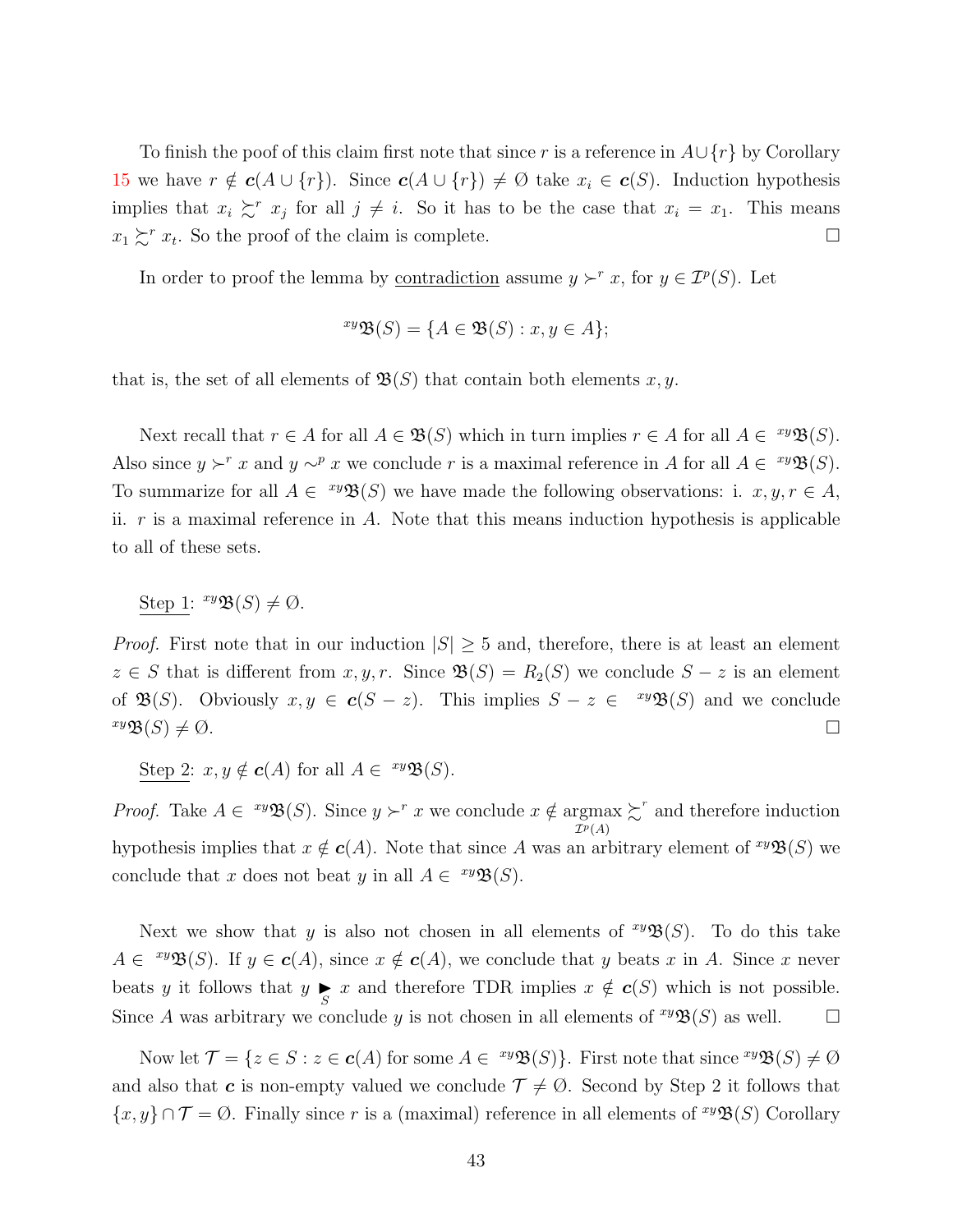[15](#page-37-0) implies that r is never chosen in elements of  $\mathcal{B}(S)$  and therefore  $r \notin \mathcal{T}$ . To summarize we have made the following observation:  $\mathcal{T} \cap \{x, y, r\} = \emptyset$ .

Step 3:  $\mathcal{T} \subseteq \mathcal{I}^p(S)$ .

*Proof.* Take  $z \in \mathcal{T}$ . Then there exists  $A \in {}^{xy}\mathfrak{B}(S)$  such that  $z \in \mathbf{c}(A)$ . Since  $x \in A$  we conclude from Proposition [3](#page-14-0) that  $z \succsim^p x$ . Next  $x \in \mathcal{I}^p(S)$  implies  $z \in \mathcal{I}^p(S)$ .

Step 4: For all  $z \in \mathcal{T}$  there exists  $t \in \mathcal{I}^p(S)$  such that  $t \succ^r z$ .

*Proof.* Take  $z \in \mathcal{T}$ . Then there exists  $A_1 \in {}^{xy}\mathfrak{B}(S)$  such that  $z \in \mathbf{c}(A_1)$ . Note that by Step 2 we have  $x \notin c(A_1)$ , and therefore z beats x in  $A_1$ . Since  $x \in c(S)$ , TDR implies that x is not dominated by z and therefore it has to be the case that x beats  $z_2$  in  $A_2$  for some  $A_2 \in \mathfrak{B}(S).^{34}$ 

Next, since **c** is a RDM in  $A_2$ , and  $z \notin c(A_2)$  induction hypothesis implies  $z \notin \mathop{\rm argmax}_{\mathcal{I}^p(A_2)}$  $\succ^r$ and it follows that there exists  $t \in \mathcal{I}^p(A_2)$  such that  $t \succ^r z$ . To show that  $t \in \mathcal{I}^p(S)$ , note that it follows from the definition of reference relations that  $t \in c\{t, z, r\}$ . Since c is a RDM on  $\{t, z, r\}$  Lemma [14](#page-36-0) implies  $t \in \mathcal{I}^p\{t, z, r\}$ . This means  $t \succsim^p z$ . Since  $z \in \mathcal{I}^p(S)$  we conclude  $t \in \mathcal{I}^p(S)$ .  $(S)$ .

Step 5: For  $z_1 \in \mathcal{T}$  there exists  $z_2 \in \mathcal{T}$  such that  $z_1 \succ^r z_2$ .

*Proof.* Take  $z_1 \in \mathcal{T}$ . Consider the set  $S - z_1$ . It follows that  $S - z_1 \in \mathfrak{B}(S)$ . Note that  $z_1 \notin \{x, y, r\}$ . Therefore we conclude  $S - z_1 \in {xy\mathfrak{B}(S)}$ . Take  $z_2 \in {\bf c}(S - z_1)^{35}$  Since  $S - z_1 \in {}^{xy} \mathfrak{B}(S)$  it follows that  $z_2 \in \mathcal{T}$ .

Next we show that  $z_1 \succ^r z_2$ . To do this note that induction hypothesis implies  $z_2 \in$  $\operatorname*{argmax}_{\tau \in \mathcal{L}} \sum_{i=1}^{r}$  which means  $z_2 \sum_{i=1}^{r} t$  for all  $t \in \mathcal{I}^p(S - z_1)$ . Also by Step 4 there exists  $t^* \in \mathcal{I}^p(S)$  $\mathcal{I}^p(S-z_1)$ such that  $t^* \succ^r z_2$ . Since  $z_2 \succsim^r t$  for all  $t \in \mathcal{I}^p(S - z_1)$ , and also there is an element  $t^*$  in  $\mathcal{I}^p(S)$  such that  $t^* \succ^r z_2$ , there is only one element that can be preferred to  $z_2$  under r and that is the element which is not in  $S - z_1$ :  $z_1$ . This means  $z_1 \succ^r z_2$ .  $z_2$ .

To finish the proof of the lemma note that since  $x, y \notin \mathcal{T}$  we have  $|\mathcal{T}| = t$  for  $t \leq k - 1$ . Take  $z_1 \in \mathcal{T}$  from Step 5 there exists  $z_2 \in \mathcal{T}$  such that  $z_2 \succ^r z_1$ . Applying Step 5 one more

 $^{34}$ In fact,  $A_2 = S - y$ .

<sup>&</sup>lt;sup>35</sup>Note that since  $|S| \geq 5$  there exists an element in  $S - z_1$  different from x, y, r and therefore an element  $z_2$  exists in  $\mathcal{T}$ .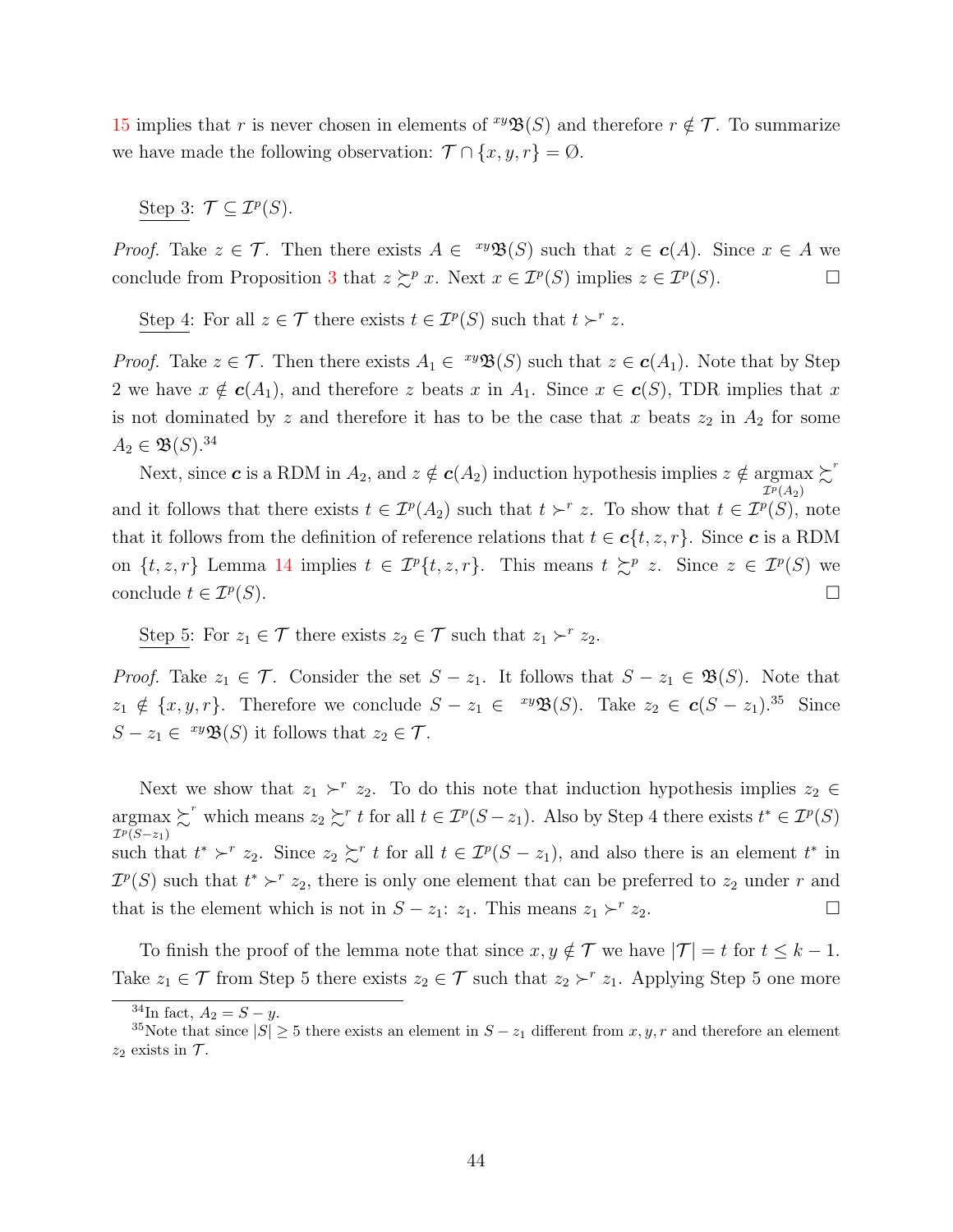time we conclude that there exists  $z_3 \in \mathcal{T}$  such that  $z_3 \succ^r z_2$ . By repeating this argument t times we conclude

$$
z_1 \succ^r z_2 \succ^r \ldots \succ^r z_t \succ^r z_{t+1}
$$

Since  $|\mathcal{T}| = t$  this always produces a  $\succsim^r$ -cycle in  $\mathcal{I}^p(S)$  of degree  $t \leq k - 1$ . This contradicts the starting claim. So proof is complete.

We next prove the following lemma which states this intuitive statement: *non-maximal* references are irrelevant to RDM's choice behavior.

<span id="page-44-0"></span>**Lemma 18.** Let **c** be a RDM and  $S \subseteq X$ . Assume  $\mathfrak{R}_{M}(S) = \{r\}$ . Also Let  $S_r$  be the subset of S which is derived by removing all the non-maximal references from S. Then

$$
\boldsymbol{c}(S)=\boldsymbol{c}(S_r)
$$

*Proof.* First note that if r is the only reference in S; that is if  $|\Re(S)| = 1$  then  $S_r = S$  and the statement is obvious. So for the rest of this argument assume  $|\Re(S)| \geq 2$ . Note that this latter fact implies  $\mathfrak{B}(S) = R_1(S)$ . Therefore elements of  $\mathfrak{B}(S)$  are derive by taking references out of the set S. We start with the following tow claims.

Claim 1: If  $x \in \mathbf{c}(S)$  then there exists a non-maximal reference t such that  $x \in \mathbf{c}(S-t)$ .

*Proof.* Take  $x \in \mathbf{c}(S)$ . First note that  $\mathcal{I}^p(S - r) = \mathcal{I}^p(S)$ . Since  $S - r$  does note posses any maximal reference Lemma [16](#page-37-2) implies  $c(S - r) = \mathcal{I}^p(S - r) = \mathcal{I}^p(S)$ . This means x does not beat any elements of  $\mathcal{I}^p(S)$  in  $S - r$ . Now take a reference  $t_1 \neq r$  in S and consider the set  $S - t_1$ . If  $x \in c(S - t_1)$  there is nothing to prove. So assume  $x \notin c(S - t_1)$  and take  $y \in \mathbf{c}(S-t_1)$ . It follows that y beats x in  $S-t_1$ . Since  $x \in \mathbf{c}(S)$ , TDR implies that x is not dominated by y and therefore there exists a reference  $t_2$  such that x beats y in  $S - t_2$ . Note that since x is beating y in  $S-t_2$  we conclude  $t_2 \neq r$  and therefore  $t_2$  is a non-maximal reference. This finishes the proof of this claim.

<u>Claim 2</u>: If  $x \notin c(S)$  then there exists a non-maximal reference  $t \neq r$  in S such that  $x \notin c(S - t).$ 

*Proof.* First note that  $|S| \geq 4^{36}$  Recall from the proof of Claim 1 that  $c(S - r) = T^p(S)$ .

 $36\text{To see this note that since } r \text{ is a maximal reference in } S \text{ there exists, at least two distinct elements, }$  $t_1, t_2$  in  $\mathcal{I}^p(S)$ , both different from r. Next since  $|\Re(S)| \geq 2$  there exists a reference  $s \neq r$  in S. Since s is a reference in S it follows from Proposition [6.](#page-33-1) iv that  $s \notin \mathcal{I}^p(S)$ . This in turn means  $t_1, t_2 \succ^p s$  and there for  $t_1, t_2$  are different from s. Therefore we conclude  $t_1, t_2, r, s$  are four distinct elements. This means  $|S| \geq 4$ .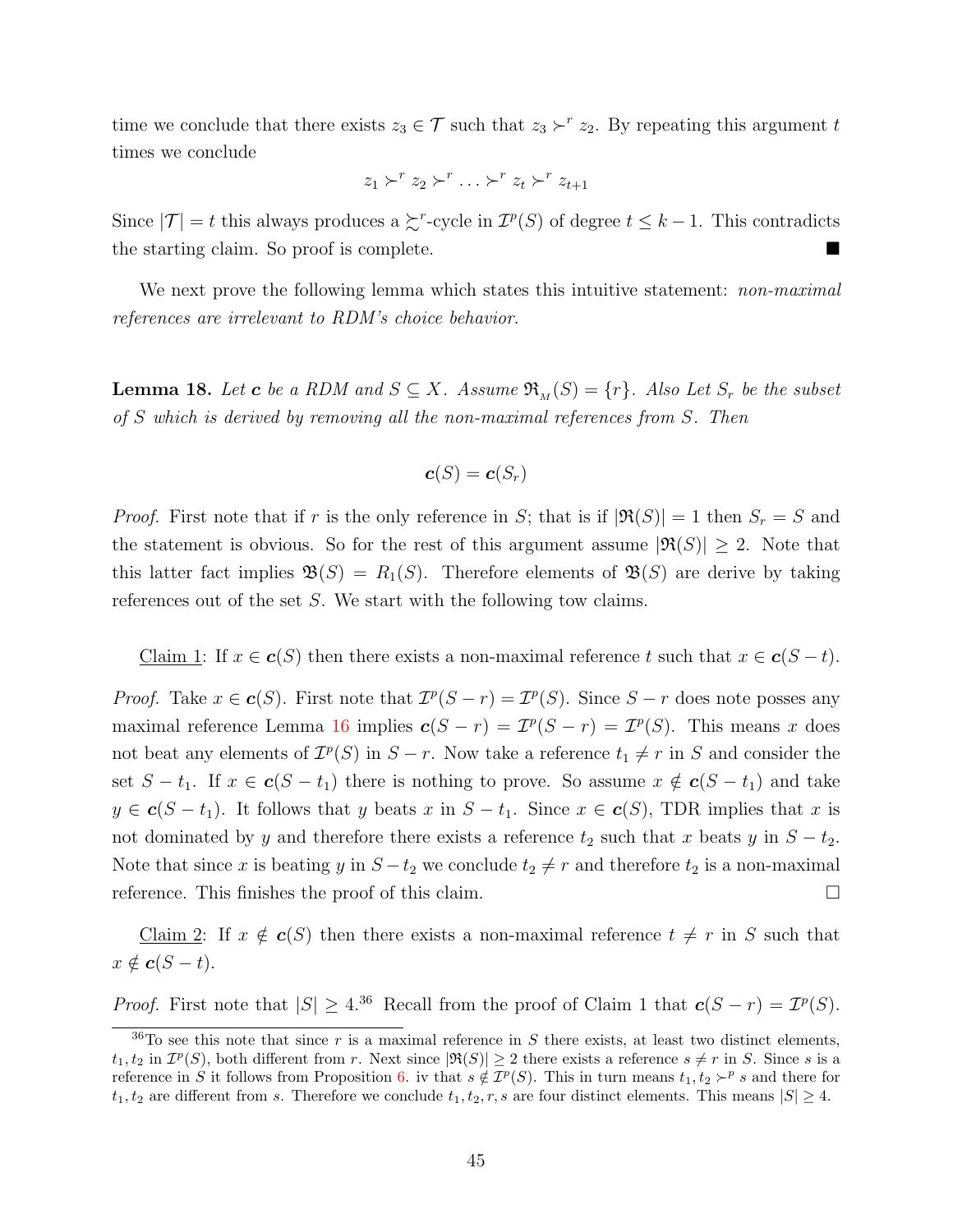We consider two cases here.

Case 1:  $x \notin c(S - r)$ .

Since  $c(S - r) = \mathcal{I}^p(S)$  this means that  $x \notin \mathcal{I}^p(S)$ . Now consider the set  $S - t$  for a reference  $t \neq r$  in S. Proposition [3](#page-14-0) implies that  $c(S - t) \subseteq \mathcal{I}^p(S - t) = \mathcal{I}^p(S)$  and therefore we conclude  $x \notin c(S - t)$ . This completes the proof in this case.

Case 2:  $x \in c(S - r)$ .

First from  $|S| \geq 4$  it follows that S satisfies BUR. Since  $x \notin c(S)$  we conclude that there exists  $y \in S$  such that y dominates x in S. Therefore there exists a reference t in S such that  $y, x \in \mathbf{c}(S-t)$  and y is chosen in  $S-t$  and x is not chosen in  $S-t$ . So it only remains to prove that  $t \neq r$ . This follows from the fact that  $x \in c(S - r)$ ; that is y does not beat x in  $S - r$ . This completes the proof in this case.  $□$ 

Now we proceed to prove the Lemma.

First we show  $c(S) \subseteq c(S_r)$ . To do this take  $x \in c(S)$ . By Claim 1 there exists a nonmaximal reference  $t_1 \neq r$  in S such that  $x \in c(S - t)$ . If  $S - t = S_r$  the proof is complete. If not then there must exist another reference different from r in S and therefore  $|\Re(S-t)| \geq 2$ . Applying Claim 1 one more time we conclude there exits a non-maximal reference  $t_2$  in S such that  $x \in c((S - t_1) - t_2)$ . By repeating this algorithm for a finite number of time, and after taking all non-maximal references out of S, we conclude  $x \in c(S_r)$ . This means  $c(S) \subseteq c(S_r)$ .

To show  $c(S_r) \subseteq c(S)$  we prove that  $x \notin c(S) \implies x \notin c(S_r)$ . Assume  $x \notin c(S)$ . By Claim 2 there exists a non-maximal reference  $t_1 \neq r$  in S such that  $x \notin c(S - t)$ . If  $S - t = S_r$  the proof is complete. If not then there must exist another reference different from r in S and therefore  $|\Re(S - t)| \geq 2$ . Applying Claim 2 one more time we conclude there exits a non-maximal reference  $t_2$  in S such that  $x \notin c((S - t_1) - t_2)$ . By repeating this algorithm for a finite number of time, and after taking all non-maximal references out of  $S$ , we conclude  $x \notin \mathbf{c}(S_r)$ . This implies  $\mathbf{c}(S_r) \subseteq \mathbf{c}(S)$ , and therefore  $\mathbf{c}(S) = \mathbf{c}(S_r)$ .

<span id="page-45-0"></span>**Lemma 19.** Let **c** be a RDM such that  $\mathfrak{R}_M(S) = \{r\}$ . Then

$$
c(S) = \underset{\mathcal{I}^p(S)}{\text{argmax}} \succsim^r.
$$

*Proof.* Let  $S_r$  be the subset of S which is derived by taking all the non-maximal references out of S. Note that  $\mathcal{I}^p(S_r) = \mathcal{I}^p(S)$ . It follows that **c** is a RDM on  $S_r$  and  $S_r$  only possesses one reference,  $r$ , which is maximal. Then from Lemmas  $18$ , and  $17$  we conclude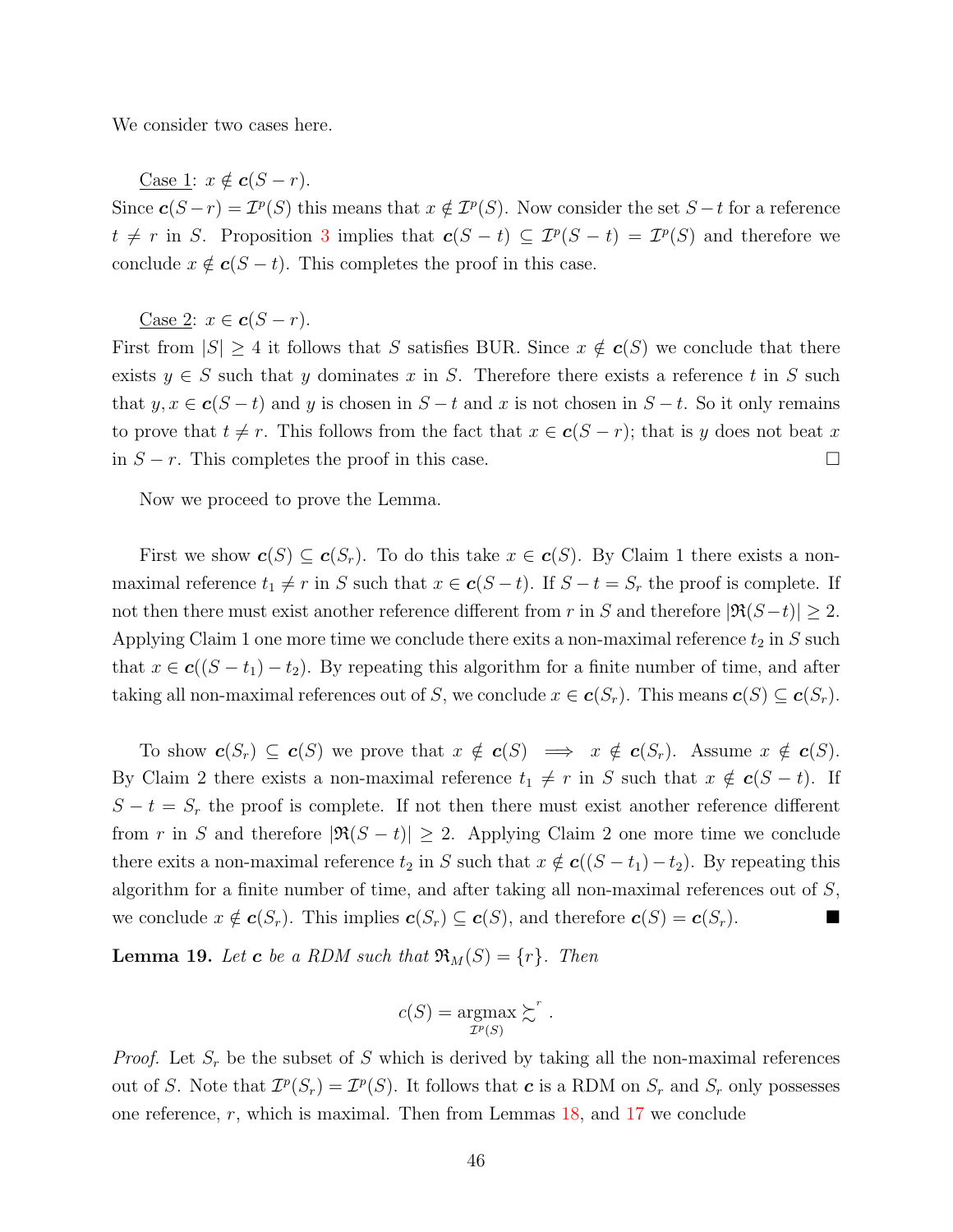$$
x \in c(S)
$$
  $\overset{Lem.18}{\Longleftrightarrow} x \in c(S_r) \overset{Lem.17}{\Longleftrightarrow} x \in \underset{\mathcal{I}^p(S_r)}{\text{argmax}} \succsim^r = \underset{\mathcal{I}^p(S)}{\text{argmax}} \succsim^r.$ 

Therefore the proof is complete.

**Theorem [2.](#page-19-0)** (Acyclicity of Reference Relations) Let c be a RDM and  $r \in \Re(S)$ .  $\succsim r$ defines an acyclic relation on  $\mathcal{I}^p(S)$ .

*Proof.* Let  $t \leq |\mathcal{I}^p(S)|$ . We must show that r does not possess any cycle of degree t. To do this let  $A = \{x_1, x_2, \ldots, x_t\} \subseteq \mathcal{I}^p(S)$  and assume  $x_1 \succ^r x_2 \succ^r \ldots \succ^r x_t$ . We show  $x_1 \succsim^r x_t$ . Consider the set  $A \cup \{r\}$ . First assume that r is not a maximal reference in  $A \cup \{r\}$  and consider the set  $\{x_1, x_t, r\}$ . Note that since  $x_1 \succ^p r$  Proposition [3](#page-14-0) implies that  $r \notin \mathbf{c}\{x_1, x_2, r\}$ . Since r is not a maximal reference in  $A \cup \{r\}$  then it should be the case that  $c\{x_1, x_t, r\} = c\{x_1, x_t\} = \{x_1, x_t\}$ , which, in turn, means  $x_1 \succsim^r x_t$ . To finish the proof assume that r is a maximal reference in  $A \cup \{r\}$ . First note that  $\mathcal{I}^p(A \cup \{r\}) = A$ . Second, since  $r \notin c(A \cup \{r\})$  and  $c(A \cup \{r\}) \neq \emptyset$  take  $x_i \in c(A \cup \{r\})$ . Then Lemma [19](#page-45-0) implies that  $x_i \in \text{argmax}_{\lambda} \succsim^r$ ; that is  $x_i \succsim^r x_j$ . Therefore  $x_i = x_1$  and as a result  $x_1 \succsim^r x_t$ . This  $\sum_{i=1}^{A}$  completes the proof. 37

This next direct corollary of Theorem [2](#page-19-0) is useful in the proof of the final theorem.

<span id="page-46-1"></span>**Corollary 20.** Let **c** be a RDM and  $S \subseteq X$ . For a maximal reference r is S we have argmax  $\mathcal{I}^p(S)$  $\succsim^r \neq \emptyset$ .

*Proof.* From Proposition [4.](#page-15-1)ii and Theorem [2](#page-19-0) we conclude  $\sum^r$  defines a complete and acylice relation on  $\mathcal{I}^p(S)$ . Therefore  $\succsim^r$  attains a maximum on  $\mathcal{I}^p(S)$  and we conclude argmax  $\succsim^r \neq$  $\mathcal{I}^p(S)$  $\emptyset$ .

### <span id="page-46-0"></span>9.1.7 Proofs of Lemmas [9,](#page-19-2) [10](#page-19-3)

**Lemma [9.](#page-19-2)** Let **c** be a RDM and  $S \subseteq X$  such that  $|\Re(S)| \geq 2$ . If  $x \in c(S)$  then there exists a reference r in S such that  $x \in c(S - r)$ .

<sup>&</sup>lt;sup>37</sup>It worths noting that  $\gtrsim^r$ , indeed, defines an acyclic relation on S. To see this assume, for  $x_i \in S$ ,  $x_1 \succ^r x_2 \succ^r \ldots \succ^r x_n$ . Let  $A = \{x_1, x_2, \ldots, x_n\} \cup \{r\}$ . Note that  $x_1 \in \operatorname{argmax}_{A} \succ^r w$  we conclude that  $x_1 \in \mathbf{c}(A)$  which in turn, using Proposition [3](#page-14-0) implies  $x_1 \in \mathcal{I}^p(A)$ . If  $x_n \in \mathcal{I}^p(A)$  then Proposition [4.](#page-15-1)i implies that  $x_{n-1} \in \mathcal{I}^p(A)$  which in turn, using the same proposition, implies  $x_i \in \mathcal{I}^p(A)$  for all  $i \in \{1, 2, ..., n\}$ . Therefore from Theorem [2](#page-19-0) we conclude  $x_1 \succsim^r x_n$  and the proof is complete. If, otherwise,  $x_n \notin \mathcal{I}^p(S)$  then we have  $x_1 \succ^p x_n$  and Proposition [4.](#page-15-1)i implies that  $x_n \succsim^r x_1$  can not hold and therefore  $x_n \notin c\{x_1, x_n, r\}.$ Since,  $r \notin \mathbf{c}\{x_1, x_n, r\}$  we conclude  $x_1 \in \mathbf{c}\{x_1, x_n, r\}$  and therefore  $x_1 \succsim^r x_n$ .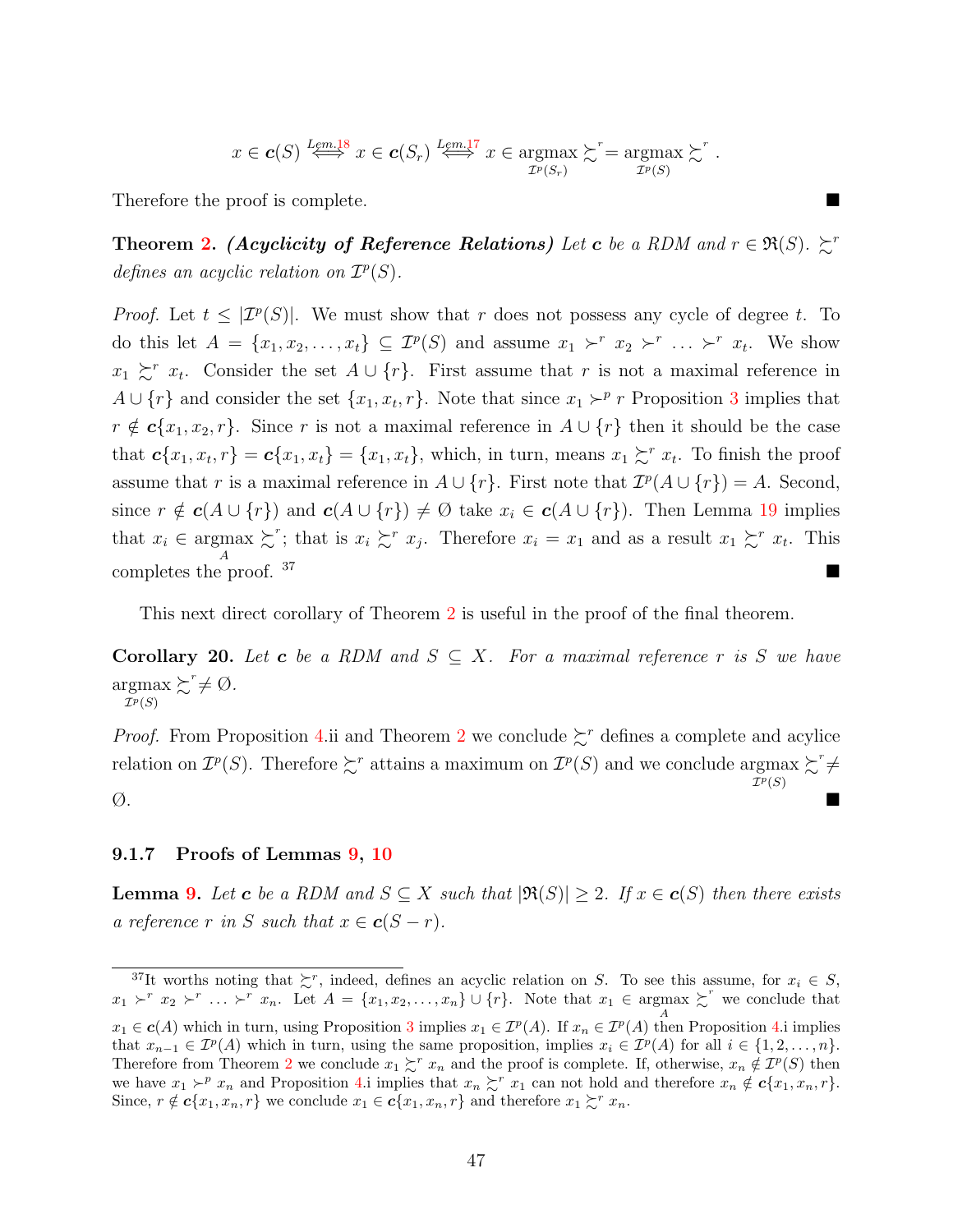*Proof.* Assume  $|\Re(S)| \ge 2$ . Note that all elements of  $\Re(S)$  are of the form  $S - r$  for some references in r in S. Now take  $S - r_1$  in  $\Re(S)$ . If  $x \in c(S - r_1)$  then there is nothing to prove. So take y different from x such that  $y \in c(S - r_1)$ . If follows that y beats x in  $S - r_1$ . Since  $x \in c(S)$  and c satisfies TDR we conclude there exists  $r_2 \in \mathfrak{R}(S)$  such that x beats y in  $S - r_2$ <sup>38</sup> In particular, we have  $x \in c(S - r_2)$ . ■

**Lemma [10.](#page-19-3)** Let **c** be a RDM and  $S \subseteq X$  that possesses at least two maximal references. For any reference r in S assume

$$
t^* \in \mathbf{c}(S-r) \iff |\mathfrak{R}_M^{t^*}(S-r)| \ge |\mathfrak{R}_M^{t}(S-r)|
$$
, for all  $t \in \mathcal{I}^p(S-r)$ .

Also assume that  $x \in \mathbf{c}(S)$  and  $x, y \in \mathbf{c}(S - \bar{r})$  for a reference  $\bar{r}$  in S. If  $\bar{r}$  refers to y then  $\bar{r}$ refers to x.

*Proof.* To start we partition the set  $\mathcal{I}^p(S)$  into the following sets:

$$
\mathcal{T}_0 = \{ t \in \mathcal{I}^p(S) : t \notin \mathbf{c}(S - \bar{r}) \},\
$$

$$
\mathcal{T}_1 = \{ t \in \mathbf{c}(S - \bar{r}) : \bar{r} \text{ does not refer to } t \},
$$

$$
\mathcal{T}_2 = \{ t \in \mathbf{c}(S - \bar{r}) : \bar{r} \text{ refers to } t \}.
$$

Note that by Corollary  $15 \rvert r \notin \mathcal{I}^p(S)$  $15 \rvert r \notin \mathcal{I}^p(S)$  and, as a result,  $\{\mathcal{T}_0, \mathcal{T}_1, \mathcal{T}_2\}$  partitions the set  $\mathcal{I}^p(S)$ .

Assume  $\bar{r}$  refers to y. Note that by definition  $\bar{r}$  is a maximal reference. Also note that since  $y \in \mathbf{c}(S - \bar{r})$  it follows that  $y \in \mathcal{T}_2$  and therefore  $\mathcal{T}_2 \neq \emptyset$ . By <u>contradiction</u> assume that  $\bar{r}$  does not refer to x. Note that this implies  $x \in \mathcal{T}_1$ .

Step 1:

$$
|\mathfrak{R}_M^z(S)| > |\mathfrak{R}_M^x(S)|,\tag{1}
$$

for all  $z \in \mathcal{T}_2$ .

*Proof.* Take an arbitrary element  $z \in \mathcal{T}_2$ . We have  $x, z$  are chosen in  $S - \bar{r}$  and therefore

$$
|\mathfrak{R}_M^x(S - \bar{r})| = |\mathfrak{R}_M^z(S - \bar{r})|.
$$

<sup>&</sup>lt;sup>38</sup>Note that such  $r_2$  exists since  $|\Re(S)| \geq 2$ .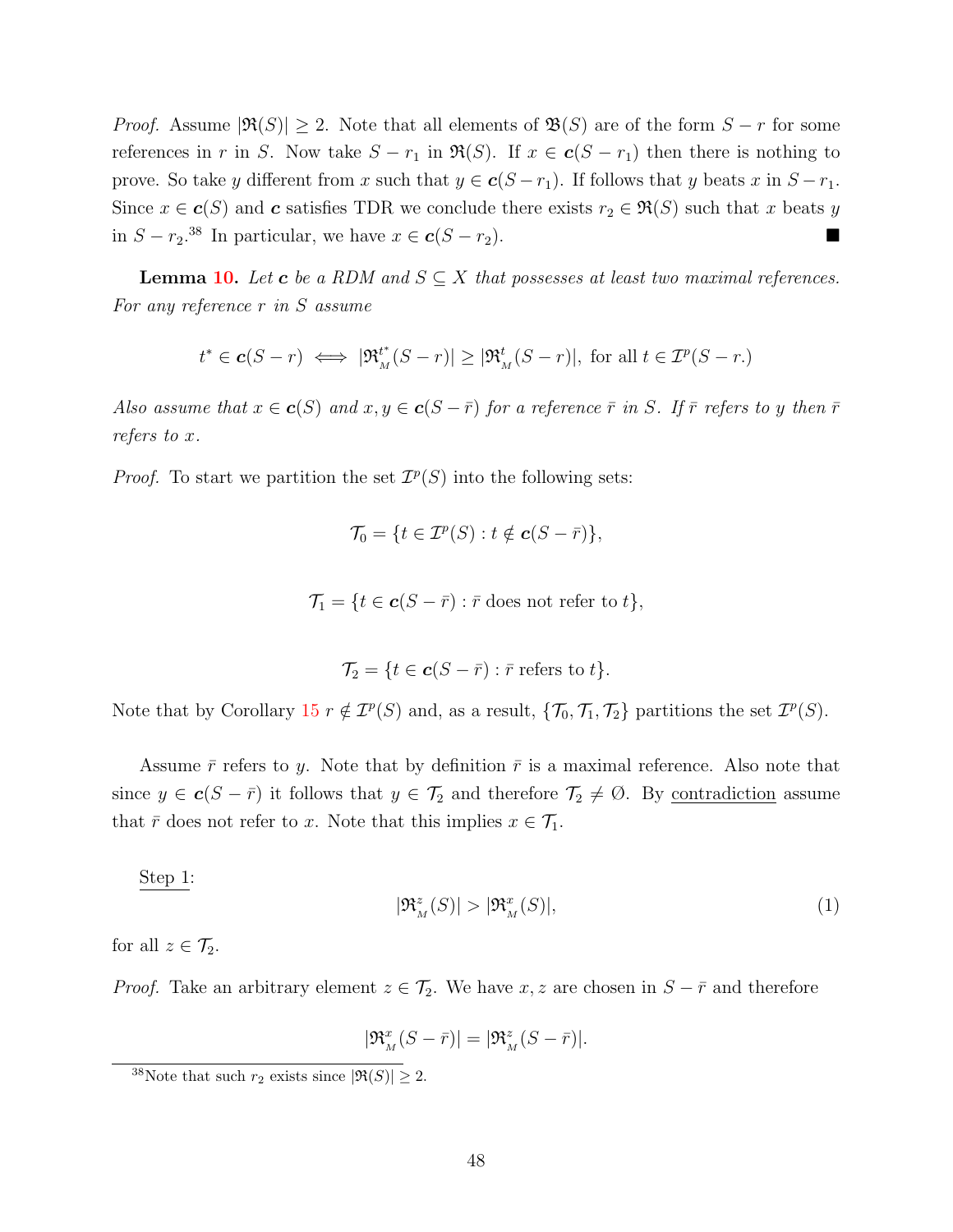Since  $\bar{r}$  refers to z and not to x, adding it to set the set  $S - \bar{r}$  increases the number of z-maximal references over x-maximal references; that is

$$
|\mathfrak{R}_{M}^{z}(S)| > |\mathfrak{R}_{M}^{x}(S)|.
$$

Step 2: x does note beat z in A, for all  $A \in \mathfrak{B}(S)$ , and all  $z \in \mathcal{T}_2$ .

*Proof.* First note that since  $|\Re(S)| \geq |\Re_M(S)| \geq 2$  then all  $A \in \mathfrak{B}(S)$  are of the form  $S - r$ for some reference r in S. So take an arbitrary element  $A = S - r \in \mathfrak{B}(S)$ . Also take an arbitrary element  $z \in \mathcal{T}_2$ . From (1), and in S, the number of z-maximal references is more than the number of  $x$ −maximal references, and therefore dropping r will in the worse case equalize these two numbers (that worse case happens when  $r$  refers to  $z$  and not  $x$ ). Therefore

$$
|\mathfrak{R}_M^z(S - r)| \ge |\mathfrak{R}_M^x(S - r)| \tag{2}
$$

To complete the proof of this step we show that  $x \in c(S - r)$  implies  $z \in c(S - r)$  and therefore x does not beat z in  $S - r$ . In order to do this assume  $x \in c(S - r)$ . Then it follows that

$$
|\mathfrak{R}_M^x(S-r)| \ge |\mathfrak{R}_M^t(S-r)|,\tag{3}
$$

for all  $t \in \mathcal{I}^p(S - r)$ . From (2) and (3) we conclude

$$
|\mathfrak{R}_{\scriptscriptstyle M}^z(S-r)| \geq |\mathfrak{R}_{\scriptscriptstyle M}^t(S-r)|,
$$

for all  $t \in \mathcal{I}^p(S-r)$ . This implies  $z \in \mathbf{c}(S-r)$ . Therefore we conclude x does not beat z in  $S-r$ .

Step 3: There exists a x-maximal reference in S.

*Proof.* Since there are at least two maximal references in S we conclude that  $S-\bar{r}$  has at least one maximal reference. Take  $r \in \mathfrak{R}_M(S - \bar{r})$ , By Corollary [20](#page-46-1) we conclude argmax  $\mathcal{I}^p(S - \bar{r})$  $\succsim^r \neq \emptyset$ and therefore r refers to an element of  $\mathcal{I}^p(S-\bar{r})$ ; that is each maximal references in the set S –  $\bar{r}$  refers, at least, to one element of  $\mathcal{I}^p(S-\bar{r})$ . Since  $x \in \mathbf{c}(S-\bar{r})$  it follows that, in  $S-\bar{r}$ , the number of x-maximal references is greater than or equal to the number of  $t$ -maximal references, for all  $t \in \mathcal{I}^p(S - \bar{r})$ . Since there exists at least one maximal references in  $S - \bar{r}$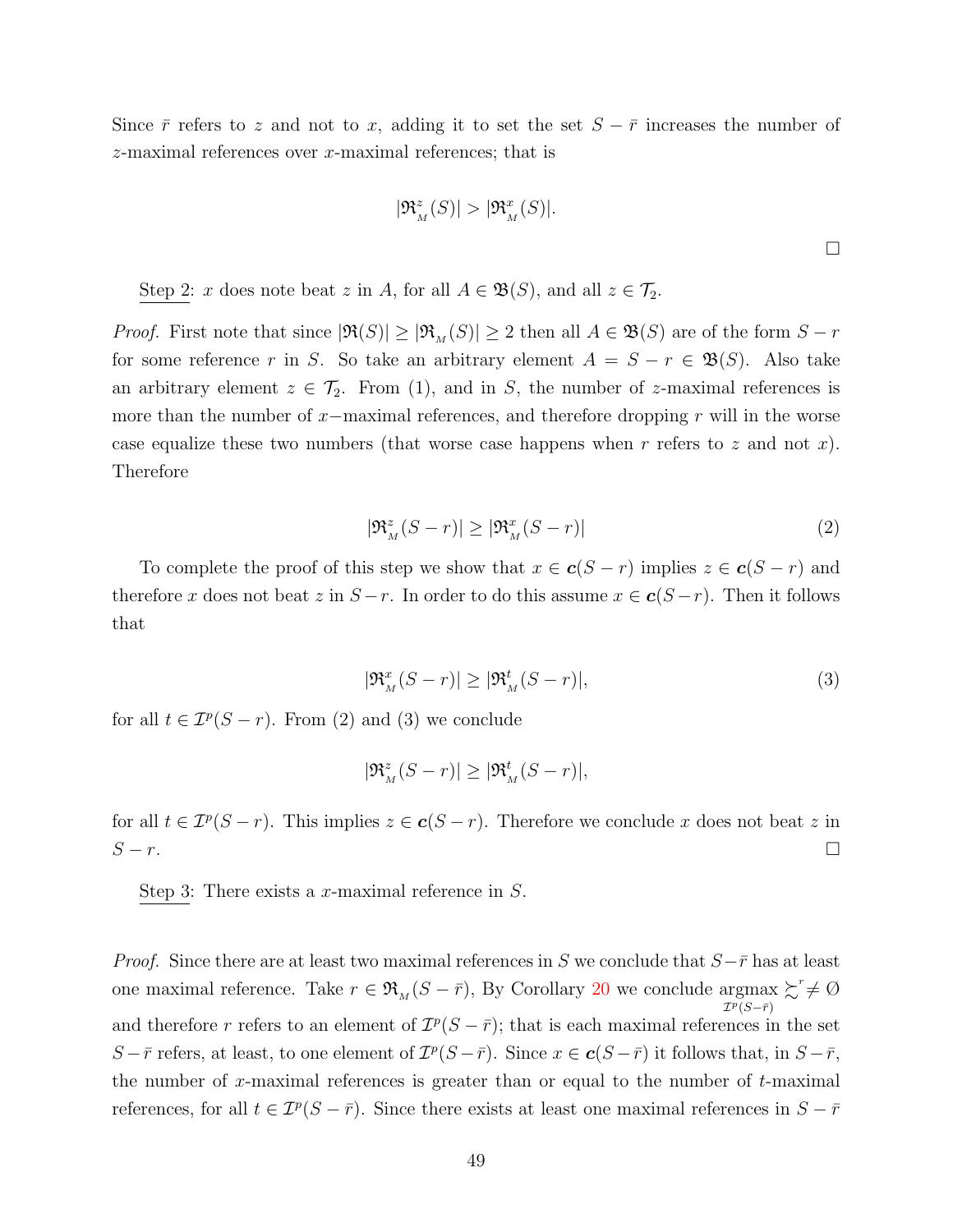if x has no maximal reference in  $S - r$  this last assertion would be violated. Therefore there exists a x-maximal reference in  $S - r$ .

As a result of Step 3 let  $r_x$  be a (maximal) reference in S that refers to x.

Step 4: 
$$
x \notin c(S - r_x)
$$
.

*Proof.* Take  $z \in \mathcal{T}_2$ . Recall from (1) that z has more maximal references in S than x. Since  $r_x$  refers to x dropping  $r_x$  from S results in

$$
|\mathfrak{R}_{M}^{z}(S-r_{x})|>|\mathfrak{R}_{M}^{x}(S-r_{x})|.
$$

It follows that  $x \notin \mathbf{c}(S - r_x)$ .

Step 5:

$$
|\mathfrak{R}_M^z(S - r_x)| \ge |\mathfrak{R}_M^t(S - r_x)|,
$$

for all  $z \in \mathcal{T}_2$ , and all  $t \in \mathcal{T}_0$ .

*Proof.* Take an arbitrary element  $t \in \mathcal{T}_0$  and an arbitrary element  $z \in \mathcal{T}_2$ . First note that since  $\bar{r}$  refers to z (and  $r_x$  might or might not refer to z) then dropping  $\bar{r}$  from S does not increase the number of maximal references of z relative to dropping  $r_x$ . Therefore we have

$$
|\mathfrak{R}_{\scriptscriptstyle M}^z(S-r_x)| \geq |\mathfrak{R}_{\scriptscriptstyle M}^z(S-\bar{r})|.
$$

Next recall that we have i. z is chosen in  $S - \bar{r}$  and ii. t is not chosen in  $S - \bar{r}$ . Therefore we conclude

$$
|\mathfrak{R}_{\scriptscriptstyle M}^z(S-\bar{r})|>|\mathfrak{R}_{\scriptscriptstyle M}^t(S-\bar{r})|\text{ (or equivalently }|\mathfrak{R}_{\scriptscriptstyle M}^z(S-\bar{r})|\geq|\mathfrak{R}_{\scriptscriptstyle M}^t(S-\bar{r})|+1).
$$

Finally consider the two sets  $S - r_x$ , and  $S - \bar{r}$ . Since these sets are derived by dropping only of reference from the set S it is true that the difference between the number of  $t$ -maximal references in these two sets is less then or equal to 1; that is

$$
|\mathfrak{R}_{M}^{t}(S-\bar{r})|+1 \geq |\mathfrak{R}_{M}^{t}(S-r_{x})|.
$$

Combining these assertion in order we conclude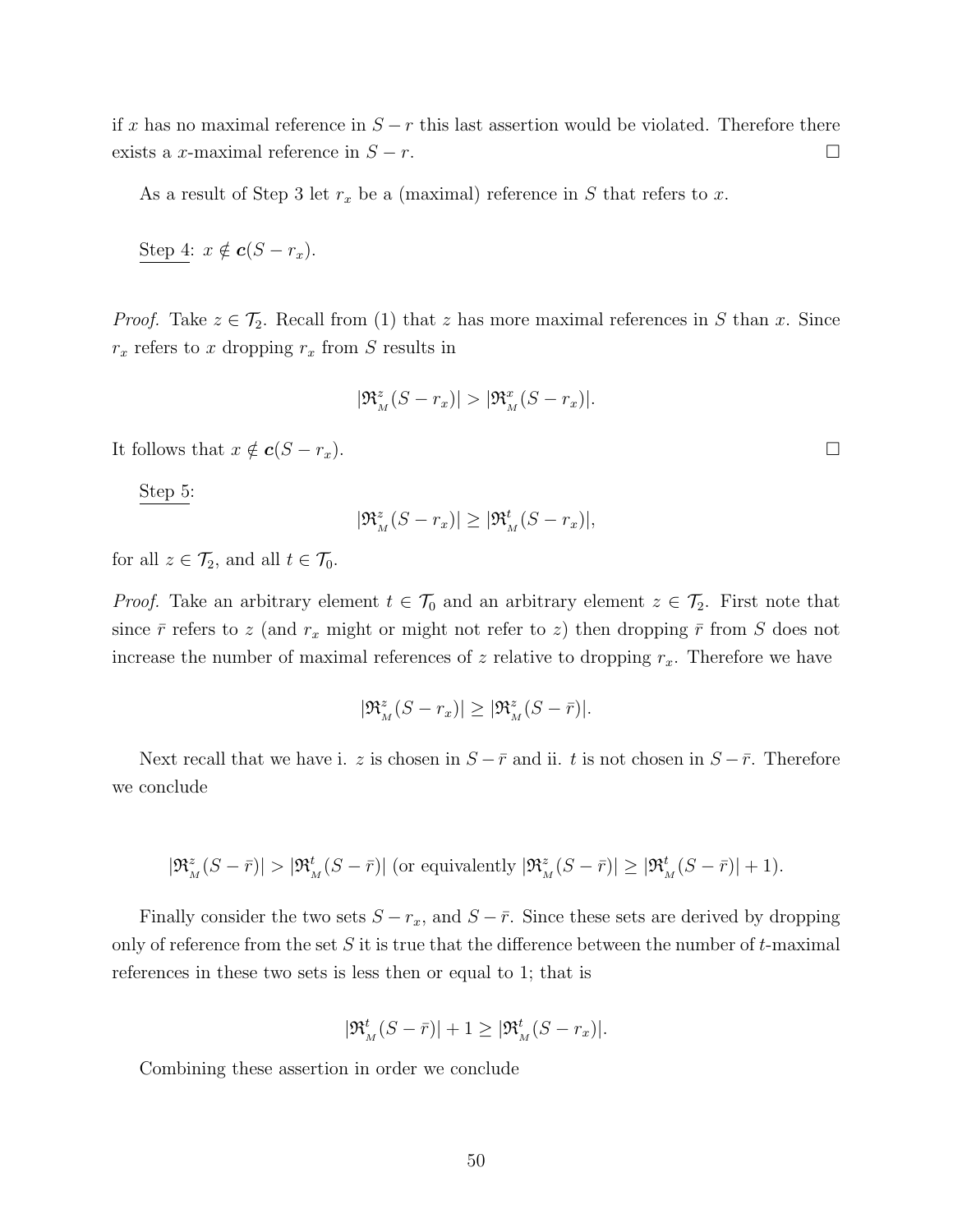$$
|\mathfrak{R}_{\scriptscriptstyle M}^z(S-r_x)| \geq |\mathfrak{R}_{\scriptscriptstyle M}^z(S-\bar{r})| \geq |\mathfrak{R}_{\scriptscriptstyle M}^t(S-\bar{r})| + 1 \geq |\mathfrak{R}_{\scriptscriptstyle M}^t(S-r_x)|.
$$

This complete the proof of this step.  $\Box$ 

Step 6: for  $z \in \mathcal{T}_2$  and  $t \in \mathcal{T}_1$  we have:

$$
|\mathfrak{R}_{\scriptscriptstyle M}^z(S-r_x)| \geq |\mathfrak{R}_{\scriptscriptstyle M}^t(S-r_x)|
$$

*Proof.* Take an arbitrary element  $z \in \mathcal{T}_2$  and an arbitrary element  $t \in \mathcal{T}_1$ . Note that since  $\bar{r}$ refers to z (and  $r_x$  might or might not refer to z) then dropping  $\bar{r}$  from S does not increase the number of maximal references of z relative to dropping  $r_x$ . Therefore we have

$$
|\mathfrak{R}_{\scriptscriptstyle M}^z(S-r_x)| \geq |\mathfrak{R}_{\scriptscriptstyle M}^z(S-\bar{r})|.
$$

Next recall z, t are chosen in  $S - \bar{r}$ . Therefore it follows that

$$
|\mathfrak{R}_{\scriptscriptstyle M}^z(S-\bar{r})|=|\mathfrak{R}_{\scriptscriptstyle M}^t(S-\bar{r})|.
$$

Combining these two assertions then we conclude

$$
|\mathfrak{R}_{\scriptscriptstyle M}^z(S-r_x)| \geq |\mathfrak{R}_{\scriptscriptstyle M}^z(S-\bar{r})| = |\mathfrak{R}_{\scriptscriptstyle M}^t(S-r_x)|.
$$

This complete the proof of this claim.

Step 7: There exists  $z^* \in \mathcal{T}_2$  such that  $z^* \in \mathbf{c}(S - r_x)$ .

*Proof.* Take  $z \in \mathbf{c}(S - r_x)$ . First note that this implies Then

$$
|\mathfrak{R}_{\scriptscriptstyle M}^z(S-r_x)| \geq |\mathfrak{R}_{\scriptscriptstyle M}^t(S-r_x)|
$$

for all  $t \in \mathcal{I}^p(S - r_x)$ . Second Proposition [3](#page-14-0) implies that  $c(S - r_x) \subseteq \mathcal{I}^p(S - r_x) = \mathcal{I}^p(S)$ and we conclude  $z \in \mathcal{I}^p(S)$ . Recall that  $\{\mathcal{T}_0, \mathcal{T}_1, \mathcal{T}_2\}$  partitions the set  $\mathcal{I}^p(S)$ . If  $z \in \mathcal{T}_2$  there is nothing to prove. So assume z in either  $\mathcal{T}_0$  or  $\mathcal{T}_1$ ; that is  $z \in \mathcal{T}_0 \cup \mathcal{T}_1$ . Next take  $z^* \in \mathcal{T}_2$ . By Steps 5, 6 we conclude

$$
|\mathfrak{R}_M^{z^*}(S - r_x)| \ge |\mathfrak{R}_M^{z}(S - r_x)|,
$$

Combining the last two equations we conclude

$$
|\mathfrak{R}_M^{z^*}(S - r_x)| \ge |\mathfrak{R}_M^t(S - r_x)|,
$$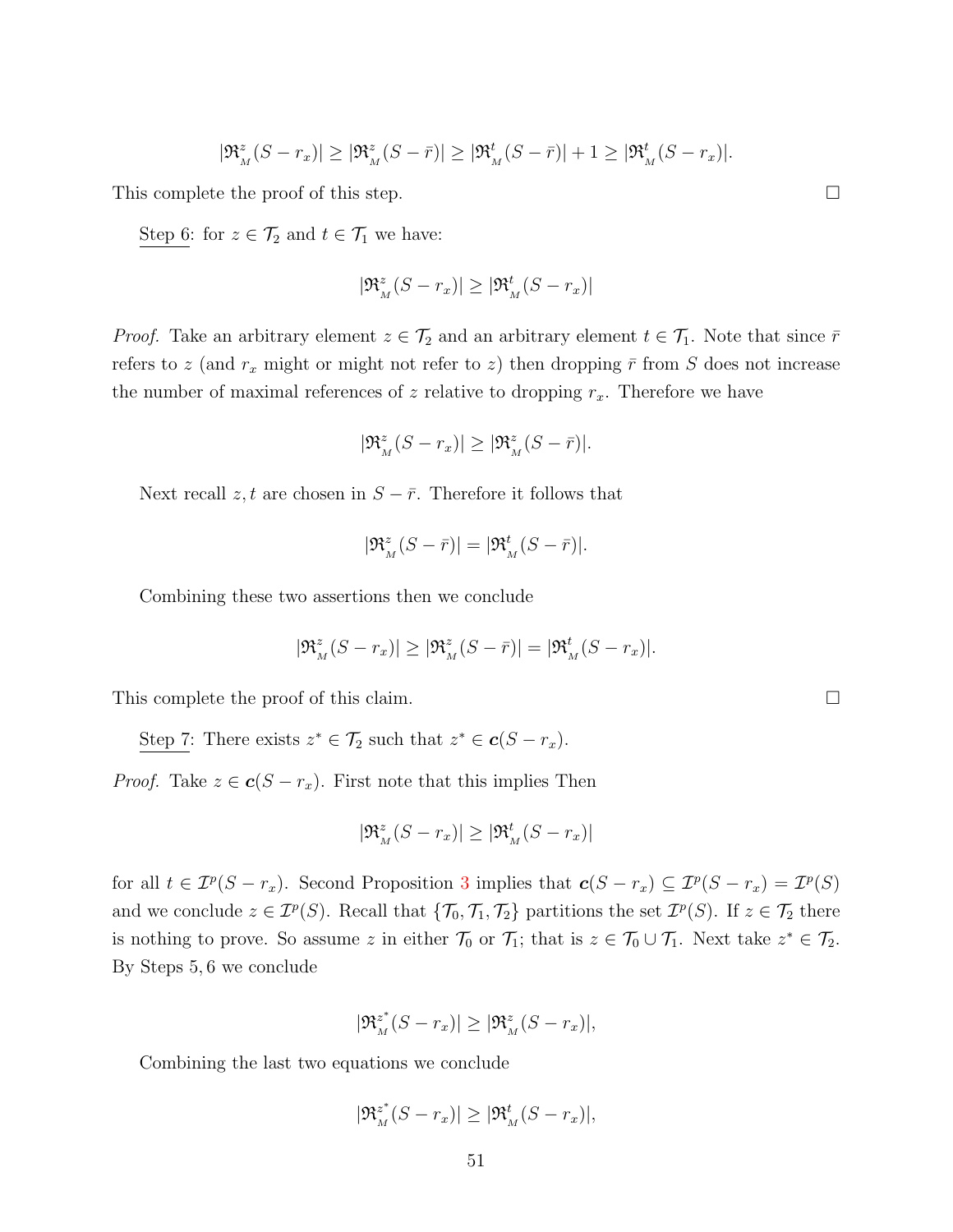for all  $t \in \mathcal{I}^p(S-r_x)$ . It follows that  $z^* \in \mathbf{c}(S-r_x)$ . This completes the proof of this step.  $\Box$ 

To finish the proof of the Lemma note that by Step 7 there exists  $z^* \in \mathcal{T}_2$  such that  $z^* \in \mathbf{c}(S - r_x)$ . Also from Step 4 we have  $x \notin \mathbf{c}(S - r_x)$ . This means  $z^*$  beats x in  $S - r_x$ . Next from Step 2 we have x does not beat  $z^*$  in all  $A \in \mathfrak{B}(S)$ . This implies  $z^*$  $s \in \mathbb{R}$ . This means x is not a maximal element of  $\blacktriangleright$ , which in turn by TDR, implies  $x \notin (S)$ . A contradiction.

## <span id="page-51-0"></span>9.2 Independence of Axioms

In this section I show the independence of TDR, BUR, and PT using the following examples (circles represent choice). For the following three examples let  $S = \{x, y, z\}$ .

**Example 2.** Let  $c_1$  be the following choice correspondence:

$$
\{(\mathcal{D}, \mathcal{Q}), \mathcal{Z}\}
$$
  

$$
\{\mathcal{D}, y\}, \{\mathcal{D}, z\}, \{\mathcal{D}, z\}
$$

There are no reference in  $S$  under  $c_1$ . Therefore

$$
\mathfrak{B}(S) = \big\{ \{x, y\}, \{y, z\}, \{x, z\} \big\}.
$$

 $c_1$ , obviously, satisfies PT. Also since x is the unique maximal element of  $\sum_{S}$  and  $x \in c(S)$ we conclude that  $c_1$  also satisfies BUR. However, it does not satisfy TDR. In particular,  $y \in$  $c(S)$  but  $x \in S$  y.  $c_1$  does not satisfy WARP, because  $x, z \in \{x, z\} \cap \{x, y, z\}$ ,  $z \in c\{x, y, z\}$ , and  $x \in \mathbf{c}\{x, z\}$ , but  $z \notin \mathbf{c}\{x, z\}$ .

**Example 3.** Let  $c_2$  be the following choice correspondence:

$$
\{x, y, z\}
$$
  

$$
\{(x, y), z\}, \{(x, z)\}
$$

This is an example of attraction effect discussed in the paper. z is the unique reference in S under  $c_2$ . Therefore

$$
\mathfrak{B}(S) = \big\{ \{y, z\}, \{x, z\} \big\}.
$$

Obviously  $c_1$  satisfies PT. Since  $\{x\} = c(S)$  and x is not dominated by y, nor is it dominated by z, then  $c_2$  satisfies TDR.  $c_2$ , however, does not satisfy BUR. To see this note that y is not dominated by x nor z and therefore is a maximal element of  $\sum_{S}$ , but not chosen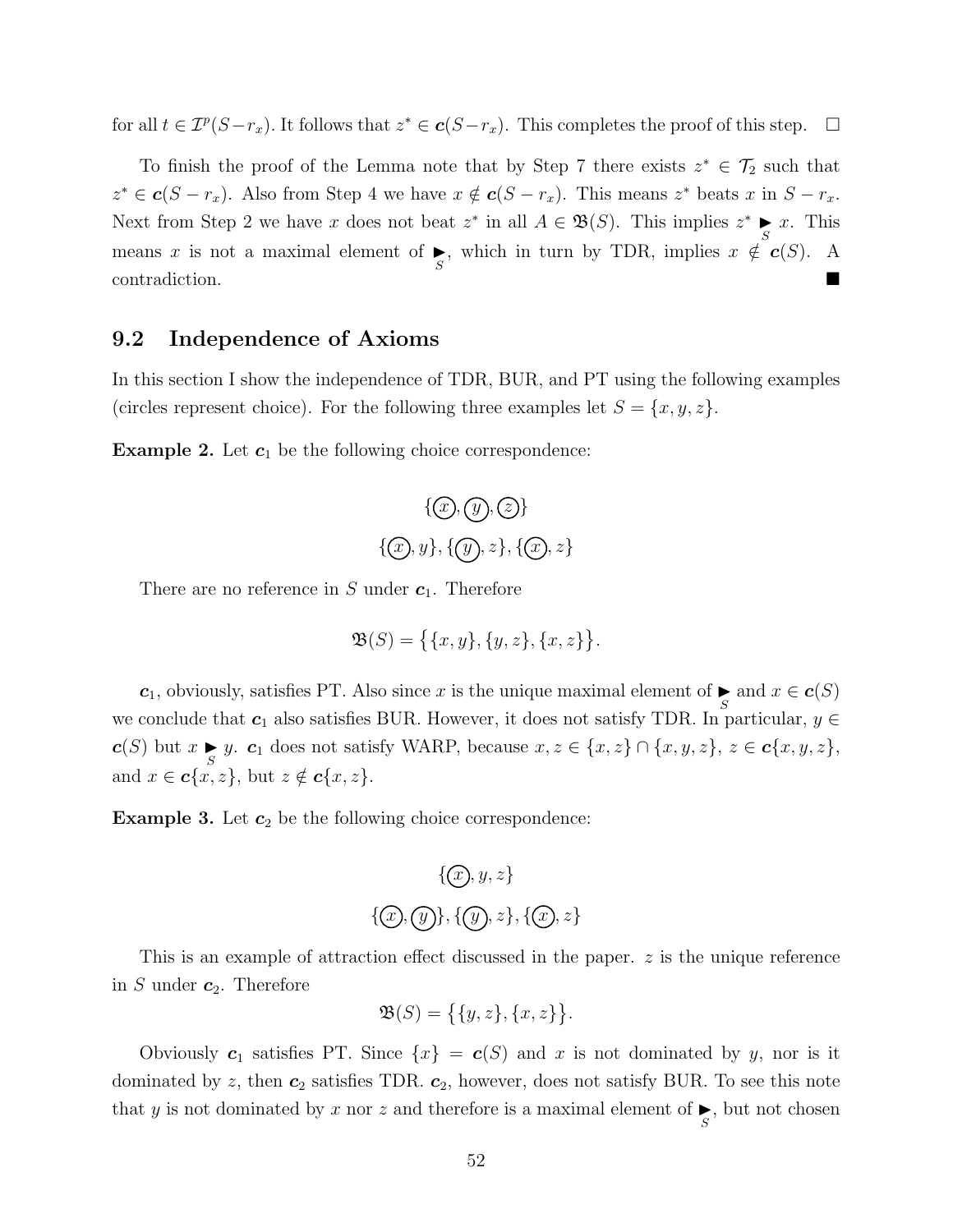in S. Note that  $c_2$  is a RDM. Finally  $c_2$  does not satisfy WARP since  $x, y \in \{x, y\} \cap \{x, y, z\}$ , and  $y \in \mathbf{c}\{x, y\}$ , and  $x \in \mathbf{c}\{x, y, z\}$ , but  $y \notin \mathbf{c}\{x, y, z\}$ .

**Example 4.** Let  $c_3$  be the following choice correspondence:

$$
\{x, y, z\}
$$
  

$$
\{(x), (y), \{y, (z)\}, \{(x), z\}
$$

z is the unique reference in S under  $c_3$ . Therefore

$$
\mathfrak{B}(S) = \big\{ \{y, z\}, \{x, z\} \big\}.
$$

x is the unique maximal element of  $\sum_{S}$  which is chosen in S. Therefore  $c_3$  satisfies both TDR and BUR. However, it violates PT and, as a result, WARP.

The following table summarizes the aforementioned argument:

| <b>Behavior</b> | $\vert$ TDR $\vert$ BUR | $\mathbf{PT}$ | <b>WARP</b> |
|-----------------|-------------------------|---------------|-------------|
| $\mathbf{C}_1$  |                         |               |             |
| $\mathbf{c}_2$  |                         |               |             |
| $c_3$           |                         |               |             |

## 9.3 RDM: Majority Rule Vs. Condorcet Criterion

The notion of RDM can be conveniently perceived as a voting situation where candidate are represented by the elements of the most preferred class,  $\mathcal{I}^p(S)$ , and voters are references whose rankings of the candidates are given with the associated reference preference. In the view of the result in Theorem [3,](#page-19-1) then, RDM is consistent with the majority rule; that is: the candidate who has the majority of the votes is elected. RDM, however, is not consistent with the Condorcet criterion. To see this let  $S = \{x_1, x_2, x_3, x_4, r_1, r_2, r_3\}$ , where  $r_i$  is a reference (voters), and  $\{x_1, x_2, x_3, x_4\} = \mathcal{I}^p(S)$  (candidates). Assume the following preference for each voter:

$$
r_1: x_1 \succ^{r_1} x_2 \succ^{r_1} x_3 \succ^{r_1} x_4
$$

$$
r_2: x_2 \succ^{r_2} x_3 \succ^{r_2} x_4 \succ^{r_2} x_1
$$

$$
r_3: x_3 \succ^{r_3} x_2 \succ^{r_3} x_4 \succ^{r_3} x_1
$$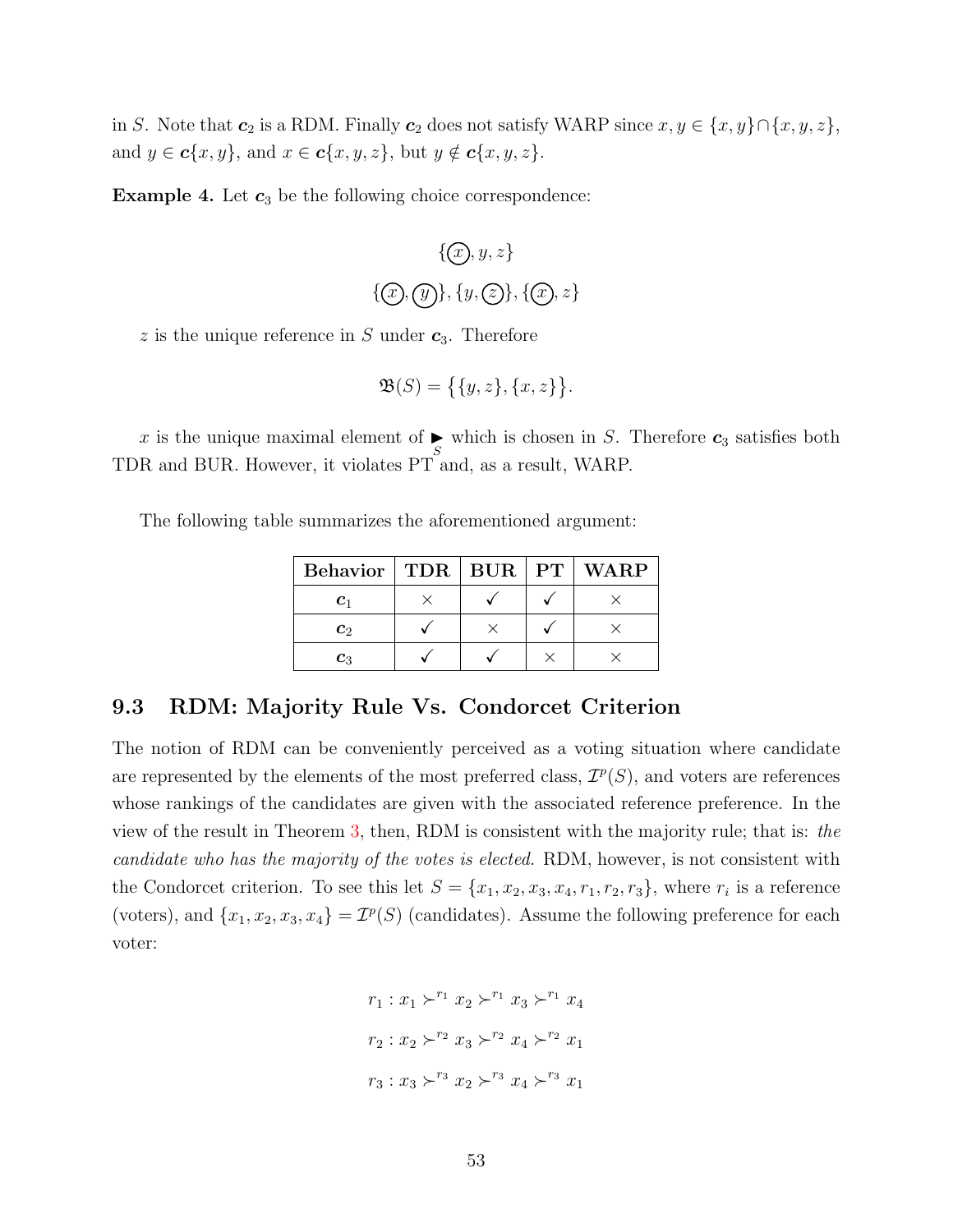From Theorem [3](#page-19-1) it follows that  $c(S) = \{x_1, x_2, x_3\}$ . However,  $x_1$  does not satisfy the Condorcet criterion. In particular, if restricted to only  $x_1, x_4$ , the latter has more votes than the former.

# References

- <span id="page-53-7"></span>Apesteguia, J. and M. A. Ballester (2013). Choice by sequential procedures. Games and Econoimcs Behavior 77, 90–99.
- <span id="page-53-10"></span>Bernheim, B. D. and A. Rangel (2009). Beyond revealed preference: choice-theoretic foundations for behavioral welfare economics. The Quarterly Journal of Economics  $124(1)$ , 51–104.
- <span id="page-53-5"></span>Bordalo, P., N. Gennaioli, and A. Shleifer (2013). Salience and consumer choice. *Journal of* Political Economy 121 (5), 803–843.
- <span id="page-53-6"></span>Cherepanov, V., T. Feddersen, and A. Sandroni (2013). Rationalization. Theoretical Economics 8, 775–800.
- <span id="page-53-4"></span>de Clippel, G. and K. Eliaz (2012). Reason-based choice: A bargaining rational for the attraction and compromise effect. Theoretical Economics 7, 125–162.
- <span id="page-53-1"></span>Doyl, J. R., D. J. O'Conner, G. M. Reynolds, and P. A. Bottomly (1999). The robustness of the assymetrically dominated effect: Buying frames, phantom alternatives, and in-store purchases. Psychology and Marketing 36(3), 225243.
- <span id="page-53-9"></span><span id="page-53-0"></span>Gerasimou, G. (2016). Partially dominant choice. Econ Theory 61, 127–145.
- Huber, J., J. W. Payne, and C. Puto (1982). Adding asymmetrically dominated alternatives: Violation of regularity and the similarity hypothesis. Journal of Consumer *Research*  $9(1)$ , 90–98.
- <span id="page-53-2"></span>Kalai, G., A. Rubinstein, and R. Spiegler (2002). Rationalizing choice functions by multiple rationales. Econometrica  $70(6)$ , 2481–2488.
- <span id="page-53-3"></span>Kamenica, E. (2008). Contextual inference in markets: On the informational content of product lines. Econometrica 98(5), 2127–2149.
- <span id="page-53-12"></span>Knetsch, J. L. (1989). The endowment effect and evidence of nonreversible indifference curves. The American Economics Review 79(5), 1277–1284.
- <span id="page-53-11"></span>Knetsch, J. L. and J. A. Sinden (1984). Willingness to pay and compensation demanded: Experimental evidence of an unexpected disparity in measures of value. The Quarterly Journal of Economics 99(3), 507–521.
- <span id="page-53-8"></span>Lleras, J. S., Y. Masatlioglu, D. Nakajima, and E. Y. Ozbay (2017). When more is less: Limited consideration. Journal of Economic Theory 170, 70–85.